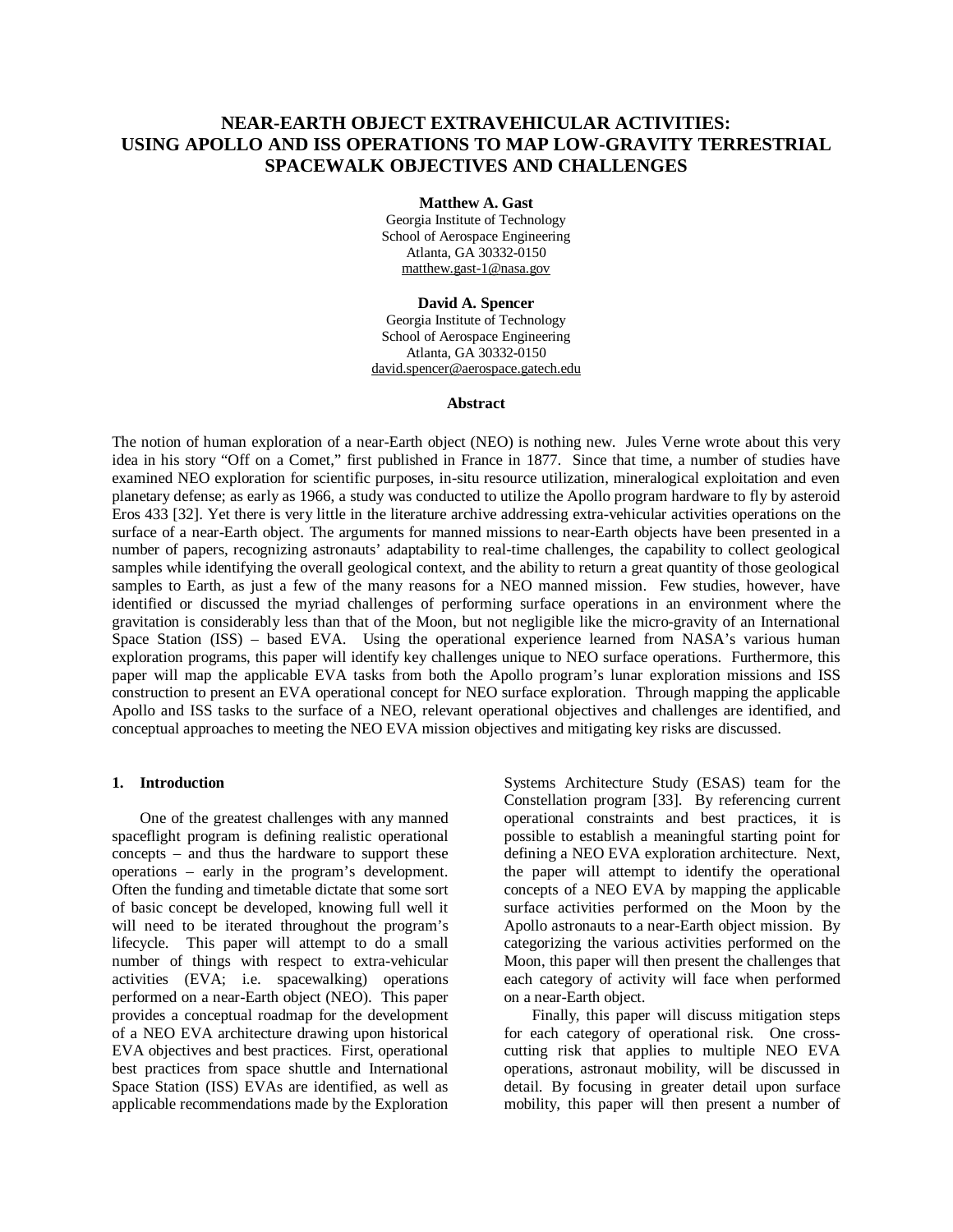issues that will require resolution. Furthermore, this paper will demonstrate one simplistic way to address these issues using the ISS as an EVA research facility. Operating in the microgravity vacuum of low-Earth orbit, the ISS provides an exceptional testbed to validate designs and concepts. This paper will try to present some of the tests that may lead to more effective exploration beyond the Earth-Moon system.

In the 45 years since Alexei Leonov's first extravehicular activity (EVA) of 12 minutes and nine seconds aboard Voskhod 2 on March 18, 1965, people from a multitude of nations have logged hundreds of hours of spacewalk time. Human spacewalking experience, however, can be classified into just two distinct environments: the micro-gravity of space in low-Earth orbit, and the one-sixth-gravity of the lunar surface. [Note: for simplicity this paper will refer to all EVAs conducted in the micro-gravity environment of space as *orbital* EVAs, meaning not conducted on the surface of a celestial body.] Currently, the vast majority of spacewalking experience, knowledge and skill has come from orbital EVAs, but this was not always the case.

When Apollo 11 launched to the Moon as the first designated mission to land on its surface, NASA had just 13 hours and 40 minutes of orbital EVA experience, and not a single minute of experience on an extra-terrestrial body. Neil Armstrong and Edwin (Buzz) Aldrin would be forced to rely on their Earthbased training, which was designed to merge the knowledge gained through the orbital EVAs of the Gemini program and Apollo 9 with the low-gravity operational concepts developed specifically for Apollo's lunar surface program. By the time Gene Cernan stepped off the Moon and onto the ladder of the Lunar Module (LM) for the last time on Apollo 17, NASA astronauts had accumulated approximately 161 man-hours of lunar spacewalking experience.

In 1972, NASA had an order of magnitude more hours of EVA experience on the lunar surface than in the micro-gravity environment of space. With the cancellation of the Apollo program, and the subsequent launch of Skylab in 1973, however, it became apparent that expanding EVA capabilities in orbit was essential. The success of Skylab itself hinged on the crews' ability to perform an EVA to repair a solar array that had been damaged during ascent [27]. This event brought the adaptability and utility of EVA to the forefront of mission design.

EVA capabilities for the Space Shuttle program were initially considered only necessary for contingency tasks, yet again its usefulness and flexibility proved invaluable. When the operational concepts for Space Station Freedom were outlined, the space shuttle's payload bay became a proving ground for engineering-based EVA activities. On

space shuttle missions like STS-37, flown in April of 1991, astronauts performed planned EVAs to test hardware meant for use on a future space station, allowing the engineers on the ground to gain flight experience [8]. From the knowledge gained through astronaut feedback, designs were altered, concepts were deemed acceptable, and the foundation for the construction of the largest, most complex space system was laid.

This shifted the majority of experience away from lunar EVAs and back to orbital EVAs. The successes of the Hubble Space Telescope servicing missions gave further credibility to EVA, demonstrating the exacting abilities of astronauts garbed in pressurized space suits to perform sensitive, detail-oriented work.

The challenge of the International Space Station (ISS) construction, however, ushered in the *golden age* of spacewalking. The assembly of ISS alone has required 134 separate EVAs thus far (as of STS-131/19A completion), with U.S. astronauts dedicating approximately 1,787 man-hours to ISS construction. Over the course of four years, from 1969 to 1972, six separate crews visited the surface of the Moon, conducting a total of 14 EVAs. To contrast this, NASA conducted as many as 23 separate, distinct EVAs in 2002 alone, and matched this number again in 2007 [8].

Yet even after 45 years of spacewalking, the experience is limited to these two environments. There is no doubt, however, that the destinations of the future are beyond low-Earth orbit, and some EVA environments will be beyond the current spacewalking experience-base. Martian gravity, for example, is approximately one-third that of Earth (twice that of the Moon), so it is logical to imagine the operational concept for Mars EVA will be some interpolation of techniques used by the Apollo astronauts on the surface of the Moon and techniques developed here on Earth as part of future mission preparation field tests. Human exploration of Mars however, is likely several decades in the future. In the nearer-term, within the next two decades, near-Earth asteroids represent the next logical step in human exploration beyond the Earth-Moon system.

The question, then, revolves around the types of challenges that will be associated with feasible destinations. Traveling to *any* potential target beyond the Earth-Moon system (i.e., a near-Earth object, the moons of Mars, the asteroid belt) will take considerable time. It is essential, therefore, that a manned mission to any such target possess a wide variety of capabilities, to ensure that any operational challenges presented by the uniqueness of the target – from composition, to rotation rate, to varying gravitational fields – do not force the astronauts to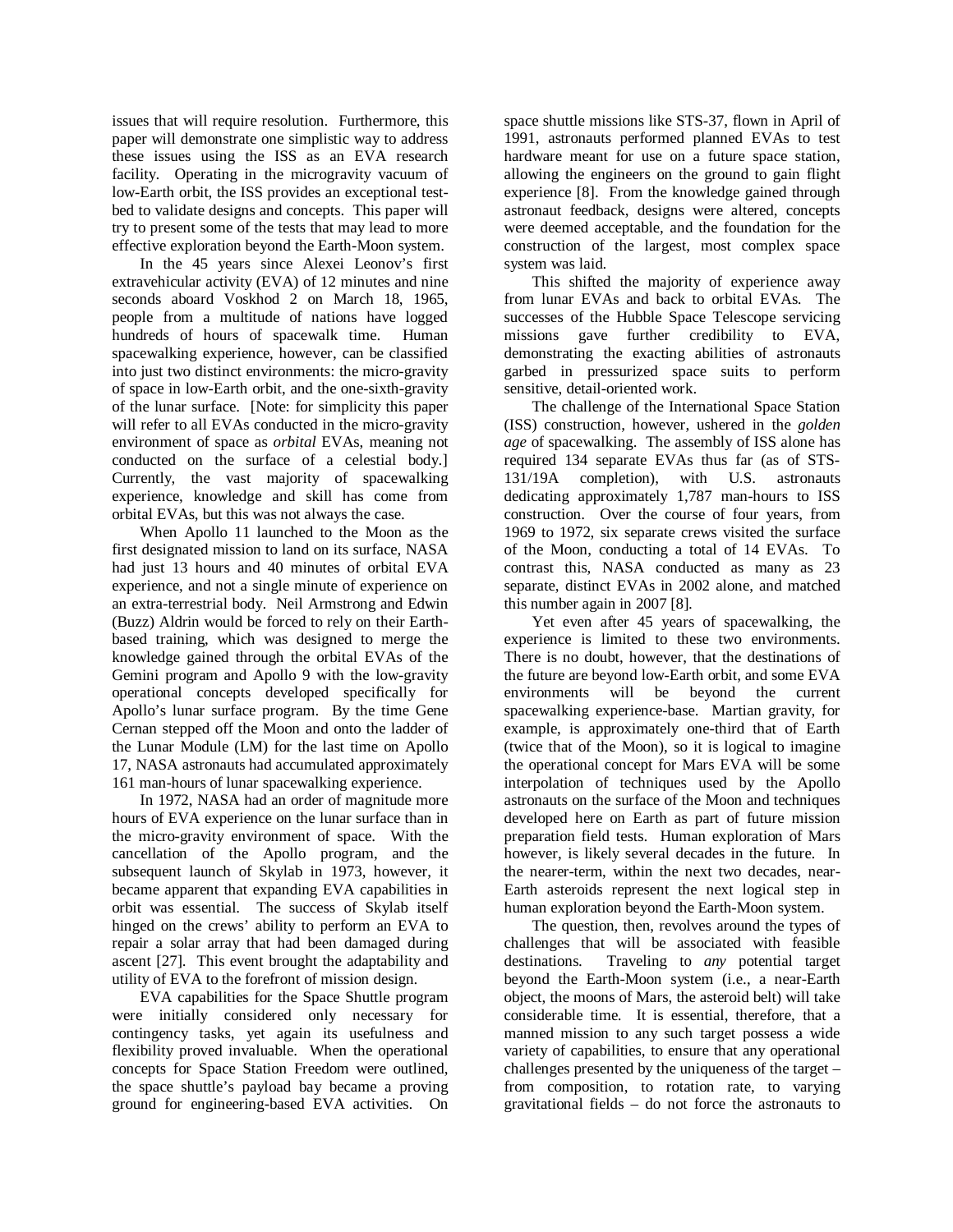abort a mission without exploring the target's surface.

## **2. An Exploration Strategy**

For many, Mars represents the logical next step in human space exploration. The myriad challenges of Martian exploration provide an opportunity for great innovation, but charging forward with Mars as the ultimate goal sets up a repeat of the Apollo program; public interest and government funding tend to wane upon the successful achievement of a seemingly insurmountable goal.

Instead, the exploration strategy must be founded upon a progressive, evolutionary approach, where each new experience adds capabilities to the exploration toolbox. In this way, core competencies do not become destination specific, but are transferable and act only to enhance the exploration architecture.

While human spaceflight currently possesses a unique set of EVA skills, very low-gravity terrestrial exploration will require something more. The construction of the ISS in microgravity was possible only because of the operational considerations included in the design. Translation about the ISS would not be possible without countless handrails along every potential translation path, and assembly would not have been possible without body restraints such as foot plates and the Space Station Remote Manipulator System (SSRMS). Without restraint systems, astronauts would have had no way to react the loads induced, for example, from bolting together truss segments.

The exploration of a very low-gravity body, in contrast, presents nearly all the challenges of microgravity EVA, but without the man-made luxuries that made ISS construction possible. In addition, the EVA tasks of the Apollo program that were relatively simple to perform on the Moon – taking core samples, retrieving surface samples, and even walking – become complicated on the surface of a very low-gravity body. Thus, the current EVA core competencies provide an excellent starting point for the exploration of very low-gravity bodies, but it is apparent that both operational concepts and hardware will need to be developed to explore the vast array of very low-gravity bodies scattered throughout the solar system.

To assist in the development of said operational concepts and hardware, a NEO exploration architecture should utilize robotic precursor missions in conjunction with manned missions, to gain experience incrementally in such areas as target reconnaissance, communication latency, crew autonomy and resource management. To ensure each manned mission is fully prepared, the robotic oneway precursor missions could be sent to any number of NEOs of interest, to determine the characteristics of each NEO – such as its gravitational field, general composition and rotation rate – and to assess whether a specific NEO is a feasible candidate for human exploration [2,17,24]. Incorporating robotic precursor missions into the exploration architecture would mean that a single robotic vehicle design could be the template for a series of missions, utilizing economies-of-scale in searching for NEO candidates by building a number of robotic vehicles from one design, thus reducing the cost per launch.

The exploration of Mars remains a monumental goal, but considering the nearly limitless number of other potential targets for exploration, Mars cannot be the end point of an exploration strategy. Instead, the strategy must develop the EVA core competencies that will allow mankind to explore any terrestrial body. By developing the capabilities to explore such destinations as near-Earth objects and the moons of Mars, destinations beyond Mars – such as main-belt asteroids, and the moons of Jupiter and Saturn – become the potential targets of the future. In this way, Mars becomes a part of the exploration strategy, rather than the final destination of a unique exploration program. And all of this is possible by using NEO exploration as the backbone of an evolutionary exploration architecture that makes each and every destination in the solar system a steppingstone for the next.

## **3. Near-Earth Object Selection**

The question now being asked is "what constitutes the *ideal* near-Earth object for a manned mission?" The response, of course, is that it depends. With the wide variety of near-Earth object types, and the vast majority of the total NEO population yet to even be discovered, much less characterized, it depends on which factors have the greatest influence upon the mission profile. Is scientific exploration the driving factor, or is it bounding the mission duration within a timeframe that reflects current operational expertise? Is it more important to maximize the duration of proximity operations, or to reach the NEO using the smallest possible  $\Delta v$ ? Until these questions are definitively answered, any attempt to develop a design reference mission will require it be based upon a large number of assumptions.

To begin to understand the challenges associated with NEO exploration, it is necessary to identify the array of bodies that make up the NEO population, and note the ways in which they are different from one another. This paper cannot begin to capture the diversity of the NEO population as it is currently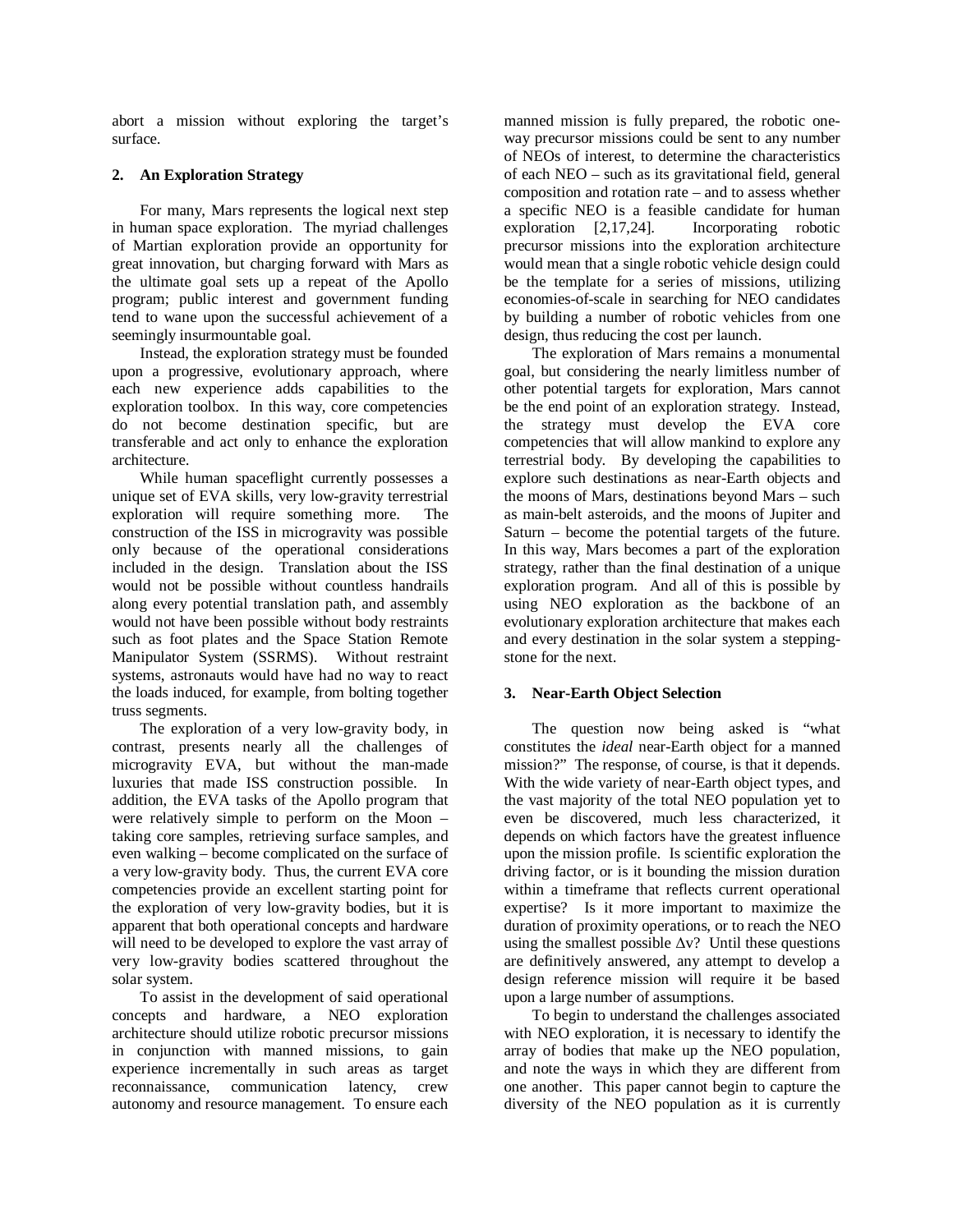understood, but will present a sampling of the variations on key characteristics of NEOs to give an appreciation for the challenge of defining and developing a single exploration architecture that can investigate each type of body with adequate capability.

The long-standing definition of a near-Earth objects had been any solar system body (i.e. asteroid or comet) whose orbital elements met the following<br>qualifications: perihelion distance of 1.3 qualifications: perihelion distance of 1.3 Astronomical Units (AU) or less, and aphelion distance of 0.983 or more [28]. In February of 2003, the Lincoln Near-Earth Asteroid Research (LINEAR) program at MIT's Lincoln Laboratory discovered the first of a new class of near-Earth objects, that of an inner-Earth asteroid (IEA), whose entire orbit is within the Earth's orbit [10]. Since then, according the NASA JPL Small-Body Database (as of May, 2010), nine more IEAs have been discovered, the last of which, asteroid 2008 UL90, was discovered in October of 2008 [38]. Table 1 shows the delineation of the NEO groups, based on the such parameters as perihelion and aphelion distances, orbital period (in the case of near-Earth comets) and semi-major axis.

| Group       | <b>Description</b>              | <b>Definition</b>                     |
|-------------|---------------------------------|---------------------------------------|
| <b>NEC</b>  | <b>Near-Earth Comet</b>         | $q<1.3$ AU,<br>P <sub>200</sub> years |
| <b>NEA</b>  | Near-Earth Asteroid             | $q<1.3$ AU                            |
| Atira       | NEAs whose orbits<br>are        | Q<0.983 AU                            |
|             | contained entirely within the   |                                       |
|             | orbit of the Earth (named after |                                       |
|             | asteroid 163693 Atira).         |                                       |
| Aten        | Earth-crossing NEAs with        | $a<1.0$ AU                            |
|             | semi-major axes smaller than    | Q>0.983 AU                            |
|             | Earth's (named after asteroid   |                                       |
|             | 2062 Atens).                    |                                       |
| Apollo      | Earth-crossing NEAs with        | $a > 1.0$ AU                          |
|             | semi-major axes larger than     | q<1.017 AU                            |
|             | Earth's (named after asteroid   |                                       |
|             | 1862 Apollo).                   |                                       |
| Amor        | Earth-approaching NEAs with     | $a > 1.0$ AU                          |
|             | orbits exterior to Earth's but  | 1.017 < q <                           |
|             | interior to Mars' (named after  | 1.3 AU                                |
|             | asteroid 1221 Amor).            |                                       |
| <b>PHAs</b> | Potentially Hazardous           | MOID<br>$\leq$                        |
|             | Asteroids: NEAs whose           | $0.05$ AU                             |
|             | Minimum Orbit Intersection      |                                       |
|             | Distance (MOID) with the        | H < 22.0                              |
|             | Earth is 0.05 AU or less and    |                                       |
|             | whose absolute magnitude (H)    |                                       |
|             | is 22.0 or brighter.            |                                       |

Table 1. NEO Groups – The vast majority of NEOs are asteroids, referred to as Near-Earth Asteroids (NEA). NEAs are divided into groups according to the perihelion distance (q), aphelion distance (Q) and semi-major axis (a) , and in the case of Near-Earth Comets (NECs), the orbital period (P)  $^{[37]}$ 

As indicated in Table 1, asteroids make up the majority of the NEO population. As such, much of this paper will often focus on asteroids, in essence using the terms near-Earth object and near-Earth asteroid interchangeably. Near-Earth comets, however, remain viable and desirable targets, but it is likely that any general system that can address the various classes of near-Earth asteroids will have applicability to comet exploration.

Near-Earth asteroid taxonomy places asteroids (and the meteorites that fall to Earth) into three main categories. This categorization is generally accepted throughout the scientific community, but beyond the three main groups, much debate continues regarding how to further delineate the variety of asteroid types that have been discovered thus far. Table 2 below shows the three primary categories, and the types of asteroids found in each category, as defined by Bus and Binzel [5].

| Category                            | Class          | <b>General Trait</b> |  |  |
|-------------------------------------|----------------|----------------------|--|--|
| S-Complex                           | A, Q, R, K, L, | Silicaceous          |  |  |
|                                     | S, Sa, Sk, Sl, | (stony)              |  |  |
|                                     | Sq, Sr         |                      |  |  |
| C-Complex                           | B, C, Cb, Cg,  | Carbonaceous         |  |  |
|                                     | Cgh, Ch,       |                      |  |  |
| X-Complex                           | X, Xc, Xe, Xk  | Metallic (most       |  |  |
|                                     |                | often Ni-Fe)         |  |  |
| $[5]$<br>Table 2: Asteroid Taxonomy |                |                      |  |  |

C-complex asteroids are believed to be the largest population by percentage, accounting for over one-half of all asteroids. Next would be the Scomplex asteroids, and finally the metallic X-

asteroids discovered thus far [5]. Discovering near-Earth objects has become a national endeavor. In 2005, Congress enacted the NASA Authorization Act [1], which stated:

complex asteroids, which account for just 7% of the

*The Administrator* [of NASA] *shall plan, develop, and implement a Near-Earth Object Survey program to detect, track, catalogue, and characterize the physical characteristics of near-Earth objects equal to or greater than 140 meters in diameter in order to assess the threat of such near-Earth objects to the Earth. It shall be the goal of the Survey program to achieve 90 percent completion of its near-Earth object catalogue (based on statistically predicted populations of near-Earth objects) within 15 years after the date of the enactment of this Act.* 

Thus by 2020, NASA is to have identified and characterized 90 percent of the NEO population, a population which is believed to approach 100,000 individual objects, of which approximately 20,000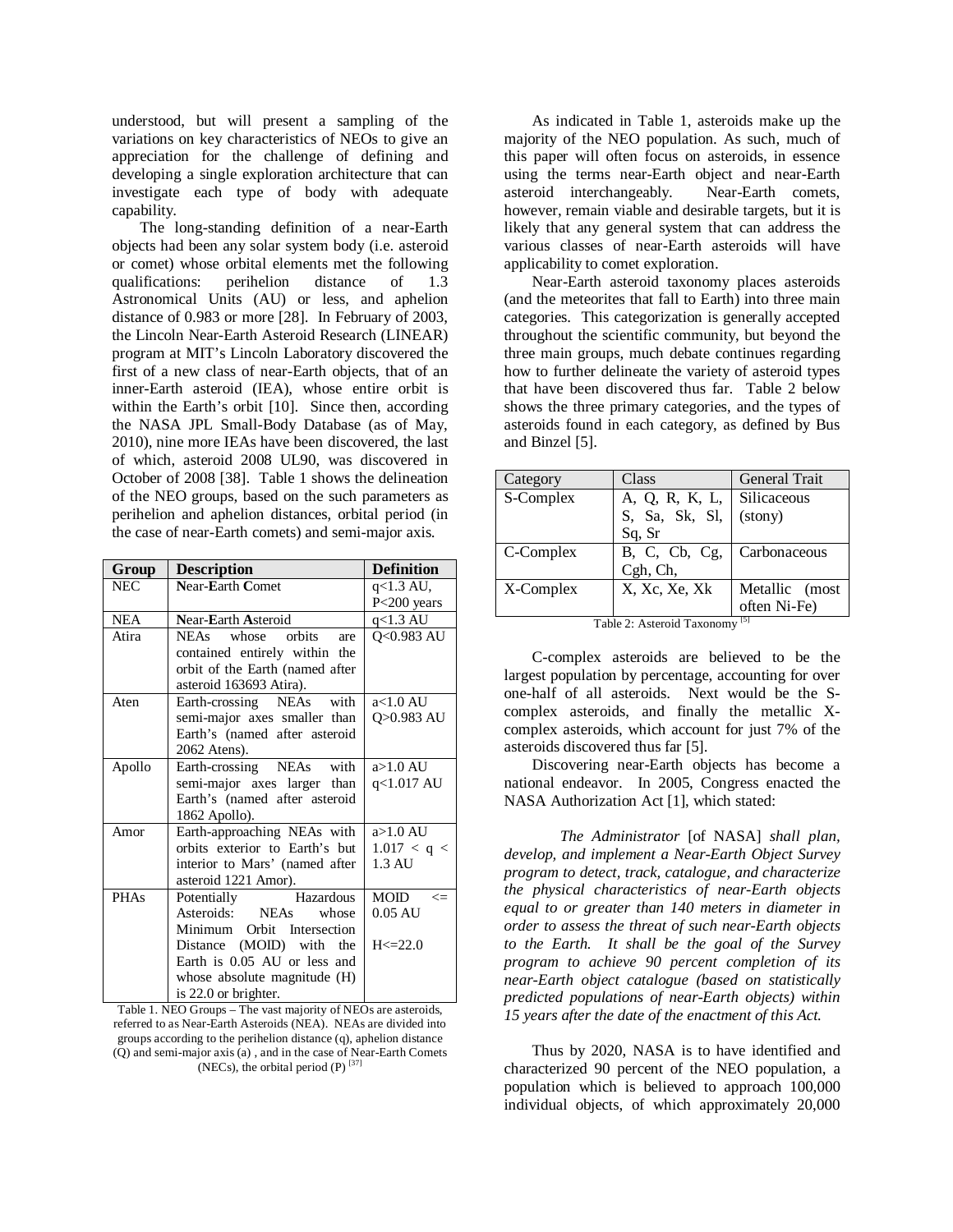could be considered Potentially Hazardous Asteroids (PHAs) [34].

The methods employed are working; the number of known NEOs is constantly growing. Abell et al. noted that, as of September 29, 2009, 6,482 NEOs had been catalogued, including 1,072 PHAs [2]. Just seven months later, and as of May 06, 2010, NASA reports cataloguing 6,918 NEOs, including 1,118 PHAs [37].

As more surveying tools come online, like the Large Synoptic Survey Telescope, being built for deployment to Cerro Pachon in northern Chile, and capable of detecting NEOs within the main asteroid belt as small as 140 meters in less than one minute [39], the known population of near-Earth objects will grow even more rapidly. The LSST is slated to begin construction in 2011 with early scientific operations starting in 2016 [22], and could prove to be a valuable tool to characterize target NEOs, to identify a subset worthy of robotic precursor exploration.

Figure 1 shows the total known NEA population through June 2010. NASA's Near Earth Object Program has catalogued over 7,000 objects, with approximately 800 having a diameter larger than one kilometer. Most significantly, notice the rapid rate of discovery of asteroids with estimated diameters of less than one kilometer, and compare that discovery rate to that of the large NEA category, with estimated diameters of one kilometer or larger. Jedicke et al. suggested that using current surveying methods, 80% of the estimated 1000 large NEAs would be discovered by 2008; this chart supports that hypothesis [13].

Figure 2 shows the distribution of NEA sizes that have been discovered thus far. The largest population of asteroids falls into the 300-meter to 1,000-meter diameter category. However, there are a significant number of large NEAs as well.

Finally, one additional note on target selection. It has been suggested that to avoid the need for significant launch vehicle and spacecraft performance, any NEO that could be considered for exploration should have a very small ecliptic inclination, on the order of  $5^{\circ}$  or less [3]. As the population of known NEOs grows, this suggested constraint may or may not have a significant impact on target selection and/or vehicle design.



Figure 1. NEA population ("large" is defined as having a diameter greater than one kilometer)<sup>[37]</sup>



Figure 2. NEA Distribution by Diameter<sup>[37]</sup>

### **4. Spacecraft EVA Capabilities**

The Apollo program utilized a crew of three to explore the Moon; once in low-lunar orbit, the Commander (CDR) and the Lunar Module Pilot (LMP) would transfer to the Lunar Module (LM), while the Command Module Pilot (CMP) remained behind to man the orbital spacecraft that would bring the crew back to Earth. The LM would separate from the Command Module, and the CDR and LMP would descend to the surface of the Moon.

Once on the lunar surface, the two-person crew would don the Apollo space suits and, over a number of hours, prepare for surface operations. When all systems were *GO* for EVA, the crew would depress the entire pressurized volume of the LM, and once at vacuum, open the hatch, egress onto the porch and descend down the ladder to the lunar surface.

The utilization of an airlock became standard operating procedure for the space shuttle; by having a portion of the vehicle that could be cordoned off and taken to vacuum, the space shuttle could support a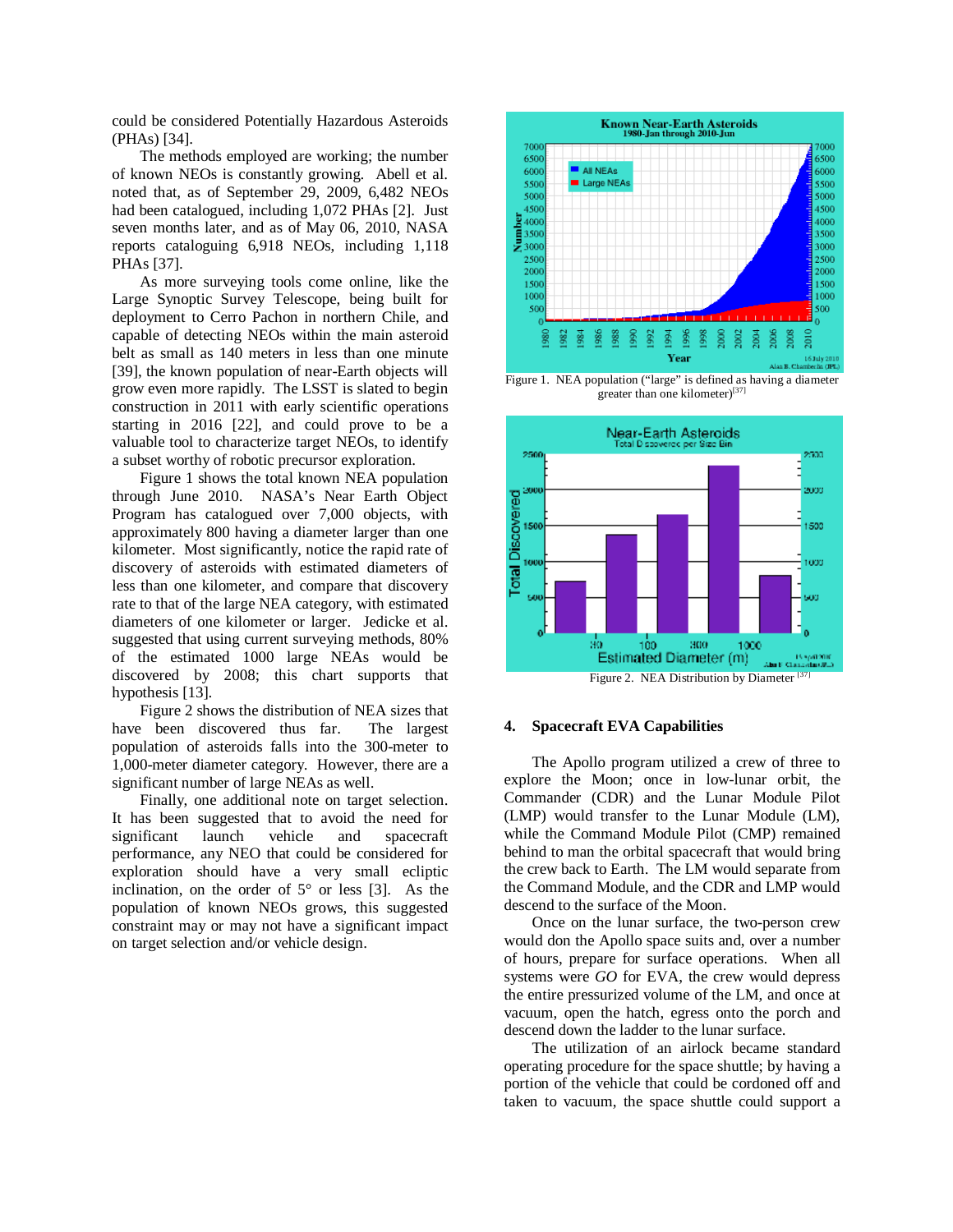two-person EVA while the rest of the crew remained in a shirt-sleeves environment. The ISS operational architecture also followed this approach, dedicating an entire space shuttle mission – STS-104/7A in July, 2001 – to launching and installing the Quest Airlock module, which was attached to the starboard side of the Node 1 Unity module. The Quest Airlock made ISS assembly and operations possible; due to the large habitable volume of the ISS at assemblycomplete – approximately 965 cubic meters of pressurized volume (and approximately 400 cubic meters of habitable volume) – the lack of an airlock would render EVA virtually infeasible [25]. In comparison, the portion of the Quest Airlock required to depressurize to vacuum for an EVA is a modest 8.8 cubic meters [6].

The value of possessing airlock capabilities was not lost on mission designers when planning the Constellation program's return to the Moon. To determine the value of an airlock, however, the Exploration Systems Architecture Study (ESAS) team conducted an airlock trade study [33]. Examining a number of airlock variable permutations, the team finally concluded that:

*In general, airlocks become more essential as the number of ingress/egress cycles* [i.e. EVAs] *increase. The ESAS team concluded that…for 7-day sortie-class accessibility, an airlock is strongly desired; and for an outpost mission, and airlock is essential*.

Figure 3 below shows a depiction of the Lunar Sortie design reference mission for the Constellation program.



Figure 3 – Constellation Program Lunar Sortie Design Reference Mission <a>[33]</a>

The Constellation program architecture's automation of systems eliminated the need for the Command Module Pilot to remain aloft in low-lunar orbit. For the lunar sortie missions (with a duration on the order of 14 days), the crew complement would be four astronauts, and upon arrival into low-lunar orbit, all four would transfer from the Command Module (CM) to the Lunar Surface Access Module (LSAM), leaving the CM unmanned. The LSAM would undock and descend to the surface, where the crew of four would spend up to seven days completing exploration objectives.

Based on the airlock trade study results, the LSAM would include a bulkhead partition, to segregate a portion of the habitable volume, which could then act as an internal airlock. This would allow the crew to don the Constellation space suits and depressurize just that portion of the pressurized volume to vacuum to facilitate egress. To maximize the value of the lunar surface time, the entire crew of four would have the capability to perform daily EVAs, with all four crewmembers egressing from the airlock together, and working on the surface in pairs.

In comparing a NEO mission to the above programs, it is apparent that the unpredictability of what constitutes the ideal target NEO requires a robust design capable of supporting a wide variety of mission profiles. Crew complement will be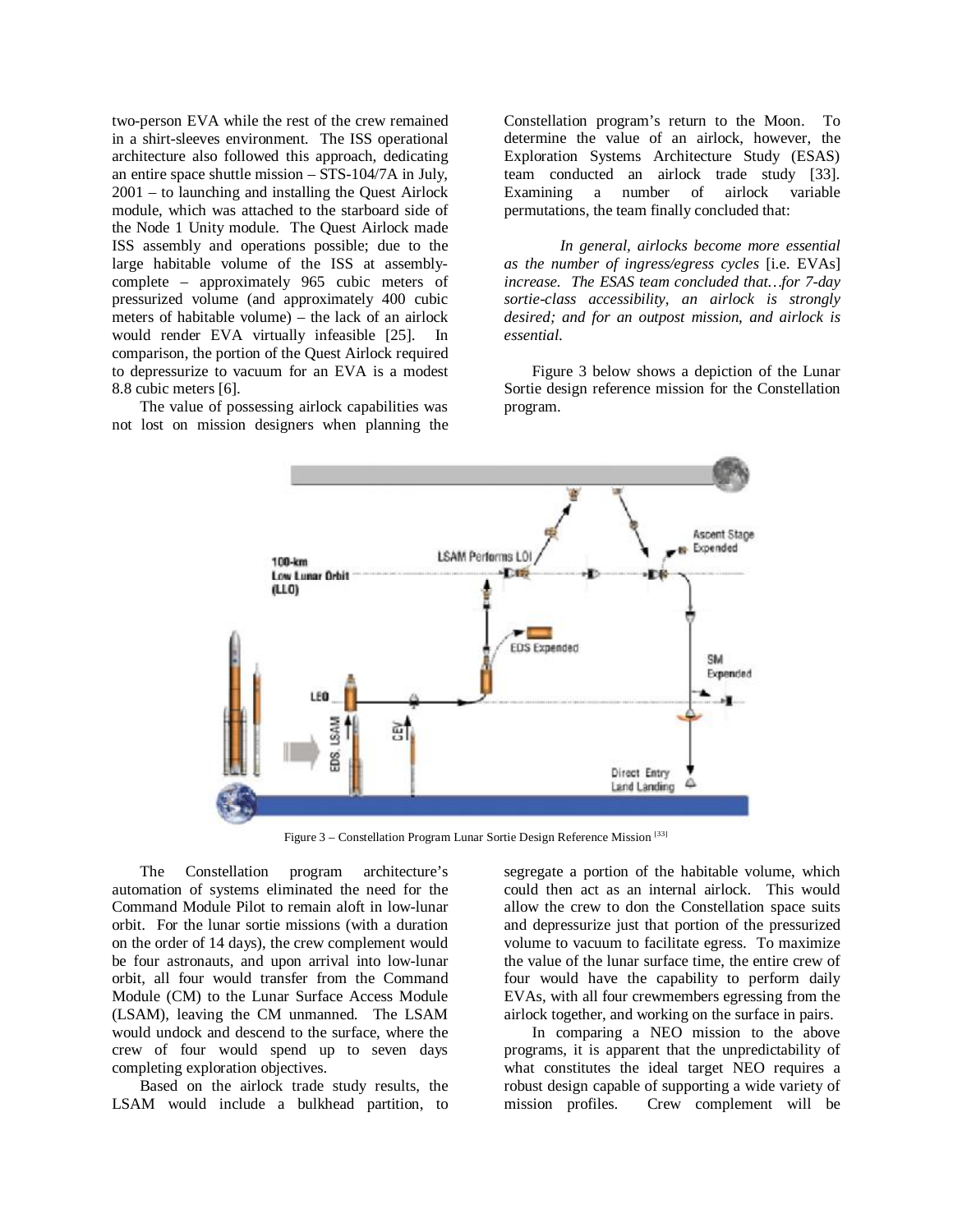discussed in the following section, but regardless of the number of astronauts flown to a near-Earth object, the determination of the ESAS airlock trade study team directly applies; the incorporation of an airlock into the NEO exploration architecture is essential and will provide invaluable flexibility.

## **5. Crew Complement**

The variety of possible destinations discussed thus far demands flexibility in both operations and hardware. By investigating a number of potential target NEOs simultaneously through robotic precursor missions, the baseline design for the crewed vehicle must be capable of supporting the mission profile for any acceptable target NEO. The incorporation of an airlock into the crewed vehicle's design is one crucial way of increasing flexibility. Another is the incorporation of operational constraints for the crewmembers into the initial architecture which directly affect the optimal crew complement.

The EVA lessons learned from the construction of the ISS led to an evolution of operational constraints, termed Crew Scheduling Constraints within NASA. Chief among these EVA operational constraints was the number of EVAs that an individual crewmember could perform over a given period of time.

EVAs on the lunar surface consisted primarily of walking and collecting samples, and eventually traversing greater distances using the Lunar Rover Vehicle (LRV). Suit design led to hand fatigue, but by the time of Apollo 17, crewmembers were routinely hiking up and working on the slopes of craters, all the while maintaining relatively low metabolic rates.

Aboard the ISS, however, complex microgravity EVAs demanded more of the crewmembers physically. Fatigue led to inefficiencies, which led to small mistakes. The Shuttle Crew Scheduling Constraints document was developed to capture these lessons learned and formalize them into flight rules, so that a guideline was set and all parties were in agreement regarding the *recommended best practices*  for mission operations, including EVA.

The following is the excerpt from NASA's Shuttle Crew Scheduling Constraints [31], along with the rationale of the constraint in italics. This constraint applies for joint missions where the shuttle is visiting the ISS, as well as shuttle-based EVAs such as HST servicing:

• A minimum of one FD [flight day] must separate two scheduled EVAs for any given EVA crewmember.

*Rationale: It is overly tiring for the EVA crewmembers to perform an EVA two FDs in a row. To perform consecutive EVAs, two teams of EVA crewmembers must be available.* 

*If an exception request is submitted against this constraint, the following information must be provided for the assessment: the duration of the EVAs, details of the EVA tasks, details and crew workload of other activities on the same mission, and the identity of the EVA crewmembers. Preferably, any request for back-to-back EVAs should be made early enough in the planning process that the crew office can select EVA crewmembers who are experienced and best able to accomplish the objectives. In addition, if multiple EVAs are required, then the back-to-back EVAs should not both be physically intensive. In other words, try to schedule the lighter workload EVAs as the back-toback sequence. More than two back-to-back EVAs will not be schedule*.

For stage increment EVAs aboard the ISS during quiescent operations, NASA's Generic Groundrules Requirements and Constraints places even greater limits on EVA operations [12]. The following is the excerpt, as well as the rationale (again in italics):

• For ISS EMU EVAs, the maximum number of EVA cycles a crewmember should nominally be scheduled for is 2 EVAs per week with at least 2 non-EVA days in between each EVA. However, if, due to a mandatory Station assembly requirement, the Station crew is required to perform 3 EVAs in one week, then this will be allowed.

*Rationale: 2 EVAs can be scheduled per week for multiple weeks up to the maximum number allowed per crewmember and suit/airlock consumables (9 per increment* [assuming an increment is 180 days in duration] *- reference SSP 50261-01). Time is required for crew rest and EVA replanning between EVAs. However, it is recognized that there may be an exception case where 3 EVAs are required to meet a unique assembly requirement. In this case 3 EVAs in one week are allowed*.

These lessons were not lost on the Constellation Program's ESAS team. As stated earlier, sortie missions to the surface of the Moon planned to allow all four crewmember to conduct EVAs together each day, for up to seven days. In the Executive Summary, it simply states that: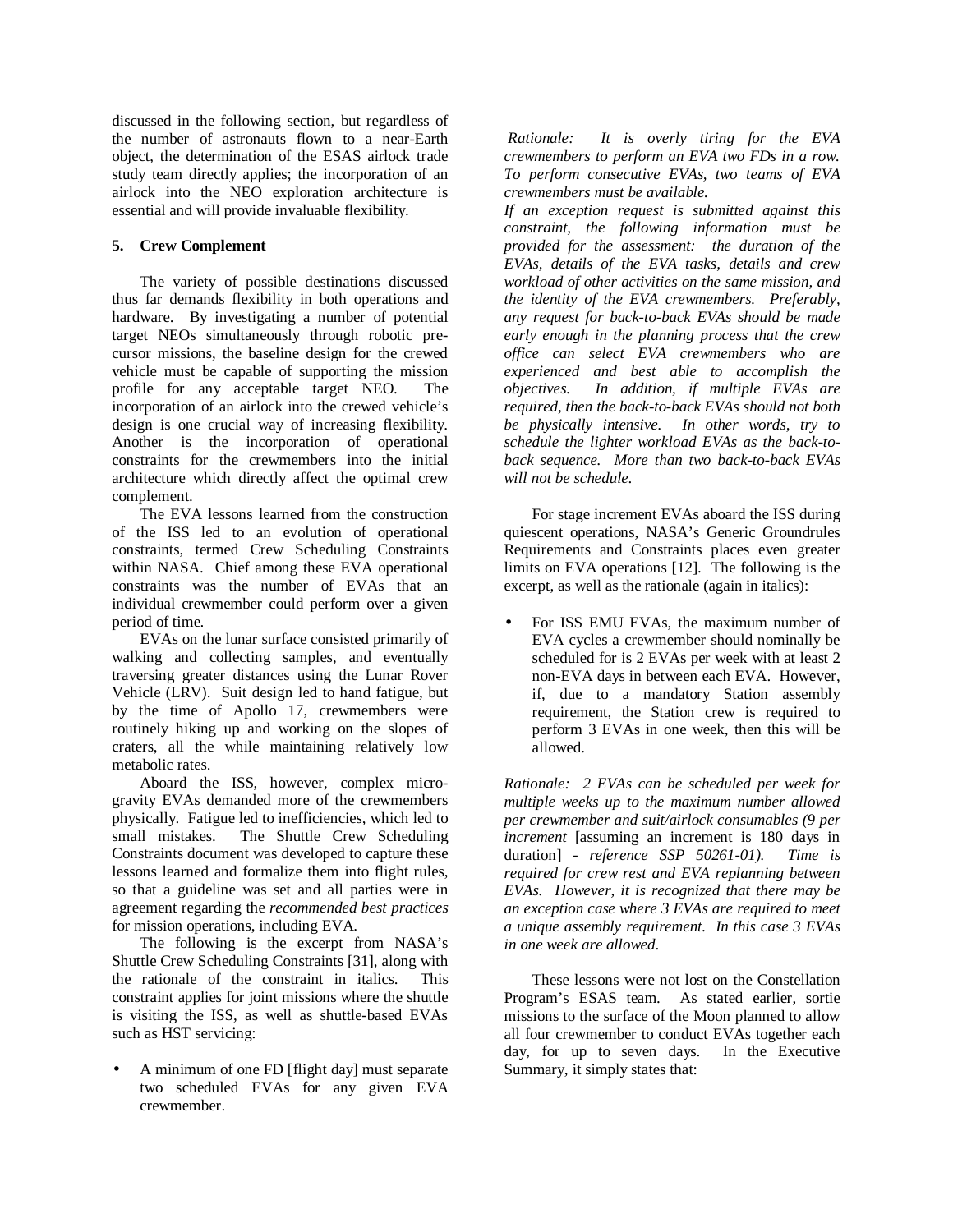*For missions lasting beyond 4 days* [on the lunar surface]*, a rest day between EVAs may be required.*

Although not as stringent as the wording of the ISS and space shuttle constraints documents, it is also not a groundrule but an indicator that daily surface operations, even in the less physically demanding environment of the lunar surface, is not advisable [33].

Each of these constraints are applicable, in a way, to a NEO mission, as a NEO mission is a blend of them all. Proximity operations will more closely resemble a shuttle mission, with a flurry of activity over a few days to a few weeks. All surface operations will occur during this condensed timeframe, and the constraints learned from the shuttle program are applicable in the very low-gravity of a near-Earth object. However, the transit time to the NEO makes the overall mission more closely resemble an ISS increment, with the crew in the micro-gravity environment of space for months. The constraints for ISS quiescent operations is based on the fact that the crewmembers have been on orbit for an extended duration, and physical fitness is degraded. And surface operations themselves, although in a very low-gravity environment, will have many of the same objectives and challenges that both the Apollo and Constellation programs faced.

Many of the studies thus far typically assume a crew complement of two to three astronauts [7,16,19]. The optimal crew complement is not an arbitrary decision, however, and one of the greatest flexibilities of including an airlock in the crewed vehicle design goes hand-in-hand with the optimal crew complement.

On space shuttle-based EVAs prior to the ISS era, the maneuverability of the shuttle itself served as a method of EVA crewmember rescue. While EVA crewmembers utilized 55-foot long safety tethers when working in the payload bay, the space shuttle's maneuverability was considered the second fault tolerance, should a safety tether fail to keep a crewmember attached to the vehicle. If an EVA crewmember came free of structure and floated "overboard," the space shuttle Commander would maneuver the orbiter into a position where the drifting crewmember would float back into the payload bay. In this way, the astronauts had a secondary method of rescue.

ISS construction, however, required that the space shuttle dock with the orbiting outpost, and the ability to quickly retrieve a free-floating crewmember with the orbiter was no longer possible. To solve this fault-tolerance issue, NASA developed an emergency

jetpack, termed the Simplified Aid for EVA Rescue (SAFER), to provide an untethered, free-floating crewmember with a method of self-rescue. A crewmember adrift would deploy a hand controller, use the SAFER first to regain attitude control, and then propel himself slowly back to the ISS.

For both the Apollo and Constellation programs, this issue was of no concern, as the EVA crews were held to the lunar surface under one-sixth-gravity. This meant that the crewmembers exploring the surface of the Moon need only be within walking distance of the LM, should an emergency (a space suit malfunction, for example) arise. Because of this, and the advancements in the automation of systems, the Constellation program had no need to maintain a crewmember in the CM in lunar orbit; the CM would never be used to rescue an EVA crewmember.

As was discussed earlier, however, near-Earth objects rotate. That rotation, combined with the very low-gravity, makes synchronous orbit dependent on great quantities of propellant. Depending on the chosen method of proximity operations at a target NEO, a crewmember may be on the surface of a near-Earth object, out of view of an "orbiting" spacecraft. The weak gravitation limits the mobility of an  $astronaut - in particular, it limits the speed of an$ astronaut's mobility – and in an emergency such as a space suit malfunction or a crewmember whose efforts set him adrift from the NEO surface, rescue may rely, as it did for space shuttle-based EVAs, on the spacecraft itself.

For this reason – to maintain flexibility in the methodology of proximity operations, allowing the spacecraft itself to rescue a distressed EVA crewmember – the spacecraft must at all times be manned during EVAs. This precludes a mission complement of two crewmembers, as EVAs are always done in teams of two, and this would leave the vehicle unmanned and incapable of performing a crew rescue.

To examine the optimal configuration, taking into account both the rescue capabilities of the spacecraft and the operational constraints regarding EVA scheduling, Table 3 delineates the permutations of viable EVA crewmembers and airlock configurations for a NEO mission with an arbitrarily chosen ten-day proximity operations mission profile. The maximum scheduled duration for an EVA will be assumed to be six hours and thirty minutes; the rationale for this will be discussed later.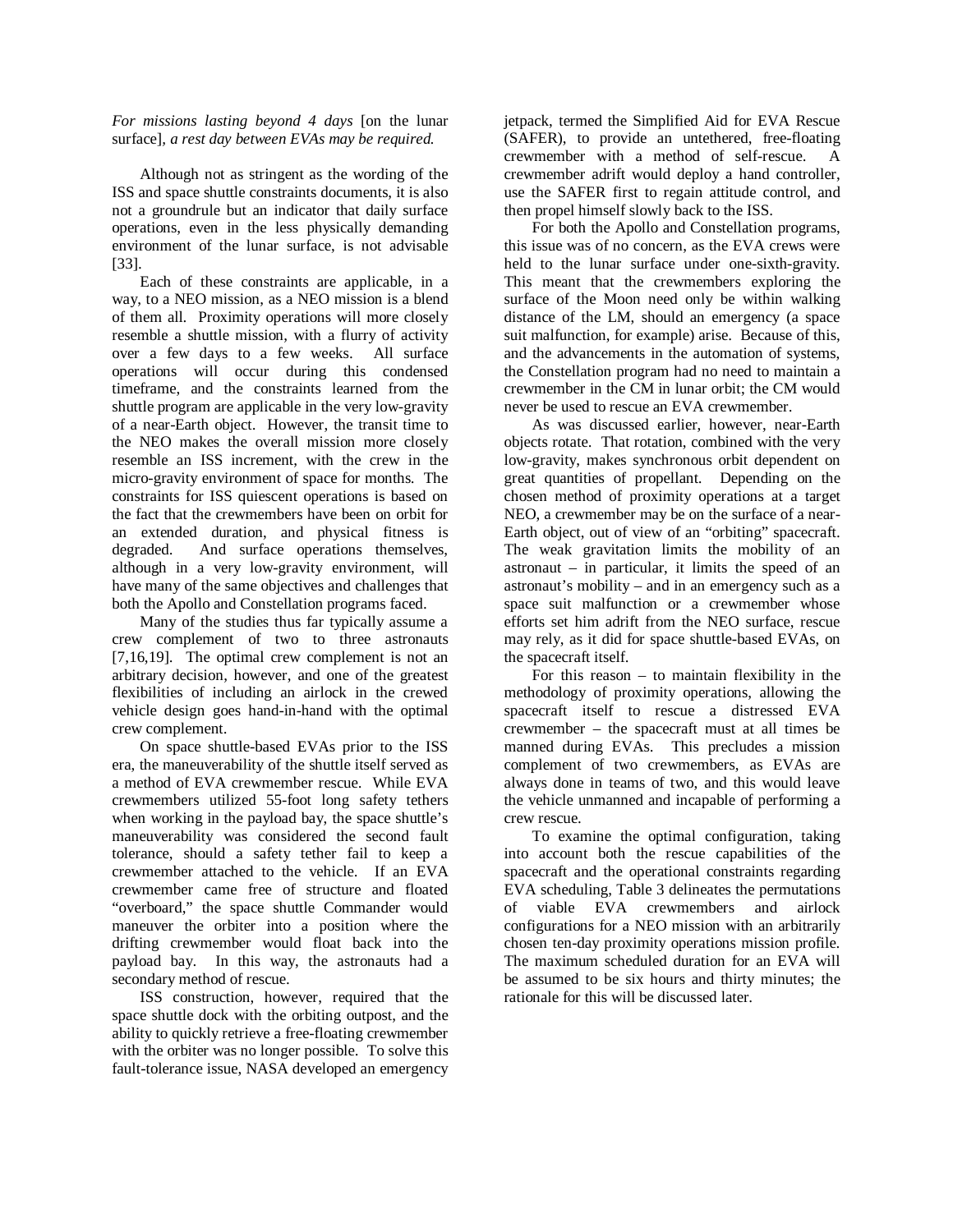| Crew Comp/Airlock Capabilities | 3Crew/2Person Airlock |            | 4Crew/2Person Airlock |           | 4Crew/3Person Airlock |             |
|--------------------------------|-----------------------|------------|-----------------------|-----------|-----------------------|-------------|
| No. of Scheduling Violations   | 0                     |            | $\theta$              |           |                       |             |
| PO <sub>D</sub> 1              | EV1/EV2               | EV1/EV2    | EV1/EV2               | <b>NA</b> | EV1/EV2/EV3           | EV1/EV2/EV3 |
| PO <sub>D</sub> <sub>2</sub>   | <b>OFF</b>            | EV1/EV3    | EV3/EV4               | NA        | <b>OFF</b>            | EV1/EV2/EV4 |
| POD <sub>3</sub>               | EV2/EV3               | EV2/EV3    | EV1/EV2               | <b>NA</b> | EV2/EV3/EV4           | <b>OFF</b>  |
| POD <sub>4</sub>               | OFF                   | <b>OFF</b> | EV3/EV4               | <b>NA</b> | <b>OFF</b>            | EV1/EV3/EV4 |
| POD <sub>5</sub>               | EV1/EV3               | EV1/EV2    | EV1/EV2               | <b>NA</b> | EV1/EV3/EV4           | EV2/EV3/EV4 |
| POD <sub>6</sub>               | <b>OFF</b>            | EV2/EV3    | EV3/EV4               | <b>NA</b> | <b>OFF</b>            | <b>OFF</b>  |
| POD <sub>7</sub>               | EV1/EV2               | <b>OFF</b> | EV1/EV2               | <b>NA</b> | EV1/EV2/EV4           | EV1/EV2/EV3 |
| PO <sub>D</sub> <sup>8</sup>   | OFF                   | EV1/EV3    | EV3/EV4               | <b>NA</b> | OFF                   | <b>OFF</b>  |
| PO <sub>D</sub> <sub>9</sub>   | EV2/EV3               | <b>OFF</b> | EV1/EV2               | <b>NA</b> | EV1/EV2/EV3           | EV2/EV3/EV4 |
| POD <sub>10</sub>              | <b>OFF</b>            | EV1/EV2    | EV3/EV4               | <b>NA</b> | <b>OFF</b>            | <b>OFF</b>  |
| EVA Time Scheduled             | 32:30                 | 45:30      | 65:00                 | <b>NA</b> | 32:30                 | 39:00       |
| Man-hours Scheduled            | 65:00                 | 91:00      | 130:00                | NA        | 97:30                 | 107:00      |
| <b>EVA Time Possible</b>       | 65:00                 | 65:00      | 65:00                 | NA        | 65:00                 | 65:00       |
| Man-hours Possible             | 130:00                | 130:00     | 130:00                | NA        | 195:00                | 195:00      |
| % of Possible Time Spent EVA   | 50%                   | <b>70%</b> | 100%                  | NA        | 50%                   | 60%         |
| No. of Days w/o EVA            |                       | 3          | 0                     | NA        |                       |             |

Table 3. Airlock and Crew Complement for a sample mission with 10 days spent performing proximity operations. Each day at the NEO is identified as Proximity Operations Day X (POD 1 represents Proximity Operations Day 1, the first full day after arriving at a NEO). EV $\ddot{\tau}$  is the unique identifier for each specific EVA crewmember.

The above example for a mission with ten days of proximity operations indicates that even when allowing for a back-to-back scheduling violation where applicable, no permutation for a three- or four-crewmember complement can match the capabilities of a four-crewmember spacecraft with an airlock designed for two people. This configuration maximizes the number of hours spent performing surface operations (100% of the possible number of EVA hours supportable by the airlock configuration), while having no scheduling violations, and no required days without an EVA. In fact, in this configuration, there is no need to even analyze scheduling violations, because back-to-back EVAs conducted by a single crewmember cannot add any time to the number of hours spent performing surface operations.

Of course, a crew larger than four opens up many more permutations to improve the amount of time spent performing surface operations, but trade studies need to be conducted to determine the benefit of an expanded crew complement versus the changes to vehicle mass, required consumables, and mission delta V, to name just a few impacted parameters.

At the other end of the crew complement spectrum, a mission with much more time at a NEO target may desire days off, and in this case a crew of three may be acceptable. Jones et al. analyzed a crewed mission to 1991 VG in the 1991 to 1992 timeframe, when the asteroid was just 0.004 AU from Earth. The mission profile supported a 60 to 90 day mission, including 30 days performing proximity operations [17]. In

this scenario, a crew of three astronauts could support all scientific endeavors with no impacts to operational constraints, because the large number of days performing proximity operations lessens the impact of the required days off.

A significant impact to this such mission profile (or any exploration architecture that counts on a single crewmember being aboard the spacecraft while the others conduct an EVA) that should not be overlooked is with regard to using the spacecraft itself as a method of crew rescue. Since each crewmember would be aboard the vehicle alone at some point, all three must be fully capable of piloting the spacecraft to rescue a stranded or injured EVA crewmember. This would have an impact to pre-mission training (and potentially astronaut selection itself), as a geologist, an astrophysicist, an engineer or a medical doctor (all career categories which currently qualify for astronaut selection), would need to be as adept at flying the spacecraft as the military pilot(s) who would likely be the primary pilots. So while a three-person crew complement is an option for NEO missions with long-duration proximity operations, its inflexibility keeps it from being the optimal choice for a NEO exploration architecture.

Therefore, to maintain the flexibility to explore any NEO assessed by a precursor mission, the nominal crew complement should be no less than *four* astronauts, with an airlock designed for use by a two-person EVA team. This requires that only two crewmembers be capable of piloting the spacecraft, and in fact allows the remainder of the crew to be experts in other fields. As was shown with Apollo 17 –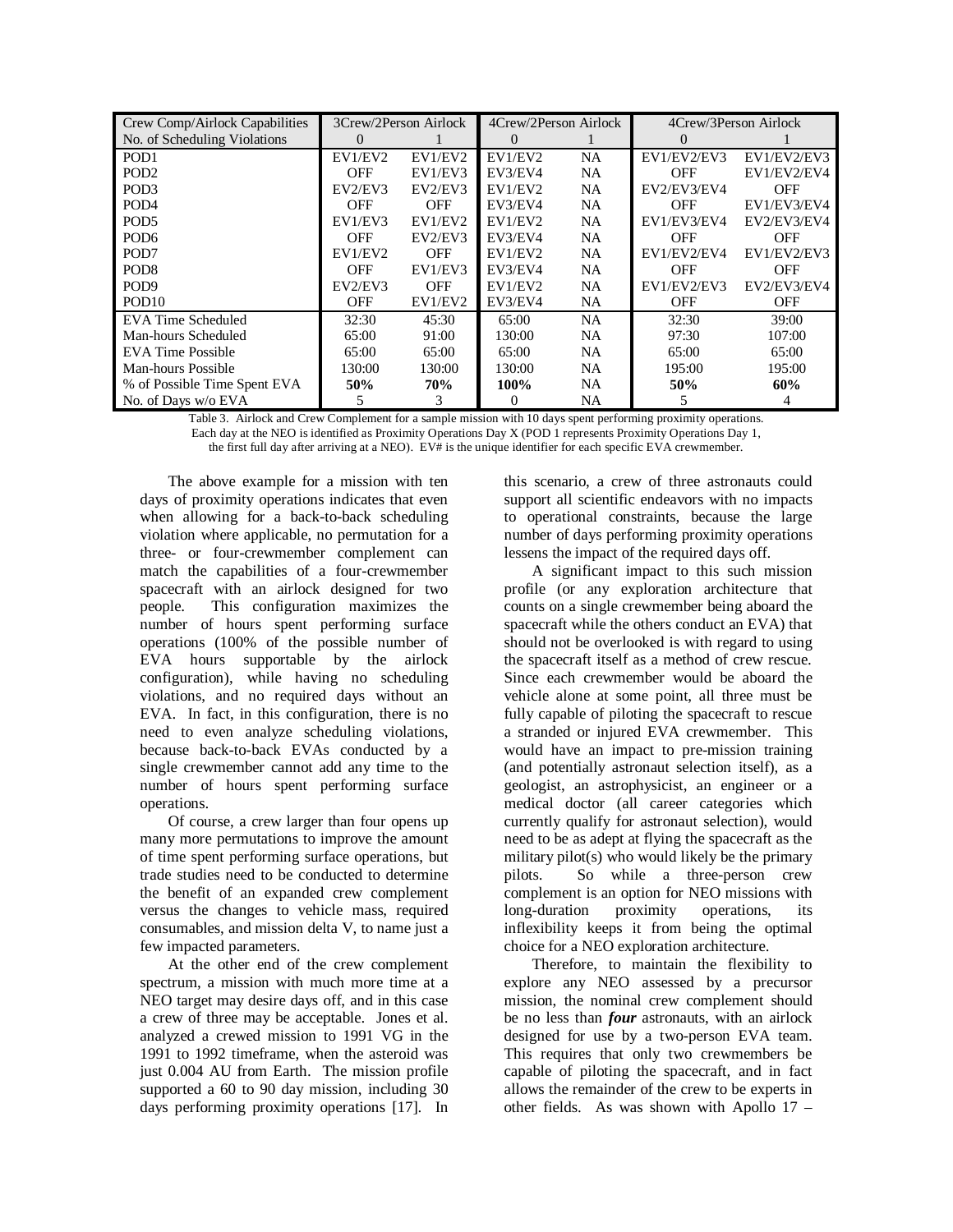which flew the first scientifically trained Mission Specialist – having geologists (or astrophysicists, engineers or even medical doctors) provides each mission with greater capability. Additionally, a crew of four ensures that surface operations opportunities are maximized, without violating the lessons learned from past flight experience, regardless of whether proximity operations last three or 30 days.

### **6. Surface Operations – An Overview**

The reasons for exploring near-Earth objects – to better understand the formation of the solar system, to advance exploration technologies such as radiation shielding to allow humans to travel farther away from the Earth for longer periods of time, and to develop the capabilities to mitigate potentially hazardous asteroids (PHAs) – has been extensively documented. What is lacking, at this time, is an operational concept of the way in which surface operations will be conducted, and the tasks that will satisfy the above exploration objectives.

One way to create a baseline of EVA activities for near-Earth object exploration is to examine the activities employed by the Apollo program to explore the Moon, and then map those activities to NEO exploration. This can be done effectively in the following manner:

- Categorize the EVA tasks conducted on the Apollo missions that visited the lunar surface.
- Identify the challenges experienced by the Apollo astronauts in conducting each EVA task.
- Map the lunar EVA tasks to the NEO environment and identify the subsequent challenges.
- Propose ways to mitigate those NEO EVA challenges, to meet the NEO exploration objectives.

By utilizing the above methodology, it is possible to create a generalized set of tasks that can then be transposed, or mapped, to the activities that would constitute the backbone of NEO surface operations.

### **7. Mapping EVA Competencies to a NEO**

The disparity between the first lunar EVA on Apollo 11 and the three EVAs of the last lunar mission, Apollo 17, is significant. Apollo 11 conducted a single EVA of 2 hour and 31 minutes, venturing out around the Lunar Module (LM) to perform very basic tasks, such as taking photos, collecting rock samples from the surface and planting the American flag. Compare this to Apollo 17, the first mission flown by a scientist Mission Specialist (geologist Dr. Jack Schmitt). The Apollo 17 mission conducted three EVAs for a total of 22 hours and four minutes, and utilized the Lunar Rover Vehicle (LRV) to traverse approximately 11 km away from the LM on both EVA2 and EVA3. In comparison to Apollo 11, it is apparent that the EVA objectives evolved from simply stepping upon the surface of the Moon to performing true field geology.

And while the complexity grew with each mission, much of the overarching exploration methodology changed very little. In essence, the exploration tasks can be grossly broken down into the following categories:

- EVA preparations (and crew day length)
- Egress and ingress
- Surface mobility
- Scientific experimentation setup (Apollo Lunar Surface Experiments Package (ALSEP) flew on Apollos 12-17, and the modified, lighter-weight Early Apollo Scientific Experiments Package (EASEP) flew on Apollo 11)
- Field Geology
	- o Surface Sample Collection:
		- § By hand
			- § Using tools (tongs, scoop and rake)
	- o Trench sample collection using the long-handled scoop
	- o Core samples collection using core tubes and the hammer
	- o Deep core sample collection using the Apollo Lunar Surface Drill (ALSD) (Apollo 15-17)
- Geological traverse using the LRV (Apollo 15-17)
- Photographic Documentation

Even though this paper focuses primarily on mapping the Apollo lunar activities to a NEO mission, it also incorporates the lessons learned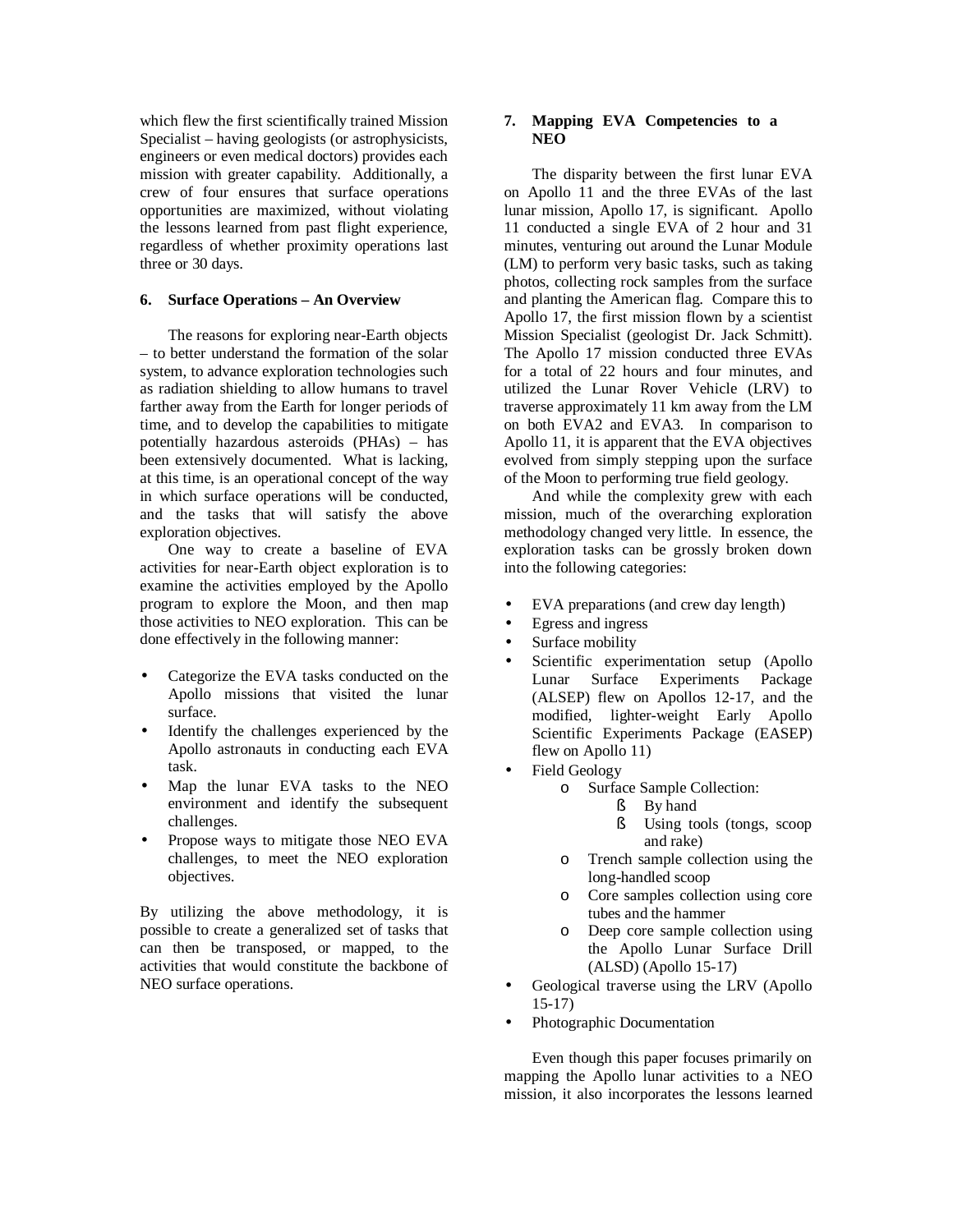from orbital EVA experience, when those lessons supersede the Apollo experience. The distinct advantage of this approach is that mission designers can use both the experience gained from the Apollo missions and the vast knowledge that has come from the orbital EVAs conducted since then (especially from the expertise achieved through the design and completion of the complex EVA tasks needed for ISS construction). This will be most obvious when examining egress and ingress.

## **8. EVA Preparation and Crew Day Length**

EVA preparation refers to the activities that must be completed prior to the start of an EVA. Depending on the hardware complement flown, tools and space suits may require reconfiguration between EVAs. The operational architecture for a NEO mission should attempt to minimize the amount of time spent between EVAs on hardware reconfiguration, as it can be exceedingly time consuming. If the architecture desires daily EVA capabilities (with alternating 2-person teams, as suggested above), the amount of reconfiguration time each evening after an EVA – in preparation for an EVA the following day – will directly impact the following day's operations, should the crew fall behind the timeline. Thus, whenever practical, hardware quantities (space suits, gloves critical spares, etc.) and operational concepts should be chosen to minimize the frequency of hardware reconfigurations.

To limit the risk of Decompression Sickness (DCS), an EVA preparation prebreathe protocol should be adopted that efficiently purges the body of excess nitrogen in the shortest acceptable duration. For example, when the vehicle's atmospheric pressure is 1 Atm (14.7 pounds per square inch (psi)), the required amount of time spent breathing pure oxygen to purge the body of excess nitrogen is four hours. Conversely, at an atmospheric pressure of 10.2 psi, the oxygen prebreathe duration drops to 40 minutes. Reducing the vehicle's nominal atmospheric pressure even further would reduce the prebreathe duration, but would make the vehicle more susceptible to critical depressurization caused by, for example, a micrometeoroid strike, so a trade study would need to be conducted to define the optimal vehicle atmospheric pressure.

As with all space programs thus far, and because of its relative proximity to the Earth's

orbit, a NEO mission will likely operate on a 24 hour clock, to remain in synch with the ground team. In doing so, the amount of time available each day for scheduled activities can be assumed to be a blend of the scheduling constraints of the space shuttle and ISS programs, where it more closely resembles an ISS mission profile during transit to and from a near-Earth object, and resembles a space shuttle mission profile – or even more likely, a space shuttle EVA day profile – throughout NEO proximity operations. Table 4 shows the breakdown of a nominal crew day for both the space shuttle and ISS programs, and an EVA day for a space shuttle mission.

| Activity<br>(Hrs) | <b>ISS</b> | Space<br>Shuttle | Shuttle<br>Space<br>EVA Day |
|-------------------|------------|------------------|-----------------------------|
| Sleep             | 8.5        | 8.0              | 8.0                         |
| Post-Sleep        | 2          | 3                | 2.5                         |
| Midday            | 1          | 1                | <b>NA</b>                   |
| Meal              |            |                  |                             |
| Exercise          | 2.5        | 1.5              | <b>NA</b>                   |
| Active            | 6.5        | 8.0              | 11.0                        |
| Duty              |            |                  | <b>Hrs</b><br>3.0           |
|                   |            |                  | <b>EVA</b> Prep             |
|                   |            |                  | <b>Hrs</b><br>6.5           |
|                   |            |                  | <b>EVA</b>                  |
|                   |            |                  | <b>Hrs</b><br>1.5           |
|                   |            |                  | <b>EVA</b>                  |
|                   |            |                  | Cleanup                     |
| Pre-Sleep         | 2          | 3.0              | 2.5                         |

Table 4. Crew Day Length for ISS<br>and Space Shuttle Programs<sup>[12,31]</sup>

The Shuttle Crew Scheduling Constraints provides the rationale for EVA duration [31]:

• For scheduled and unscheduled EVAs, the planned EVA PET shall not exceed one 6 hour and 30-minute period per day.

*Rationale: EVA duration is limited by an EVA crewmember's physical stress, by EMU consumables, and by the crew workday length. EMU primary life support system consumables limit is 7 hours (Reference STS Operational Flight Rules Book All Flights, rule A15.1.1-1 for EMU time limits). Of this 7 hours, 30 minutes is for primary consumables reserve, leaving 6.5 hours for EVA tasks. Oxygen and water supplies can be recharged at vacuum, but the EMU batteries and Lithium Hydroxide (LiOH) canisters cannot. After 6.5 hours of PET the crewmembers will be tired and may experience cold extremities due to reduced circulation in the*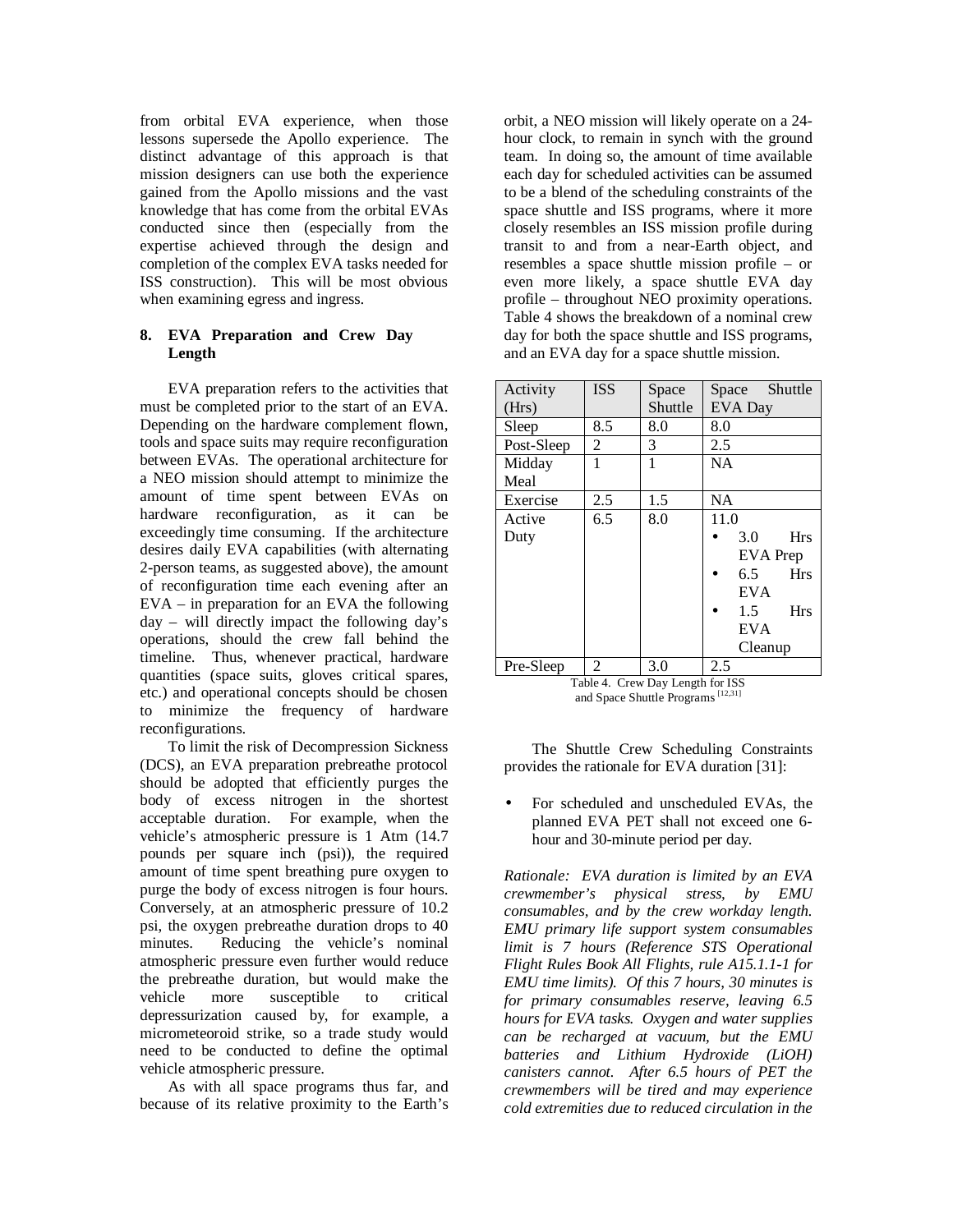*suit. In addition, because of all the required preand post-EVA activities and the length of the EVA itself, the crew workday will near the maximum limits and should not be extended. With the minimum EMU prebreathe (40 minutes), the minimum required pre- and post-EVA activities, and a 6.5 EVA PET, the crew workday is approximately 11 hours. The standard workday length is 10 hours. Because of the above factors, when using a 10.2 Pounds Per Square Inch (psi) prebreathe protocol, scheduled EVAs are limited to 6.5 hours PET.*

Experience has shown that crew fatigue can lead to errors, and thus the amount of time the crew can work each day is limited. It is therefore prudent to apply the lessons learned from the ISS and space shuttle programs regarding EVA duration and crew day length. For proximity operations, the crew day length should be limited to 11 hours, with a nominal EVA duration limit of six hours and thirty minutes.

### **9. Airlock Egress and Ingress**

The official start time of an EVA aboard the space shuttle or ISS occurs when the first EV crewmember transitions from vehicle power to internal EMU battery power. Within minutes of this transition, the crew completes airlock depressurization and opens the EV hatch. Airlock egress and ingress are thus part of the nominal EVA tasks, and the duration of each needs to be included in the EVA planning, to ensure the 6.5 hour nominal EVA duration is not exceeded. Therefore, even though the various operational concepts may dictate different methods of crew placement onto the NEO surface, translating away from and back to the spacecraft will be considered part of the egress or ingress operations, and thus part of the nominal EVA timeline.

The most significant difference between Apollo and ISS EVAs, with respect to airlock egress and ingress, is the effect of gravity on methodology. Upon opening the hatch on Apollo 11, Armstrong crawled out onto the porch on his hands and knees. His first task was to release the Modular Equipment Stowage Assembly (MESA), which held the sampling tools and sample return containers (SRC), along with the black-and-white camera that would be used to film Armstrong as he stepped onto the surface of the Moon for the first time. He descended the LM ladder to the footpad and using his toe, tested the soil to ensure it was solid enough to bear his weight. When he was confident he would not sink into feet of lunar dust, he made one small step.

An astronaut aboard the ISS does not have as simple a task when leaving the safety of the airlock. The one-sixth gravity of the Moon allowed Armstrong to egress and descend to the surface unencumbered. In the micro-gravity of space, however, an astronaut must utilize tethers to restrain both himself and his tools, lest he find either adrift from the spacecraft.

Prior to opening the hatch aboard the ISS, both crewmembers in the airlock employ a 36 inch long, fixed length tether to connect the EMU to an anchor point inside the airlock. Termed a waist tether because it connects to a Dring on the waist of the EMU, the waist tether has a hook at each end and is used to ensure that a crewmember does not drift away from structure should he let go with both hands to complete a task. Once the hatch is opened, the first crewmember egresses the airlock. Once outside, he attaches the anchor hook of another tether, this one termed a safety tether, to an anchor point on the outside of the airlock. This safety tether is also attached to the EMU D-ring, but rather than being a fixed length, this tether is 85 feet long and made of a 3/32" braided stainless steel cable. The cable is wound around a spool in an enclosed reel, and is designed to tend out as the crewmember translates away from the anchor point, and retract (with a very low spring force) as the crewmember translates back toward the anchor point. In this way, the crewmember is always attached via a cable to the spacecraft, such that should he become physically separated from structure, he still has one life-line to keep him from becoming a human satellite.

Herein lies the drastic difference between a lunar EVA and an orbital EVA; with even onesixth gravity, an Apollo astronaut did not need to worry about floating away from the lunar surface. He was able to translate on the surface without being tied to the LM, and in later missions it gave the Apollo astronauts the freedom to travel and explore many kilometers from the LM. For a NEO mission, the gravitational field will be stronger than the micro-gravity of space, but tethering protocols will still be required. Depending on the gravitation of a target NEO, it may even be possible for an astronaut to impart enough force to reach escape velocity. Therefore, a NEO astronaut will need to remain tethered at all times. This adds considerable complexity to a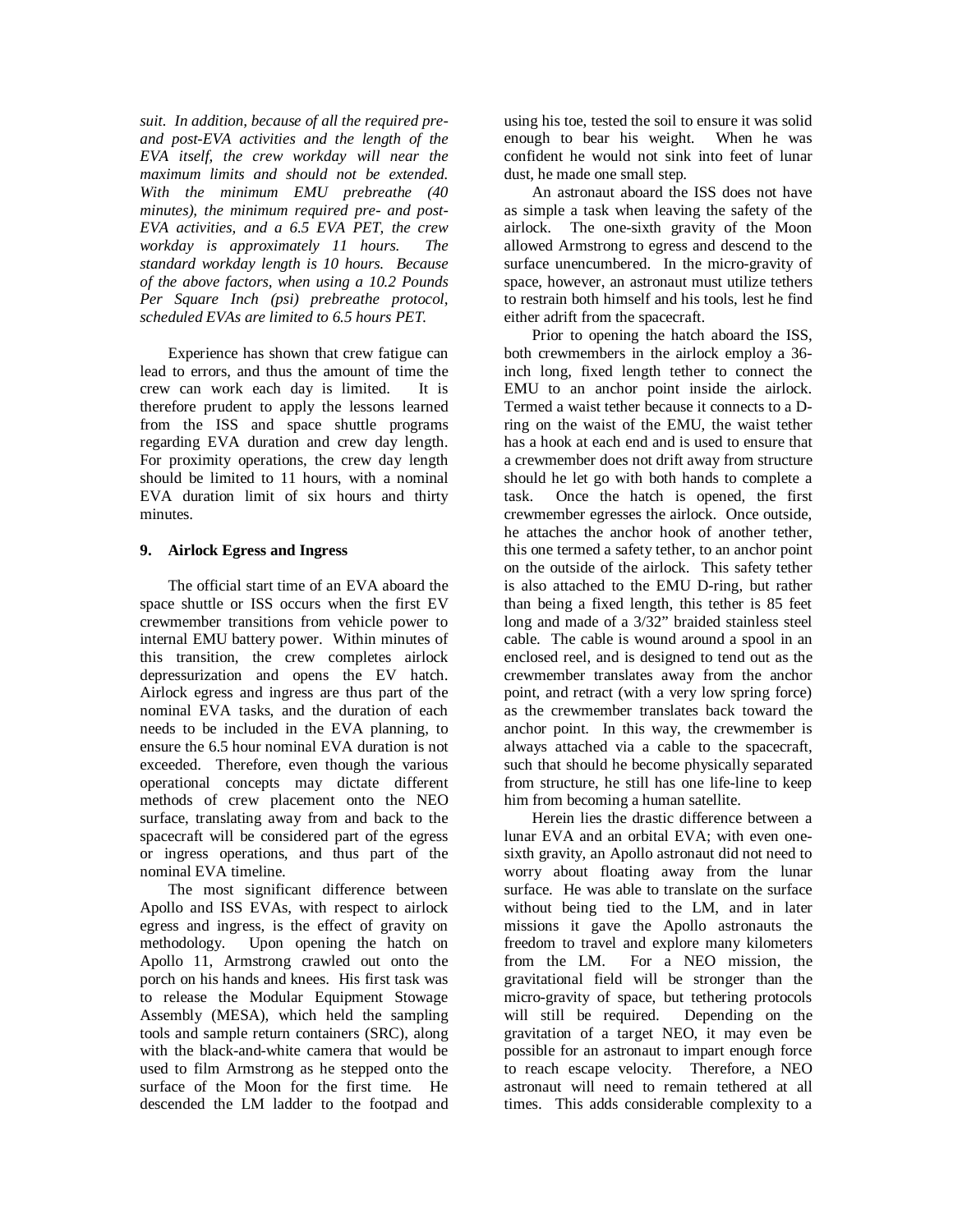NEO EVA over an Apollo EVA, and may even play a more restricting role than aboard the ISS.

### *9.1 Tether Protocol – NEO "Landing"*

If the spacecraft is capable of "landing" and grappling onto the NEO's surface, the crewmembers could use a tethering protocol similar to that used aboard the ISS, where the safety tether is anchored directly to the spacecraft. This would allow the astronauts to maintain a lifeline to the spacecraft, ensuring the ability to quickly return to the airlock in a contingency scenario that required an expedited ingress.

### *9.2 Tether Protocol – NEO "Mooring"*

If the spacecraft can moor to the NEO and remain directly overhead, the crew can employ a similar tether protocol, but instead of tethering to the spacecraft, the astronauts would tether to the mooring line. The space shuttle and ISS both utilized slide wires to aid in translation about the respective vehicles. By attaching the anchor hook of the safety tether to the slide wire, the tether gained a degree of freedom; the anchor hook was able to slide along the length of the slide wire, providing extended range. In the case of the space shuttle, the slide wire ran the length of the payload bay and gave a crewmember the ability to translate the payload bay's full length without extending the safety tether.

If a mooring line is employed at a NEO, the slide wire concept can be transposed to the mooring line. Upon airlock egress, an astronaut would attach his safety tether to a slider on the mooring line and descend under his own power along the mooring line to the surface of the NEO.

This poses advantages and disadvantages. The primary advantage mirrors that of being tethered directly to the spacecraft: in an emergency, an astronaut has a lifeline (made up, in this case, of the safety tether to the mooring line, and the mooring line to the spacecraft) to follow back to the airlock. Additionally, as mentioned earlier, any mooring line has the potential to break free of the surface. Should this happen, the crewmembers are tethered to the mooring line, ensuring that the crewmembers possess the lifeline to the spacecraft even if the spacecraft is no longer in contact with the surface.

The obvious disadvantage is that the crewmembers are tethered to the mooring line

should it break free of the surface. If the spacecraft drifts from its position after a failure of the mooring anchor, it has the potential to pull the crewmembers across the surface of the NEO, which could be detrimental to the pressurized spacesuits, or it could pull the crewmembers completely off the surface, which could cause the astronauts to tumble and become wrapped in their safety tethers. Adrift in free space, tangled in a safety tether, an astronaut would be in a precarious position without the aid of his EV partner.

Due to the great risk of being dragged across the surface of a near-Earth object covered in jagged rocks, this method is not recommended. If the spacecraft's proximity operations dictate a mooring method, it is advisable to devise a method to decouple the crewmembers' safety tethers from the mooring line by a separate, crewmember-installed anchor that is set into the NEO itself once the astronauts reach the surface. The crewmembers can then swap the safety tether anchor point from the mooring line to this newly-installed safety tether surface anchor.

Such an anchoring system has its own inherent risks, however, that cannot be overlooked. Should the mooring line break free, there is no direct path to the spacecraft's airlock for an astronaut in an emergency. This would likely dictate that the crewmembers be outfitted with an emergency mobility unit similar to the Simplified Aid for EVA Rescue (SAFER) that is employed aboard the ISS. The SAFER mounts to the bottom of the EMU PLSS and has a deployable hand controller module (HCM) to allow the crewmember to steer himself back to structure if circumstances put him in free space.

This scenario would be less likely, however, as it is two failures deep. First it is dependent on a failure of the mooring anchor, and then simultaneously on a suit or hardware failure that requires an expedited ingress. Should the mooring line anchor fail, the crewmembers aboard the spacecraft would nominally act to set the mooring line again, and at the completion of the EVA, the EV crewmembers would translate to the reset mooring line and ascend to the airlock.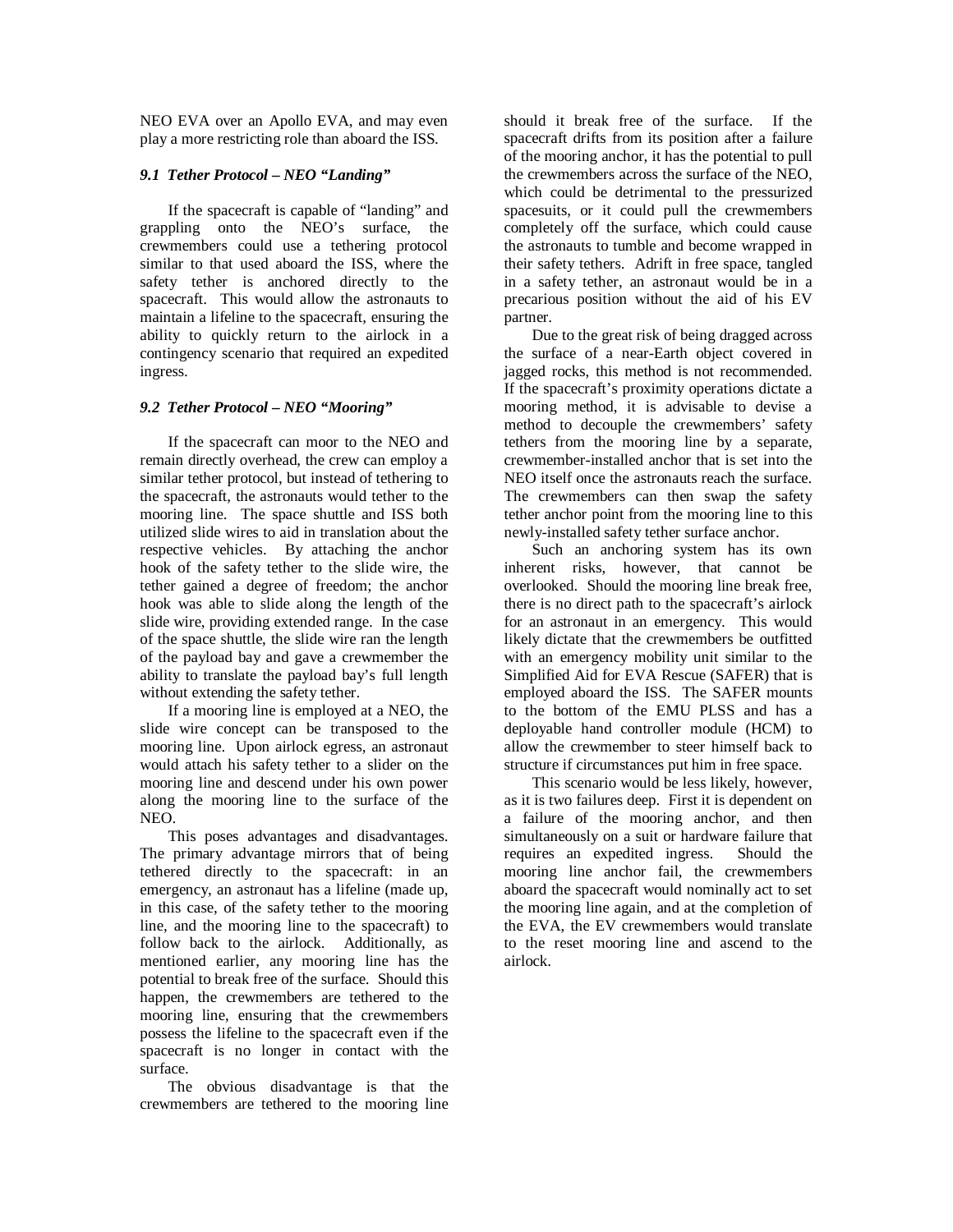## *9.3 Tether Protocol – NEO "High Hover"*

In a high hover proximity operations concept, the spacecraft cannot "land" or moor to the surface of the NEO, and must instead simply position itself in proximity to the NEO. During airlock depressurization, the spacecraft would lower its relative altitude to approach the NEO, and upon egress, the crewmembers would have to traverse across free space to the surface using a propulsive mobility unit.

This operational concept provides the greatest flexibility regarding the choice of targets; by eliminating the need for the vehicle to come into contact with the surface, the size, shape, physical composition and rotation rate have less influence over proximity operations in general terms. Varying gravitational fields and overall shape will dictate how close the spacecraft can approach the surface, but with the capability to traverse free space, the EV crewmembers provide human-in-the-loop flexibility to viable proximity-operation methodologies.

The greatest challenge for the EV crewmembers will be descending to the surface with an angular velocity that matches the NEO's rotation rate. Without precisely matching angular velocities, the EV crewmember will either approach too slowly or too quickly, resulting in the relative motion making the crewmember feel as though he is skidding across the surface. Because of the limited weathering of the NEO surface, there is great risk of damage to the spacesuit from jagged rocks strewn across the surface of the NEO.

This can be mitigated by flying the spacecraft in a synchronous orbit of the NEO during egress, so that the initial motion of the EV crew is in synchronicity with the surface. A crewmember can then use the propulsive mobility unit to descend to the surface, tweaking the angular velocity to settle onto the surface with zero relative angular velocity. This operational concept would require two constraints be met. First, from a propulsion perspective, the vehicle would have to be capable of flying multiple synchronous orbits, to allow as many EVAs to be performed as possible for a specific mission profile. Second, the propulsive mobility unit used by the EV crewmembers would have to be significantly more capable than the SAFER. The SAFER was designed for contingency use only, and is propellant limited. A propulsive mobility unit, used as described above, would be employed as

part of the nominal operations, and thus would need a capability (and thus a propellant storage and refueling system) significantly greater than the SAFER, to ensure nominal usage over the course of an EVA, with reserves for contingency operations.

Similarly, by selecting a target NEO with a single axis of rotation, a polar approach can limit the effects of rotation rate on crewmembers as they descend to the surface. Positioned over the pole, the crewmembers can traverse free space in the same manner as above, but the smaller starting relative angular velocity will place less demand on the propulsive mobility unit as the crewmember approaches the surface with zero relative angular velocity. The greatest disadvantage of utilizing a polar approach profile is that it limits the exploration area to that around the pole, making areas of interest near, say, the equator, much more difficult to investigate.

The distinct disadvantage to relying primarily on a propulsive mobility unit – whether it be simply to traverse to the surface, or to act as the primary mode of surface mobility – is the way in which it will interact with the NEO environment. Typically such systems employ cold-gas thrusters, oriented along all three axes to provide not only propulsion, but attitude control. Should the surface of a target NEO be inundated with dust, the plume of cold-gas thrusters could create white-out conditions, similar to disturbing the silt while scuba diving. With very low-gravity, the dust will not quickly settle, and repeated jet firings could exacerbate the problem, possibly making it impossible for an astronaut to maintain situational or spatial awareness. The information gained from a robotic precursor mission will help classify the dust content, but building an exploration architecture around thrusters as the primary mode of mobility may severely limit the number of acceptable destinations.

## *9.4 Open Work*

The wide variety of near-Earth objects dictates that any single method is not likely to support mission operations at all targets of interest. One way to combine "landing" and "mooring" methods together, for example, may be to use a variable length mooring line: whether using a physical or chemical anchoring system, the variable length line could be retracted to place the vehicle onto the surface of the NEO, if desired, or allow it to reel out and remain farther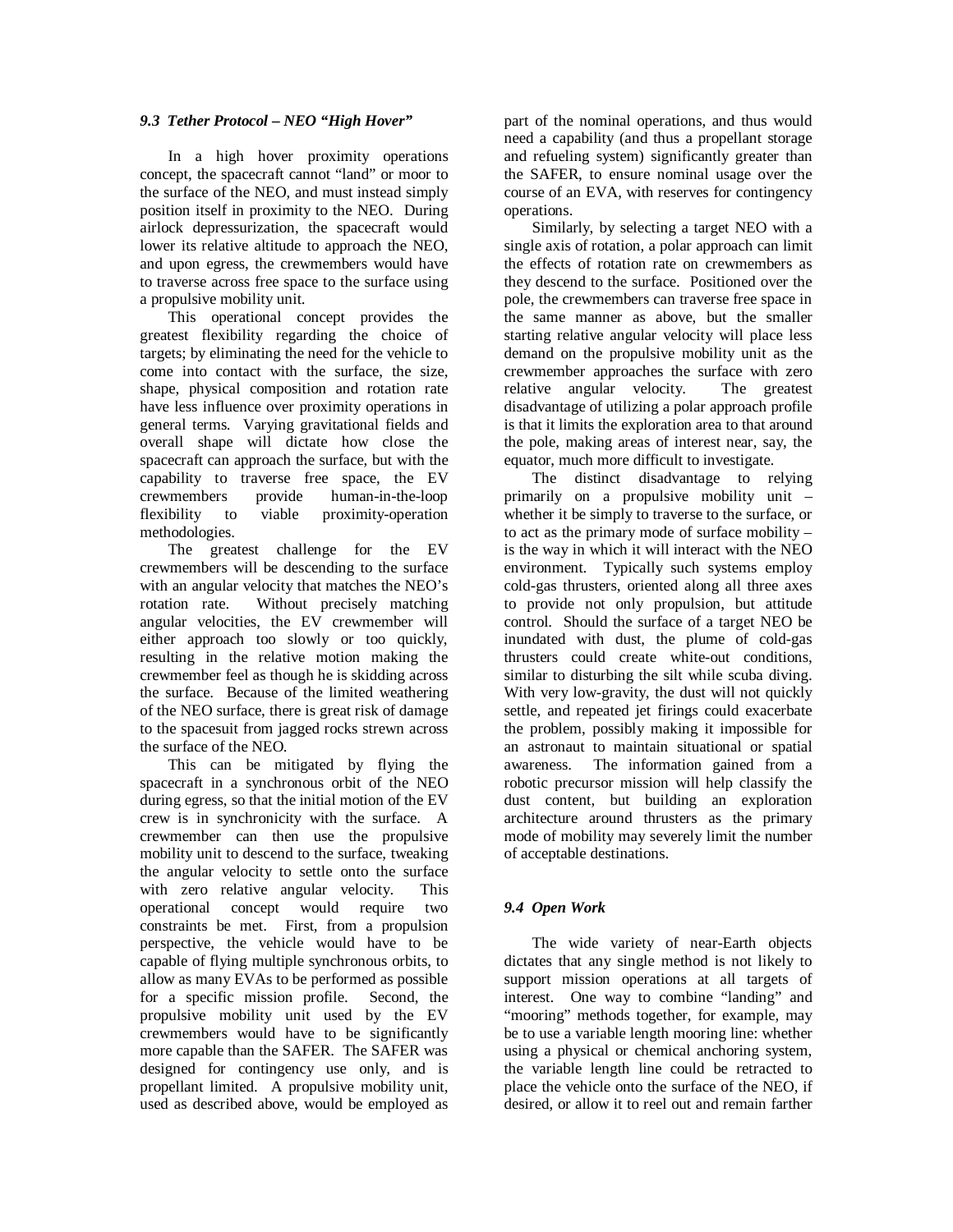from the surface. As the ability to classify near-Earth object surface composition improves (from land-based or space-based observatories, or from robotic scout missions), anchoring methods can be chosen and optimized, but until there is more hard data, a slew of techniques based off loose assumptions will need to be developed, tested and added to the toolbox of capabilities for NEO exploration.

### **10. Surface Mobility**

One of the greatest challenges to low-gravity body exploration will be to develop ways to translate across the surfaces of the various bodies, each with its own unique gravitational field. The largest NEO, 1036 Ganymed, has a diameter of 31.66 km, and it is significantly larger than the next largest NEO, 433 Eros, which has a mean diameter of 16.84 km. Compare the size of these objects to 2010 RF12, which has an estimated diameter of six to 14 meters, and passed within approximately 79,000 kilometers of Earth in September of 2010, and one can see the vast array of objects which exist under the NEO moniker [38].

Due to this great disparity in the size of potential targets, an exploration architecture must possess the capabilities to explore a lowgravity body with a diameter, for example, of just 200 meters, and one as big as 1036 Ganymed, in an equally effective manner. Add in main-belt asteroids and the moons of the gas giants to the low-gravity body population, and the list of potential targets is nearly limitless.

As mentioned earlier, a potential target may be attractive because of its size, composition, distance from Earth, rotation rate, or various other parameters. Yet this vast population, along with the various classes of these objects, implies the inability to create a "one-size-fits-all" exploration architecture for very low-gravity bodies.

A starting point, however, must be chosen. For the purposes of this paper, the potential target of choice represents a viable mission target, even if the exploration architecture of the future chooses to steer away from near-Earth objects. Because Mars will always remain a high-value target, this paper will use Phobos, one of the two Martian satellites, as the representation of a very low-gravity body for a surface mobility analysis.

Phobos is larger than all but one NEO, but easily fits within the range of very low-gravity bodies that will require new EVA tactics for

exploration. Additionally, there has been a considerable amount of work done to characterize Phobos – mean diameter, rotation rate, and bulk density are all measured quantities – making an analysis more accurate. Figure 4 is an image of Phobos taken from NASA's Mars Reconnaissance Orbiter on March 23, 2008 [20].



Figure 4. MRO image of Phobos<sup>[2</sup>]

### *10.1 Phobos Properties and Assumptions*

This paper will model Phobos as a sphere with constant bulk density, rotating about a single axis. This allows a simpler calculation of the gravitational acceleration at the surface. Inconsistent bulk densities or non-spherical shapes alter the site-specific surface acceleration due to gravity, introducing further challenges to an astronaut attempting to traverse across the surface. Table 5 presents the parameters of Phobos relevant for this analysis.

| Parameter     | Symbol | Value                                        |
|---------------|--------|----------------------------------------------|
| Gravitational | GM     | $0.7127 \pm 0.0021$ x                        |
| Parameter     |        | $10^{-3}$ km <sup>3</sup> /s <sup>2[4]</sup> |
| Bulk          | ρ      | $1876 \pm 20$ kg/m <sup>3 [4]</sup>          |
| Density       |        |                                              |
| Porosity      |        | $30\% \pm 5\%$ <sup>[4]</sup>                |
| Mean          | R      | $11.1 \pm 0.15$ km <sup>[37]</sup>           |
| Radius        |        |                                              |
| Period        | P      | $0.3189$ days $^{[37]}$                      |

Table 5. Phobos: given properties (note that G represents the gravitational constant and equals  $6.6725 \times 10^{-20} \text{ km}^3/\text{kg/s}^2$ 

The gravitational acceleration will then be calculated by:

$$
g = -\frac{GM}{R^2} \tag{1}
$$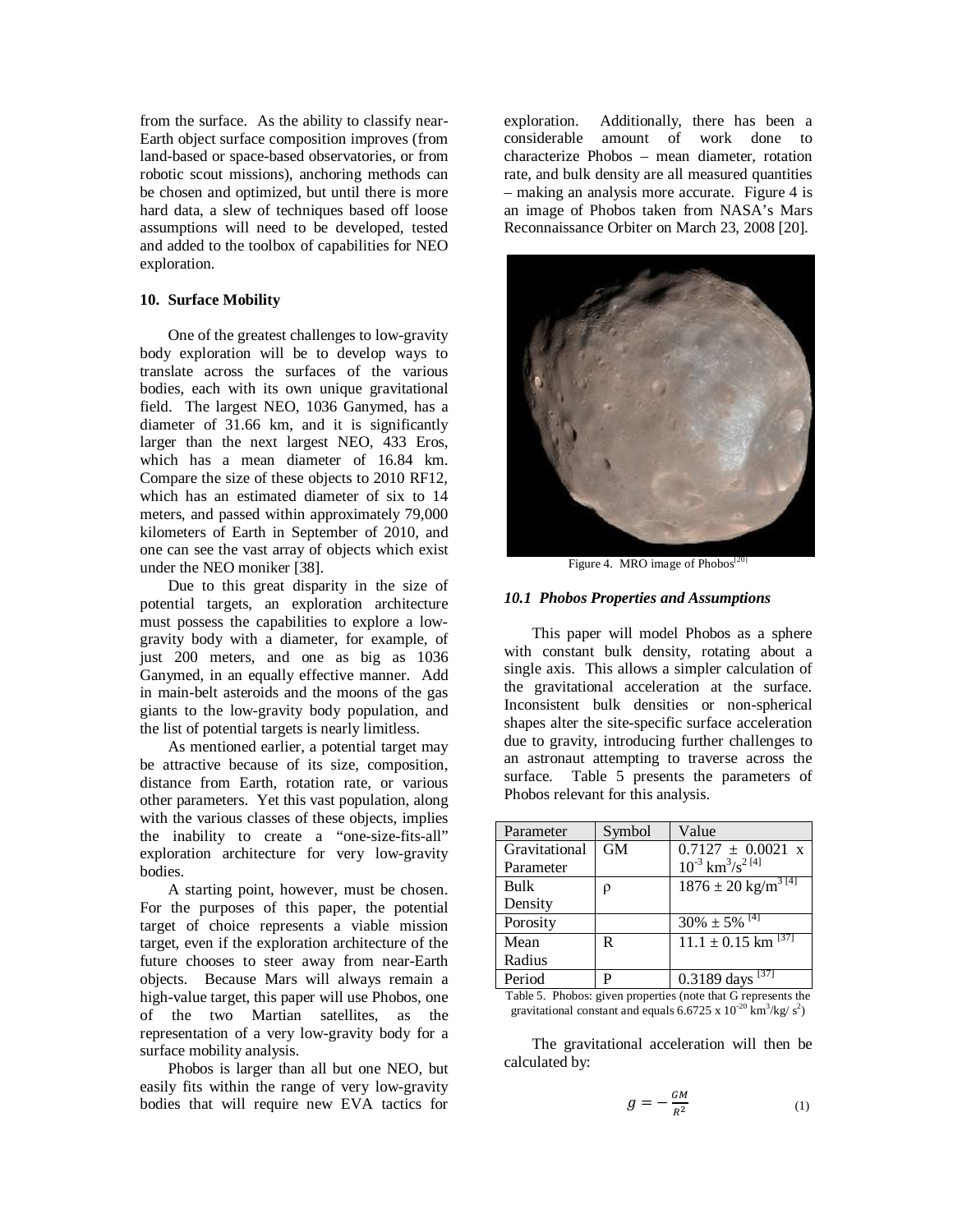yielding a surface gravitation value of 5.784 x  $10^{-3}$  m/s<sup>2</sup> acting toward the center of Phobos. To calculate the total surface acceleration, however, the gravitational acceleration must be summed with the centripetal acceleration caused by the rotation rate, acting opposite the gravitational acceleration.

$$
g_{TOT} = (\omega^2 \cos^2 \delta) R - \frac{GM}{R^2}
$$
 (2)

where  $\omega$  is the rotation rate, in rad/s, and  $\delta$  is the latitude (measured from the equator). The greatest value for  $cos^2\delta$  (and thus the greatest effect that centripetal acceleration will have on the total sensed gravitation) will be when  $\delta = 0$ . Knowing the period, *ω* can be easily calculated. Equation 2 produces  $g_{TOT} = 5.207 \times 10^{-3} \text{ m/s}^2$ . directed toward the center of Phobos. This is the gravitational acceleration the astronaut will sense when working on the surface at the equator [30].

### *10.2 Surface Mobility: Proper Orientation*

Astronauts of the Apollo program adapted to one-sixth gravity quickly, finding it easy to develop a method of loping across the surface of the Moon. For an astronaut on the surface of a very low-gravity body, like Phobos, translation will not be so simple. To calculate the optimal walking speed on the surface of a body, the Froude number (*Fr*) is utilized:

$$
Fr = \frac{v^2}{gl} \tag{3}
$$

where  $v$  is the speed of movement (in m/s),  $g$  is the total gravitation sensed at the surface (in  $\text{m/s}^2$ ) and *l* is the leg length (in meters). For an average human male,  $l = 0.92$  m. Additionally, *Fr* is about 0.25 for optimal walking speed, and about 0.5 for the walk-to-run transition speed [26].

Using these values, the optimal walking speed and walk-to-run transition speed for an astronaut on the surface of Phobos is 0.035 m/s and 0.049 m/s, respectively. When putting this into terms easier to visualize, these speeds are on the order of one-tenth of one mile per hour. At speeds greater than this, the astronaut will begin very long, parabolic trajectories that will be difficult to control. Therefore, if an operational concept dictated that it was necessary for an astronaut to walk on the surface of a very lowgravity body, a restraint system or attitude control system would be necessary to maintain a controllable upright posture.

In light of the difficulties associated with walking, an important question to ask is if walking is even the most desirable method of mobility? If the purpose of exploring the surface of Phobos is to perform field geology and collect surface samples, then the answer is likely no. The rationale for not employing significant resources to solve the challenges of walking in a very low-gravity environment was unwittingly given by Neil Armstrong during the Apollo 11 mission debrief [15]. When talking about surface operations and the optimal way to work, Armstrong said:

*In general, there were a lot of times that I wanted to get down closer to the surface for one reason or another. I wanted to get my hands down to the surface to pick up something. This was one thing that restricted us more than we'd like…We should clear the suit so that you could go down to your knees, and we should work more on being able to do things on the surface with your hands. That will make our time a lot more productive, and we will be less concerned about little inadvertent things that happen.*

Therefore, to simplify surface exploration and to better meet the exploration objectives, the preferred body orientation would be horizontal, more or less parallel to the surface, and within arms' reach of the surface.

### *10.3 Spacesuit Properties and Assumptions*

The prone position affords a lower center of gravity, greater stability and a much more efficient body orientation for geological sample collection. The primary mode of mobility will not be the legs, but the arms. In this orientation, an astronaut would be able to hop across the surface of a very low-gravity body with much greater ease than any attempt to walk would allow. To understand the effect that this mode of mobility will have on an astronaut, however, it is necessary to calculate the motion as the astronaut propels him or herself using just one's arms.

To determine the motion, this paper will employ an estimated model of the Extravehicular Mobility Unit (EMU) currently used for EVA aboard the ISS. Figure 5 provides a gross estimation of the EMU geometry relative to the center of gravity (CG) [36]. Note that  $h_{CG}$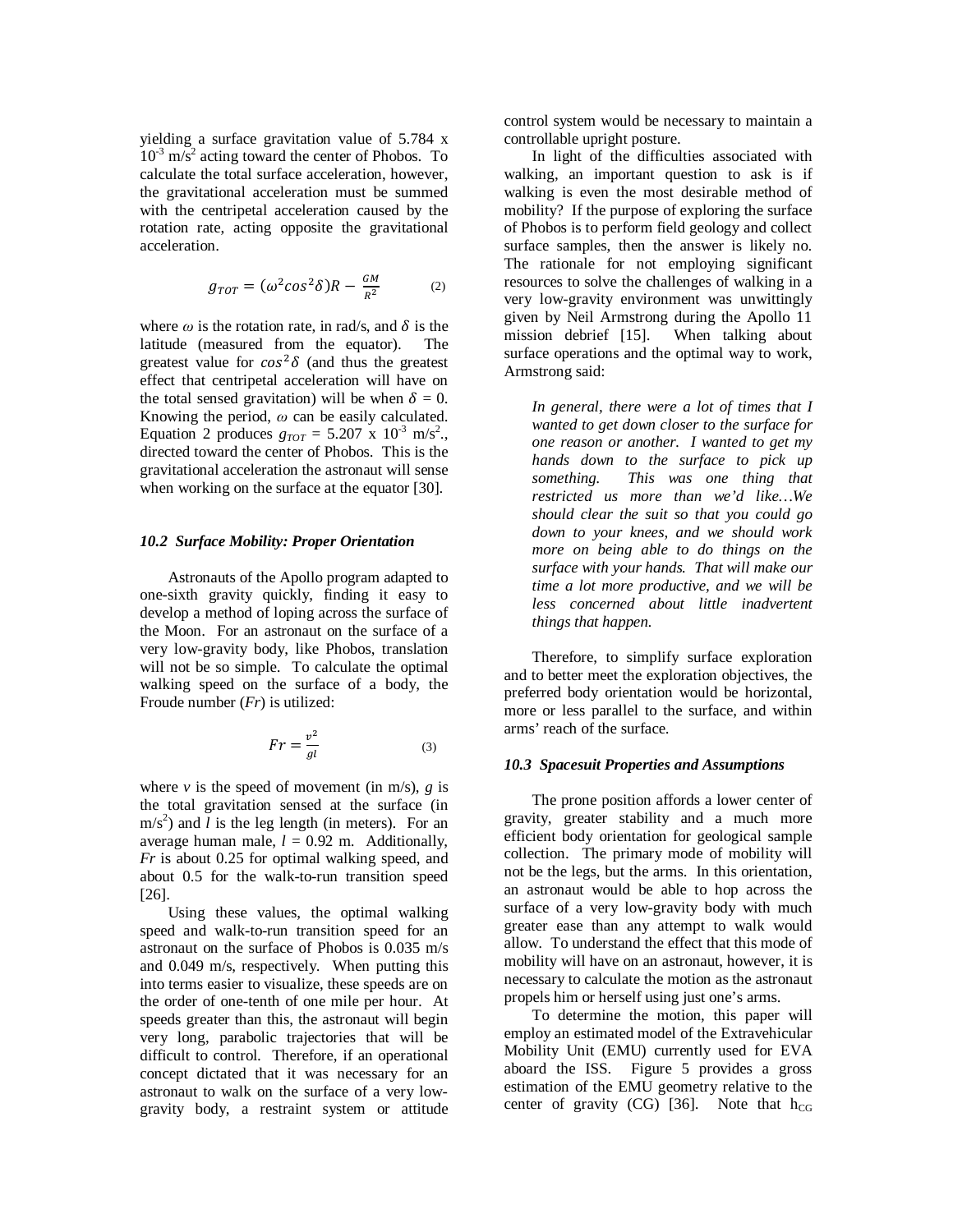represents the height of the CG above the surface. To calculate the motion, it will be assumed that the astronaut can be represented as a rigid body. This is not an entirely accurate assumption, but simplifies the analysis of the motion.

Under even very low gravitation, the positioning of the astronaut above the surface, as shown in Figure 5, is obviously not a stable one. With gravity pulling down, it is easy to envision that an astronaut will always eventually settle into a position where he or she is laying facedown on the surface. This analysis, however, assumes that this prone position is in fact stable; the way in which the astronaut physically maintains this prone position above the surface will be discussed later.



Surface of Phobos

Figure 5. EMU estimated center of gravity geometry (The coordinate frame represents the EMU itself and not the local-vertical / local-horizontal coordinates at the surface of Phobos)

Table 6 provides the above measurements, along with a measurement for the estimated length of a fully-extended arm. Note that these estimated measurements are applicable only for the illustration that follows. A precise evaluation of the motion of the EMU (or any future spacesuit designed for exploration) would require precise measurements relative to the center of gravity, along with a precise measurement of the moment of inertia (*I*).

| Segment      | Representative | Distance<br>to   |
|--------------|----------------|------------------|
|              | Distance from  | $CG$ for $L=2.0$ |
|              | CG             | meters           |
| CG-Foot      | 0.625L         | 1.25 meters      |
| CG-Shoulder  | 0.125L         | $0.25$ meters    |
| (Horizontal) |                |                  |
| CG-Shoulder  | 0.070L         | $0.14$ meters    |
| (Vertical)   |                |                  |
| CG-Head      | 0.375L         | $0.75$ meters    |
| Shoulder-    | 0.275L         | $0.55$ meters    |
| Palm         |                |                  |
| CG-Palm      | 0.345L         | $0.69$ meters    |

| Table 6. EMU estimated center of gravity geometry |  |  |
|---------------------------------------------------|--|--|
|                                                   |  |  |

For the purposes of this analysis, it will be assumed that the total mass (*m*) of the EMUplus-crewmember is  $m = 300$  kg, and the moment of inertia about the y-axis will be taken to be  $I_{yy} = 50$  kg m<sup>2</sup>, a number within the range of values measured on orbit as part of the testing of the Simplified Aid for EVA Rescue (SAFER) on STS-64 in September, 1994 [36].

Finally, to be able to examine the translational and rotational motion of the spacesuit on a very low-gravity body, it is necessary to know how much force an astronaut is capable of imparting. Per NASA's Man-Systems Integration Standards, the forces that a free-floating crewmember (one not held rigidly in place by a restraint) can impart are as follows in Table 7 [14].

| Linear Force                                    | Duration          |  |  |  |
|-------------------------------------------------|-------------------|--|--|--|
| 4.4 N (1.0 lbf)                                 | $4.5 \text{ sec}$ |  |  |  |
| 22.2 N (5.0 lbf)                                | $2.1$ sec         |  |  |  |
| 44.5 N (10.0 lbf)                               | $1.4 \text{ sec}$ |  |  |  |
| Table 7. Maximum forces and duration capable of |                   |  |  |  |

a free-floating crewmember<sup>[14]</sup>

### *10.4 Translational/Rotational Motion Analysis*

The motion of the astronaut away from the surface must be calculated in two parts. First, while the crewmember is applying the force normal to the surface, the distances, velocities and accelerations due to the applied force can be calculated. Then, when the crewmember is in *free-flight* (meaning under only the net gravitational acceleration, *gTOT*), those translational and rotational motions can be determined. Figure 6 shows the free-body diagram of the forces acting on the astronaut. While an astronaut would want to apply a force that creates not only upward motion, but forward motion as well, a force in only the *+h* direction simplifies the calculations and is sufficient to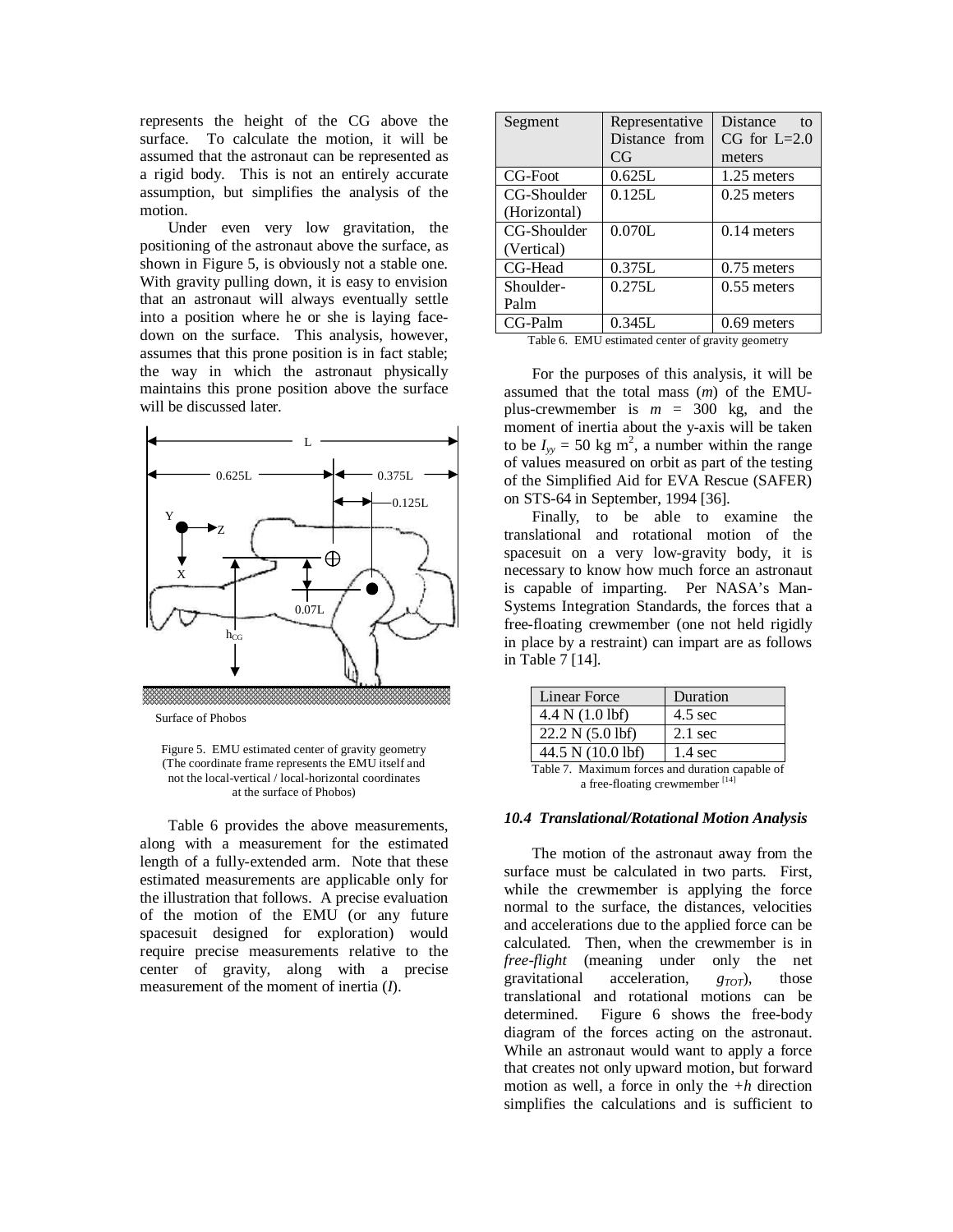illustrate the rotational motions. Note that the applied force generates a counter-clockwise (negative) rotation.



## *10.5 Motion During Normal Force Application*

Using the mass value above, the translational motion experienced during the application of the forces in Table 7 (from this point forward termed the *push-off*) can be calculated using Equations 4-6.

$$
a_t = \frac{F}{m} \tag{4}
$$

$$
h_{CG} = h_{CGo} + v_{h_o} t_{push} + \frac{1}{2} a_t t_{push}^2 \qquad (5)
$$

$$
v_{h_{CG}} = v_{h_o} + a_t t_{push} \tag{6}
$$

The term  $a_t$  in Equation 4 represents the translational acceleration normal to the surface, in  $m/s^2$ .

In Equation 5, the term  $h_{CG}$ , in meters, is the normal translational height above the surface of Phobos that a crewmember travels by extending his or her arms to their full length, just as one's hands are leaving the surface. As previously mentioned, the force is applied normal to the surface of Phobos, thus producing translational motion in the *+/-h* direction.

To calculate just the arm extension length, take the initial height of the CG,  $h_{CGO} = 0$  meters. The term  $v_{h_0}$  is the initial vertical velocity, in this case  $v_{h_0} = 0$  m/s, and  $t_{push}$  is the time over which the force is applied, in seconds.

In Equation 6,  $v_{hcG}$  is the positive vertical translational velocity at the end of the *push-off*, just as the crewmember's hands are leaving the surface. The initial vertical velocity,  $v_{h_0}$ , is zero.

The motion for each applied force is listed in Table 8.

| F<br>(N)      | $\iota_{\text{push}}$<br>(s) | $a_{t}$<br>$(m/s^2)$ | $h_{CG}$ (m)                                 | $V_{h_{CG}}$<br>(m/s) |
|---------------|------------------------------|----------------------|----------------------------------------------|-----------------------|
| 4.4           | 4.5                          | 0.015                | $0.152 + h_{CGO}$                            | 0.068                 |
| 22.2          | 2.1                          | 0.074                | $0.163 + h_{CGo}$                            | 0.155                 |
| 44.5          | $\cdot$                      | 0.148                | $0.145 + h_{CGO}$                            | 0.207                 |
| $T0$ $L1$ , 0 |                              |                      | Trendetianal motion and arm artengian langth |                       |

Table 8. Translational motion and arm extension length

In a similar manner, the rotational motion due to the *push-off* can also be calculated, using Equations 7-9.

$$
\tau = ma_t r = Ia \tag{7}
$$

$$
\theta_{push} = \omega_o t_{push} + \frac{1}{2} \alpha t_{push}^2 \tag{8}
$$

$$
\omega_{push} = \omega_o + \alpha t_{push} \tag{9}
$$

The term  $\alpha$  in Equation 7 is the angular acceleration, in rad/ $s^2$ , measured positive in the clockwise direction, and *r*, in meters, is the distance from the applied force to the center of gravity. Per Table 2, the horizontal distance from the CG to the rotation point of the shoulder is  $r = 0.25$  meters. In Equation 8,  $\theta_{push}$ , in radians, measured positive in the clockwise direction, is angle of rotation experienced by the astronaut while applying the force normal to the surface of Phobos, and  $\theta$ <sup>*o*</sup> is the initial rotational displacement. For a crewmember in the prone position,  $\theta_o = 0$  radians (i.e., the datum from which  $\theta$ <sup>*o*</sup> is measured is parallel to the surface). The term *ωpush* in Equation 9 is the angular velocity of the astronaut's rotation, in rad/s, measured positive in the clockwise direction. Again, since the astronaut starts this motion at rest, the value for the initial angular velocity, *ω<sup>o</sup>*  $= 0$  rad/s. The solutions for the rotational motion due to the *push-off* are listed in Table 9.

| F         | $t_{\text{push}}$ | $a_{t}$   | $\alpha$                                                                                                                                                                                                                                                                                           | $\theta_{\text{push}}$ | $\omega_{\text{push}}$ |
|-----------|-------------------|-----------|----------------------------------------------------------------------------------------------------------------------------------------------------------------------------------------------------------------------------------------------------------------------------------------------------|------------------------|------------------------|
| $(\rm N)$ | (s)               | $(m/s^2)$ | $\text{(rad/s}^2)$                                                                                                                                                                                                                                                                                 | $\text{(rad)}$         | $\text{(rad/s)}$       |
| 4.4       | 4.5               | 0.015     | -0.022                                                                                                                                                                                                                                                                                             | $-0.223$               | -0.099                 |
| 22.2      | 2.1               | 0.074     | $-0.111$                                                                                                                                                                                                                                                                                           | -0.245                 | $-0.233$               |
| 14.5      | $\overline{A}$    | 0.148     | 0.222                                                                                                                                                                                                                                                                                              |                        |                        |
|           |                   |           | $\mathbf{T}$ and $\mathbf{A}$ are $\mathbf{A}$ and $\mathbf{A}$ are $\mathbf{A}$ and $\mathbf{A}$ are all $\mathbf{A}$ and $\mathbf{A}$ are $\mathbf{A}$ and $\mathbf{A}$ are $\mathbf{A}$ and $\mathbf{A}$ are $\mathbf{A}$ are $\mathbf{A}$ and $\mathbf{A}$ are $\mathbf{A}$ are $\mathbf{A}$ a |                        |                        |

Table 9. Normal acceleration and arm extension length

The most notable result from Tables 8 and 9 are the similarities between the values of  $h_{CG}$  for the translational motion, and the values of  $\theta_{\text{push}}$ for rotational motion. This shows that the varying forces applied by an astronaut result in very similar initial motion. Since this is the case,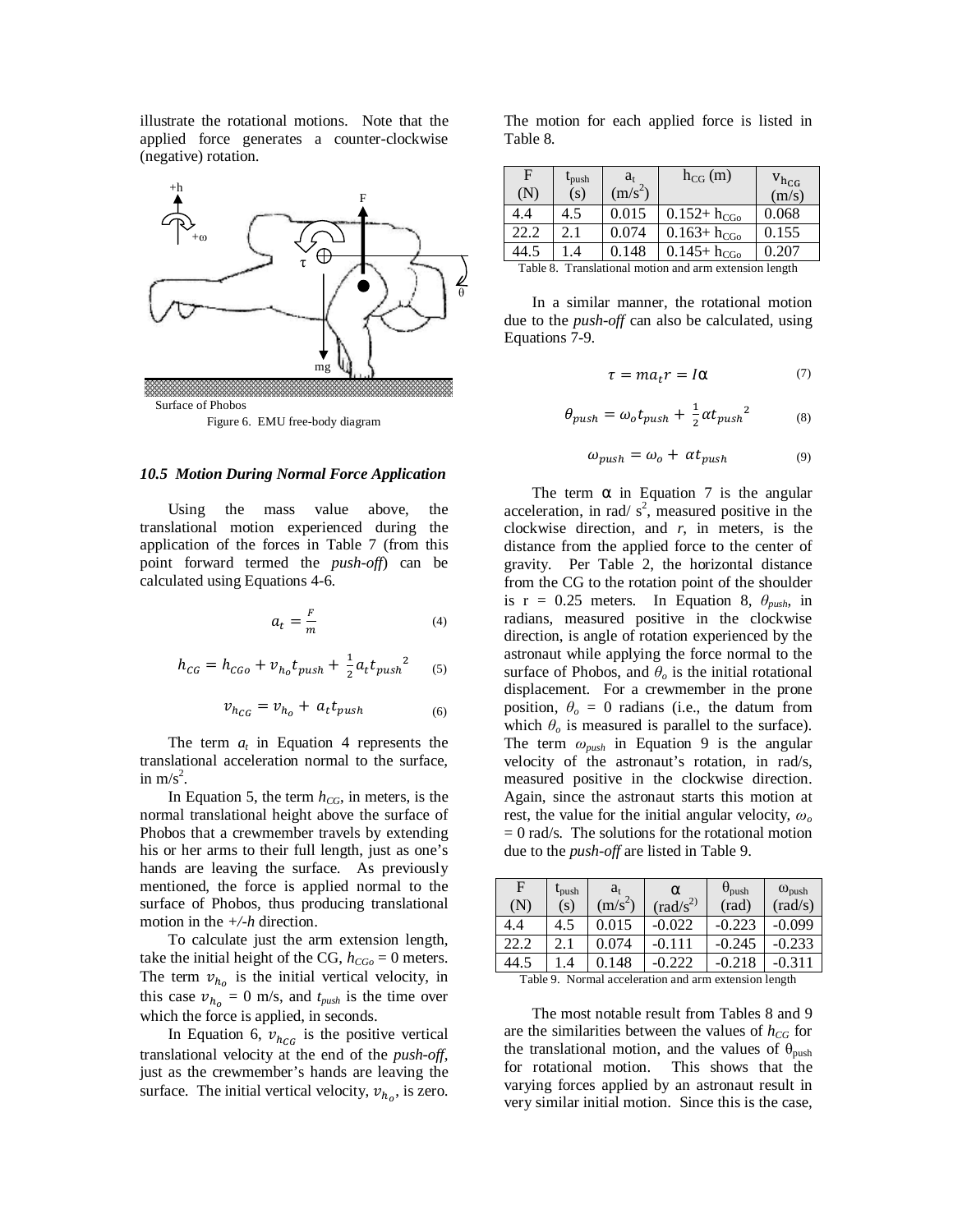the remainder of this translational and rotational analysis will be completed using the values associated with an input force of  $F = 22.2$  N.

#### *10.6 Free-Flight Translational Motion*

The rotational motion will have a considerable effect on the orientation of the astronaut, but the vertical translation of the CG is unaffected by rotation and can be calculated independently. With the linear velocity upward  $(v_{h_{CG}})$  already known, the maximum translational height of the CG, and the time it takes to reach that point, can be calculated from Equations 10 and 11:

$$
v_{h_{max}} = 0 = v_{h_{CG}} - g_{TOT}t_{ff}
$$
\n
$$
t_{ff} = \frac{v_{h_{CG}}}{g_{TOT}}
$$
\n(10)

$$
(h_{CG})_{Max} = h_{CGo} + v_{h_{CG}} t_{ff} - \frac{1}{2} g_{TOT} t_{ff}^{2} (11)
$$

where  $t_f$ , in seconds, is the *free-flight* time to the maximum height of the CG, (*hCG*)*Max,*, measured in meters. To get the total time to  $(h_{CG})_{Max}$ , sum the values of *tff* and *tpush* . Table 10 presents the maximum vertical height and the duration for the positive vertical translational motion.

| F    | $t_{\rm push}$<br>(s) | $t_{\rm ff}$<br>(s) | $t_{CGmax}$<br>$(\mathbf{s})$ | $(h_{CG})_{Max}$<br>(m) |
|------|-----------------------|---------------------|-------------------------------|-------------------------|
| 4.4  | 4.)                   | 12.68               | 17.18                         | 0.92                    |
| 22.2 | 2.1                   | 29.84               | 31.94                         | 2.83                    |
|      | .4                    | 39.88               | 41.28                         | 4.64                    |

Table 10. Time and distance to CG maximum height

As one would expect, a smaller force applied over a longer time period produces a smaller vertical hop, lasting less time. An increase in the gravitation sensed by the crewmember would decrease both the flight time and the height, as one would expect. Yet this only describes the positive vertical translational motion of the crewmember. The rotational motion becomes more complex.

### *10.7 Free-Flight Rotational Motion*

As shown, a constant force applied normal to the surface generates positive vertical translational motion. However, since the force is not applied at the CG, it creates a counterclockwise rotation about the CG as well. It stands to reason, then, that to avoid any rotation

in this case, one may move the CG to be coincident with the shoulder. However, as an astronaut will want to move both upward and forward while exploring a very low-gravity body, there is no way to place the CG such that the horizontal and vertical components of such a force are directed through the CG. Therefore, in this orientation, any force applied by the astronaut will create a rotation.

To understand the motion as the astronaut moves upward and rotates counter-clockwise, however, the analysis must be able to determine when and if the feet strike the surface.

It turns out that, for any given applied force, this is dependent on  $h_{CGo}$ , the initial height of the CG above the surface, measured in meters. Due to the estimated geometry of the EMU, the minimum value of *hCGo* cannot be less than 0.28 meters. At that initial height, the crewmember is lying in contact with the surface. Additionally, the maximum value of *hCGo* cannot be greater than the arm extension length subtracted from the CG-to-palm length of 0.69 meters. Table 11 shows the minimum and maximum initial CG height for each input force.

| F    | Arm ext.     | $(h_{CGo})_{Min}$ | $(h_{CGo})_{Max}$ |
|------|--------------|-------------------|-------------------|
| IN.  | length $(m)$ | (m)               | (m)               |
|      | 0.152        | 0.28              | 0.538             |
| 22.2 | 0.163        | 0.28              | 0.527             |
|      | 0.145        | 0.28              | 0.545             |

Table 11. Minimum and maximum initial CG height

It is unrealistic to explore the surface of a very low-gravity body while actually lying on the surface, so for the first example, assume the crewmember is positioned just above the surface. Choose  $h_{CGO} = 0.35$  meters; this means that in the prone position, the front of the EMU is just 7 centimeters from the surface. Knowing this value for  $h_{CGO}$ , one can determine if the feet come into contact with the surface, and if so, at what time (*t*) and at what angle  $(\theta)$ , using the geometry from Figure 7 and Equations 12-17 below: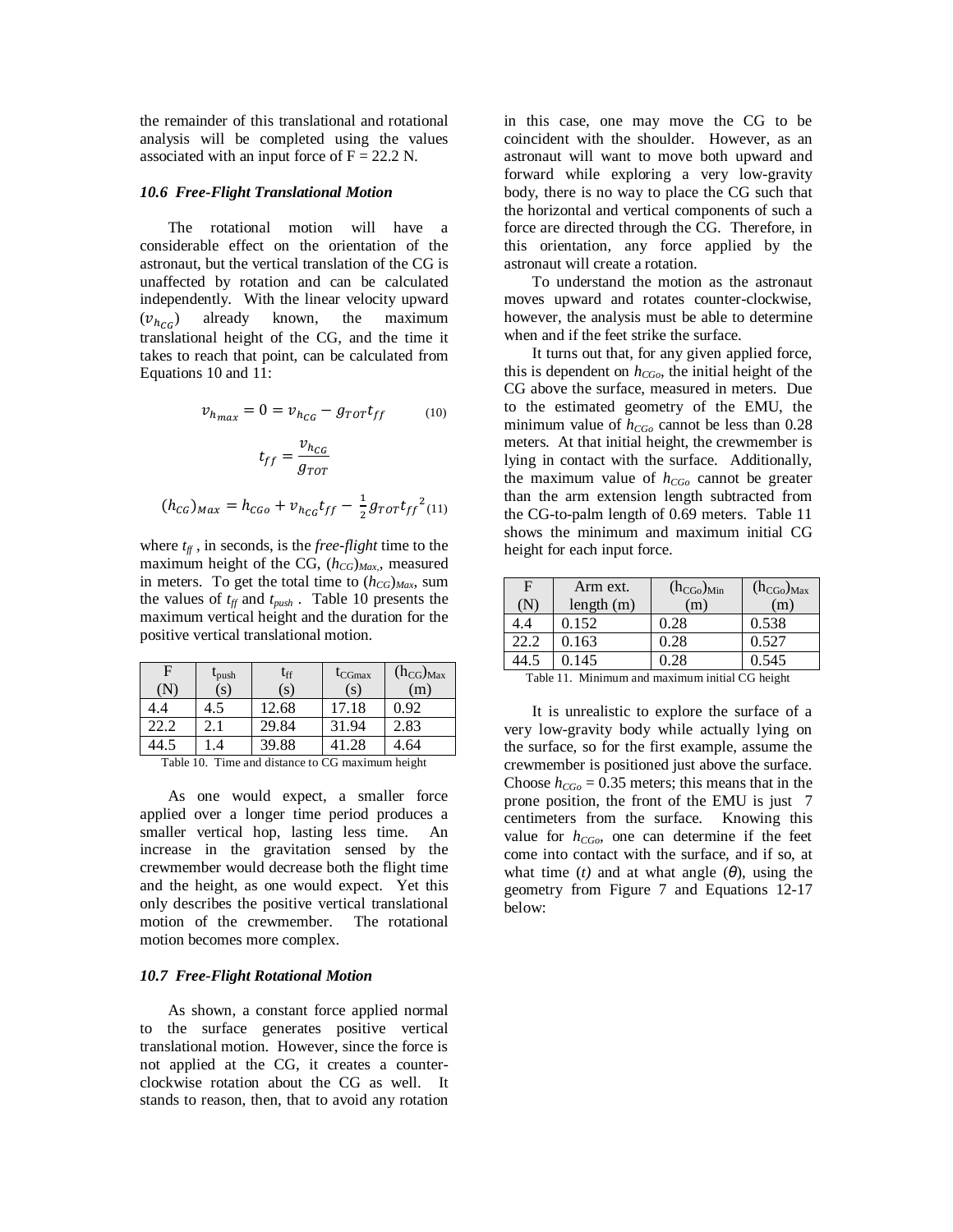

Surface of Phobos

Figure 7. EMU geometric analysis

$$
\theta = \omega_{push} t \tag{12}
$$

$$
X = \frac{h_{CG}}{\sin(\theta)}\tag{13}
$$

$$
Y = 1.25 - X \tag{14}
$$

$$
Z = Y\sin(\theta) \tag{15}
$$

$$
h_{Feet} = h_{CGo} - Z \tag{16}
$$

$$
h_{Head} = (X + 0.75)\sin(\theta) \tag{17}
$$

where  $\theta$  is in radians, and *X*, *Y*, *Z*,  $h_{\text{Feet}}$ , and  $h_{\text{Head}}$ are measured in meters. When the value for either  $h_{\text{Feet}}$  or  $h_{\text{Head}}$  is zero, that part of the EMU is in contact with the ground. It should be noted that the starting point of this *free-flight* rotational motion coincides with the end of the *push-off*, as this is the second part of the rotational motion analysis. Using the geometry above, and knowing the applied force  $(F)$ , the duration of the applied force (*tpush*), and the initial height of the CG (*hCGo*), it is possible to iterate upon the *free-flight* time  $(t_f)$  to determine if and when the feet strike the surface during the positive vertical translation. Table 12 displays the results for *hCGo*  $= 0.35$  meters.

| Time (t) when       | $h_{CG}$ |                |
|---------------------|----------|----------------|
| $h_{\text{Feet}}=0$ | (m)      | $\text{(rad)}$ |
| $8.5 \text{ sec}$   | 0.723    | $-0.617$       |
| $4.1 \text{ sec}$   | 0.809    | $-0.704$       |
| $3.0$ sec           | 0.821    | $-0.716$       |
|                     |          |                |

Table 12. EMU position when feet contact surface

Table 12 shows that increasing the force causes the feet to strike the surface sooner, but at a greater angle. This implies that, given a

sufficient input force, a relationship exists that may cause the positive translation of the CG to outpace the rotation counter-clockwise, thus keeping the feet from ever touching the surface during the positive vertical translation. This gives rise to two other questions. First, rather than increase the input force further, does a value exist within the allowable range of  $h_{CGO}$  that causes the positive translation of the CG to outpace the rotation, allowing unimpeded rotation throughout the entire positive vertical translation? Second, what is the continuing motion of the EMU throughout a particular trajectory? These two topics will be addressed serially in the next two sections.

#### *10.8 Rotational Motion: Altering hCGo*

By varying *hCGo* and performing the same analysis as before, it is possible to determine whether or not a lower limit of *hCGo* exists, within the allowable range for each applied force, that results in unimpeded rotation throughout the positive vertical translation. This *threshold* limit will be termed  $(h_{CGo})_T$ .

For an input force of 4.4 N, no allowable value of *hCGo* produces unimpeded rotation; the astronaut's feet always contact the surface during the positive vertical translation. At  $(h_{CGo})_{\text{Max}}$ , the feet contact the surface at  $t = 11.89$  seconds, with a CG height of 1.020 meters, and a rotation of 0.954 radians counter-clockwise.

At this applied force, an astronaut would never propel him or herself into an unimpeded rotation, where one is unable to use one's legs to dampen rotational motion. What is unknown is how effectively an astronaut *can* use his or her legs to dampen out such a motion. Also note that these numbers apply only to the gravitation of Phobos. If an astronaut was exploring any other very low-gravity body, with its own unique gravitational field, this analysis would need to be repeated for said gravitation.

When the force applied is equal to 22.2 N, a value for  $(h_{CGo})_T$  does exist where the astronaut's feet do not contact the surface during the positive vertical translation. Instead, the astronaut rotates, unimpeded, counter-clockwise for the entire trajectory, not making initial contact with the surface until he is descending toward it approximately 59 seconds later. Unimpeded rotational motion occurs for any value of  $h_{CGO}$  = 0.416 meters or greater, up to  $(h_{CGo})_{\text{Max}}$  Figure 8 depicts the astronaut's motion with *hCGo* =  $(h_{CGo})_T = 0.416$  meters. The closest the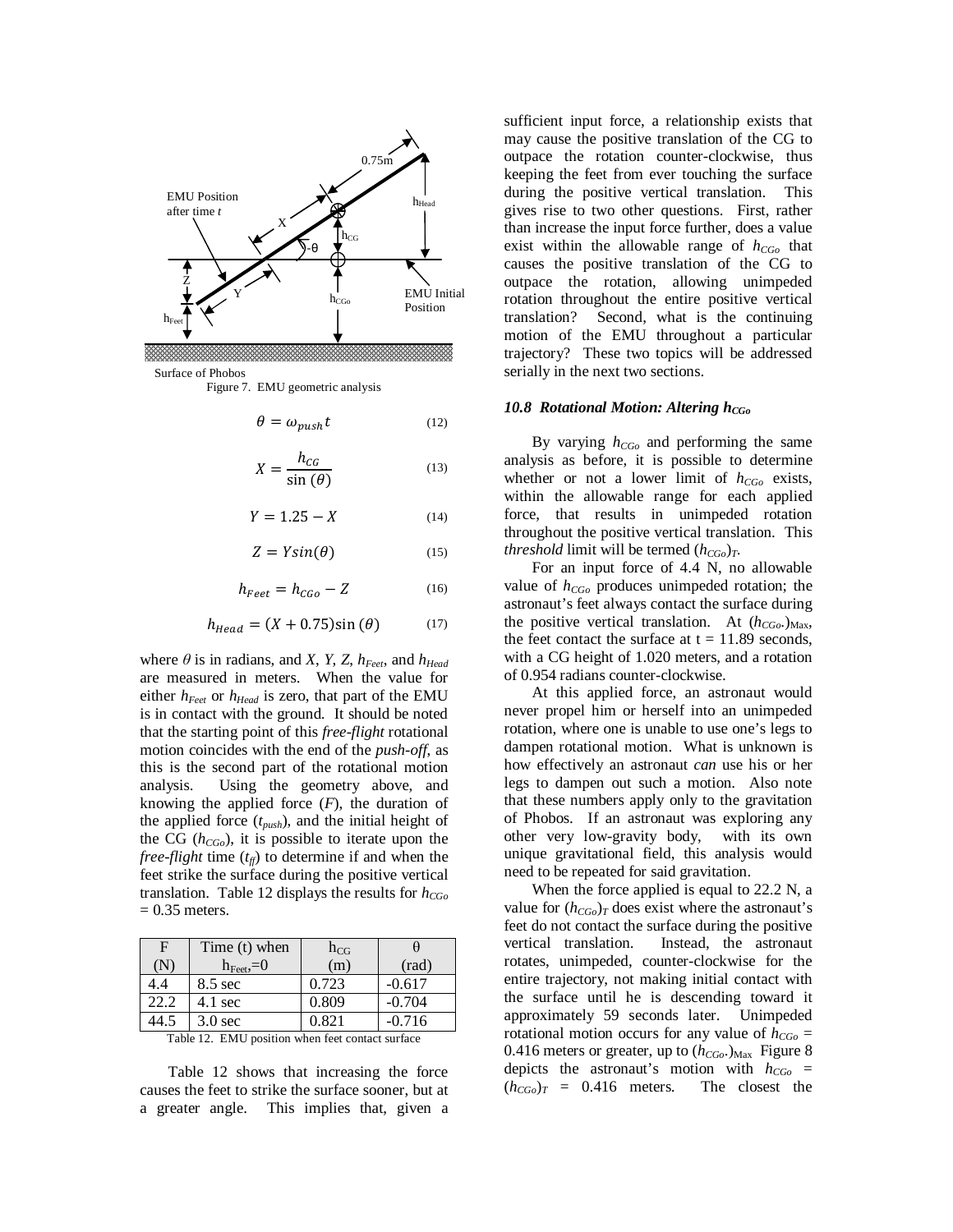astronaut's feet come to the surface is a single millimeter, when  $\theta$  = -0.918 radians



Surface of Phobos

Figure 8. No contact motion,  $F=22.2N$ ,  $h_{CGo}=0.416$  m

A value for  $(h_{CGo})_T$  also exists for  $F = 44.5$ N. For this applied force, no contact will be made with the surface for any value of  $h_{CGO}$  = 0.403 meters or greater. In this case, at  $t = 4.1$ seconds, the astronaut's feet are just two millimeters from the surface. This occurs when  $\theta$  = -1.059 radians, and  $h_{CG}$  = 1.091 meters.

From this information, a relationship can be discerned between the applied force and the value of  $h_{CGo}$  for which the rotational motion is unimpeded throughout the positive vertical translation. To more accurately define this relationship, however, more data points for the maximum forces a free-floating astronaut can impart (along with the duration of that force application) would be needed.

Yet from even these few data points, the relationship shows that as the applied force is increased, the value of  $(h_{CGo})_T$  decreases. This would suggest that, to improve controllability of a spacesuit on the surface of a very low-gravity body, the center of gravity should be positioned as close to the front of the chest as possible, thus possibly allowing the crewmember to use his or her arms and legs to more effectively control the translational and rotational motions.

Knowing that it is possible to push vertically with enough force to cause unimpeded rotational motion, it is worth comparing the full motion of 1) the impeded rotational-motion, and 2) the unimpeded rotational-motion trajectories.

### *10.9 Translational/Rotational Motion: A Full Trajectory Analysis*

The full trajectory motion for all three applied forces can be completed, but for illustration purposes, this paper will focus on the trajectory associated with  $F = 22.2$  N. To show two cases, and the resulting motion on the astronaut, this section will begin with the impeded trajectory of  $h_{CGo} = 0.35$  meters, and then examine that of  $h_{CGo} = (h_{CGo})_T = 0.416$ meters. In this way, one can see the effect that foot-contact with the surface has on the crewmember's trajectory.

Additionally, due to the fact that no collision is elastic, it is advisable to assume some level of rotational damping. Damping will be caused by such variables as the flexibility of the crewmember, the density and composition of the very low-gravity body's surface, and the pliability of the segments of the spacesuit that contact the surface. However, since it is dependent on so many variables, the first two trajectory analyses (as stated above) will arbitrarily assume that rotational damping will be 50 percent; in other words, each time the EMU contacts the surface, it loses 50 percent of its angular momentum.

Yet it is important to show that any arbitrarily chosen value for rotational damping has a considerable impact on the trajectory. The third trajectory analysis in this section will return to a value of  $h_{CGO} = 0.35$  meters, but will consider any collision between the astronaut and the surface losing only 25% of it angular momentum. While this again simply chooses another arbitrary value for rotational damping, it best demonstrates the significant influence that varied levels of damping have on the rotational motion.

### *10.10 Trajectory Analysis:*  $h_{CGo} = 0.35$  *meters*

The parameters resulting from the first time the astronaut contacts the surface were calculated in Section 10.6 and reported in Table 12. The rotation is traveling counter-clockwise, but upon contact with the surface (at  $t = 4.1$  seconds), it changes direction to clockwise, retaining onehalf of its angular momentum. This, along with the rest of the flight trajectory, is shown graphically in Figure 9. Note that the horizontal arrangement does not indicate horizontal motion; the translational motion is confined to the  $+/-$  h direction (normal to the surface).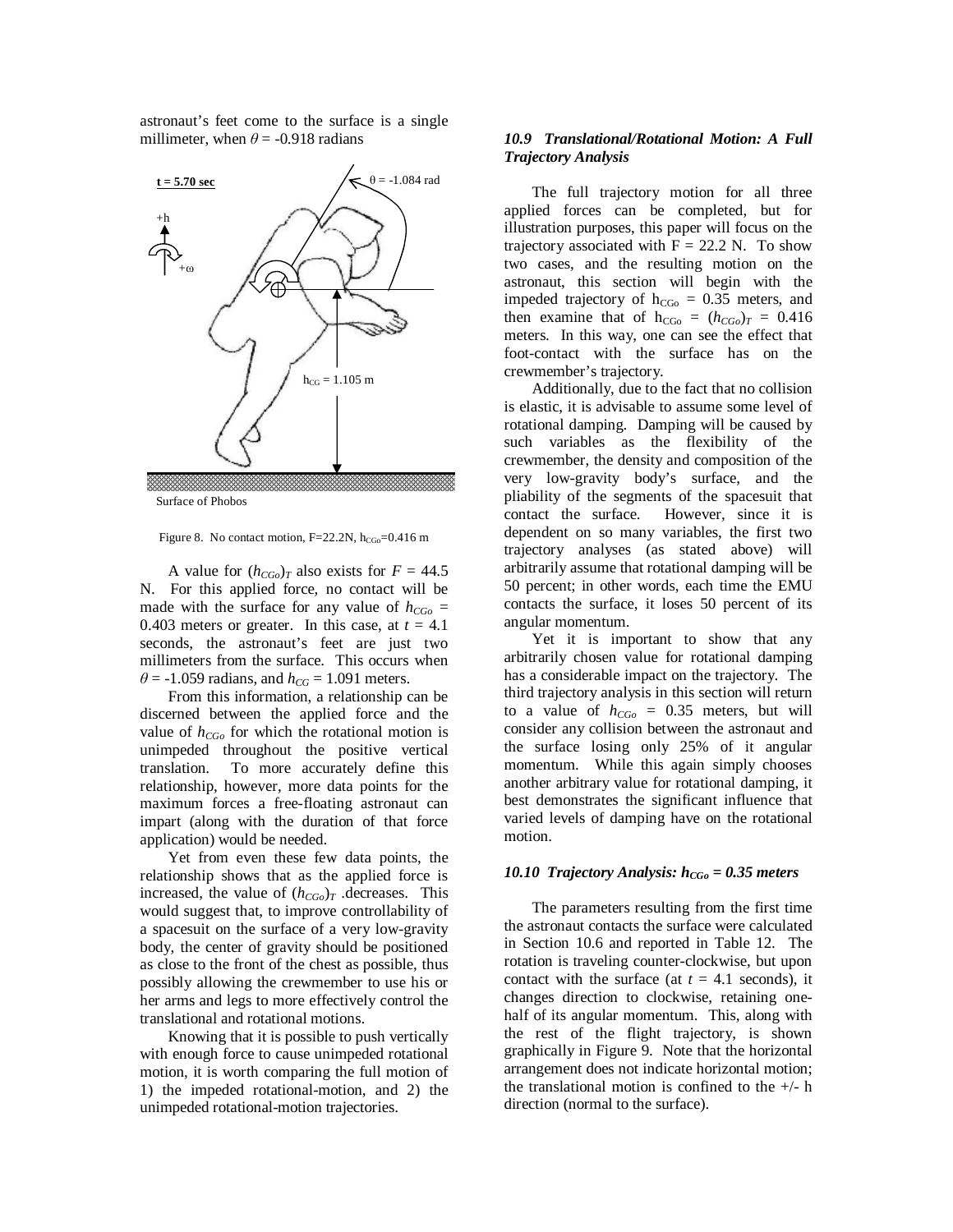

Figure 9. Illustration of the flight trajectory,  $F=22.2N$ ,  $h_{CGO}=0.35$  m

| t (sec)            | 2.1      | 4.1      | 18.0  | 31.94                    | 45.9     | 60.7     | 63.2  |
|--------------------|----------|----------|-------|--------------------------|----------|----------|-------|
| $h_{CG}(m)$        | 0.513    | 0.809    | 2.326 | $(h_{CG})_{Max} = 2.832$ | 2.329    | 0.679    | 0.289 |
| $v_{h_{CG}}$ (m/s) | 0.155    | 0.134    | 0.061 | 0.0                      | $-0.084$ | $-0.161$ |       |
| $\theta$ (rad)     | $-0.245$ | $-0.703$ | 0.924 | 2.549                    | 4.107    | 5.901    | 6.192 |
| $\omega$ (rad/s)   | $-0.233$ | 0.117    | 0.117 | 0.117                    | 0.117    | 0.117    |       |

Table 13. Flight trajectory parameters,  $F=22.2N$ ,  $h_{CGo}=0.35$  m

Table 13 presents the various parameters of motion for a number of points throughout the trajectory. At  $t = 2.1$  seconds, the crewmember has just completed the *push-off* and enters the *free-flight* portion of the trajectory.

Figure 9 illustrates the considerable risk to the crewmember due to the rotation about the CG; at times, the astronaut cannot actually see the surface. Additionally, at  $t = 60.7$  seconds, the CG is at a height of 0.679 meters – roughly the distance from the CG to the palm of a fully extended arm – and has rotated nearly 340 degrees. In this orientation, the astronaut's hands will be the first body part to touch the surface. Depending on the amount of energy the astronaut can absorb with his or her arms, it is likely that the collision with the surface will cause the astronaut to oscillate upward again, repeating this motion until all energy has been dissipated.

### *10.11 Trajectory Analysis:*  $h_{CGO} = 0.416$  *meters*

To understand how the value of  $h_{CGo}$  affects the trajectory's rotation, it is necessary to examine a case where  $h_{CGo} \ge (h_{CGo})_T$ .. Per Section 10.8, where  $h_{CGo} = (h_{CGo})_T = 0.416$  m, the astronaut's feet will come within one millimeter of the surface but will not make contact during the positive vertical translation. This will significantly alter the trajectory, as the rotation will continue in a counter-clockwise direction until the astronaut has come back down and some portion of the spacesuit makes initial contact with the surface. Figure 10 depicts this motion.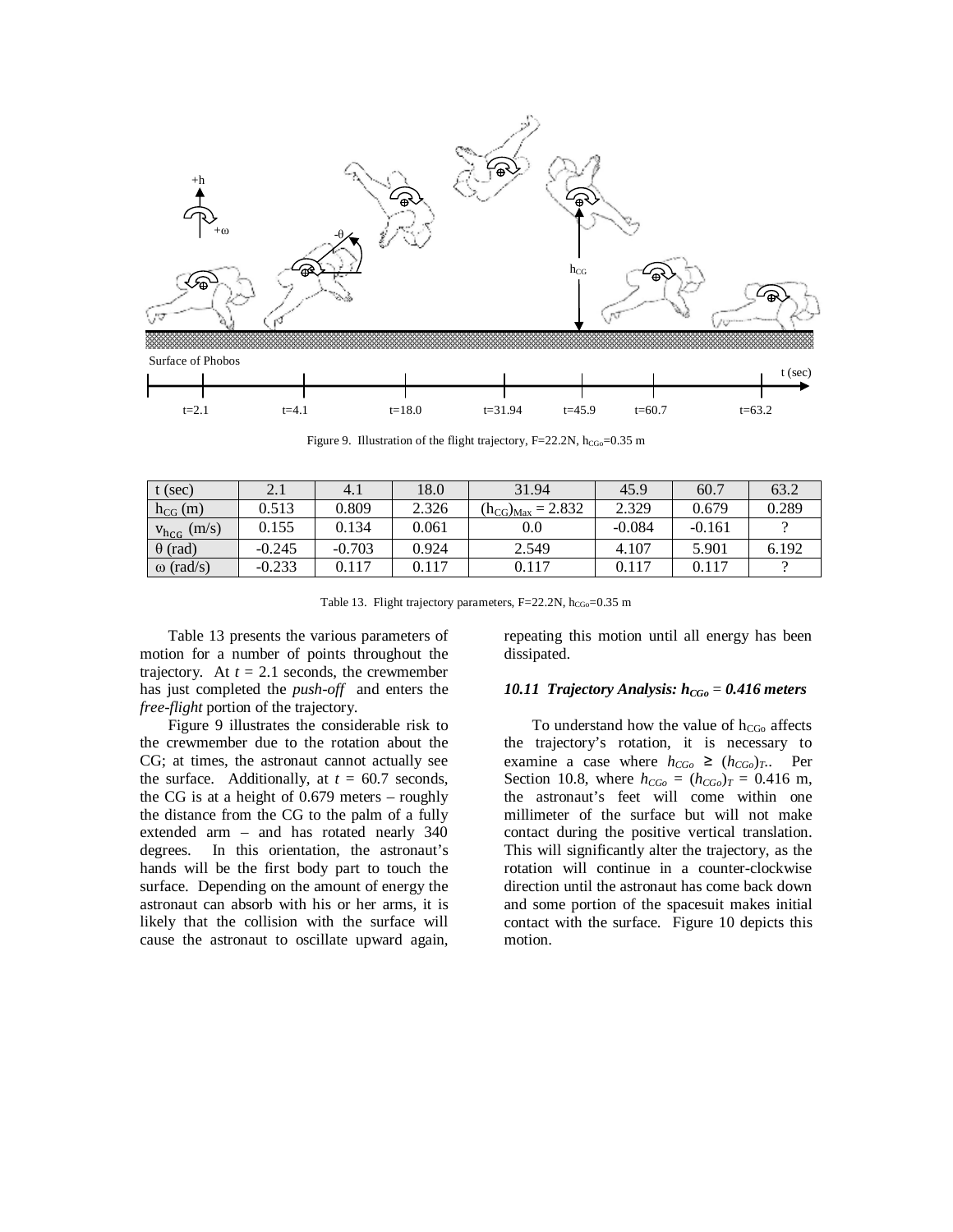

Figure 10. Illustration of the flight trajectory, F=22.2N,  $h_{CGo}=0.416$  m

| $t$ (sec)             |          | 5.74     | 18.0     | 31.94               | 45.9      | 58.9      | 57.8      |
|-----------------------|----------|----------|----------|---------------------|-----------|-----------|-----------|
| $h_{CG}$ (m)          | 0.583    | 1.105    | 2.392    | $h_{CGmax} = 2.898$ | 2.391     | 1.001     | 0.28      |
| (m/s)<br>$V_{h_{CG}}$ | 0.155    | 0.125    | 0.061    | $0.0\,$             | $-0.084$  | $-0.152$  |           |
| $\theta$ (rad)        | $-0.245$ | $-1.084$ | $-3.951$ | $-7.200$            | $-10.454$ | $-13.494$ | $-12.791$ |
| $\omega$ (rad/s)      | $-0.233$ | $-0.233$ | $-0.233$ | $-0.233$            | $-0.233$  | 0.117     |           |

Table 14. Flight trajectory parameters,  $F=22.2N$ ,  $h_{CGO}=0.416$  m

Due to the fact that this rotation is unimpeded, the astronaut continues to rotate counter-clockwise throughout the positive and negative vertical translations, until the feet contact the ground at  $t = 58.9$  seconds. At this point, the astronaut has rotated through nearly 775 degrees of counter-clockwise rotation over almost one minute of free flight. In the descending phase of this trajectory, the initial contact with the surface results in continued clockwise rotation.

However, if the astronaut's feet do not skid across the surface, the rotation about the CG shifts to rotation about the feet, since the rate of negative vertical translational motion is greater than the rotation rate. The feet thus remain in contact with the surface, and the relative motion introduces some small amount of horizontal motion of the CG to the right. Again, depending on the astronaut's ability to damped that motion as the hands come into contact with the surface, the clockwise rotation may shift back about the CG, causing the astronaut's legs to cartwheel overhead.

Choosing any value of *hCGo* greater than  $(h_{CGo})$ <sub>T</sub> has less effect on the trajectory. For a

value of  $h_{CGo} = (h_{CGo})_{Max} = 0.527$  m, the astronaut's feet first contact the surface at *t* = 59.3 seconds (vice 58.9 s),  $\theta$  = -13.578 rad, and  $h_{CG} = 1.061$  m. The one time this may be a more significant issue is if initial contact with the surface occurs very near to  $\theta = \pm \pi/2$  rad, where a slight difference in contact angle results in the difference between the crewmember ending up on his or her back rather than facing the surface. The higher starting point results in the astronaut striking the surface in a slightly more upright orientation, but results in a very similar clockwise rotation about the feet toward the surface.

#### *10.12 Trajectory Analysis: Altered Damping*

For the third and final trajectory analysis, the value of the initial CG height will return to  $h_{CGO}$  = 0.35 m, as it was in Section 10.10. However, the rotational damping will be reduced from an arbitrarily chosen value of 50% to another arbitrarily chosen value of 25%. The initial motion will be identical to that of Section 10.10. The difference will arise after time  $t = 4.1$ seconds, when the counter-clockwise rotation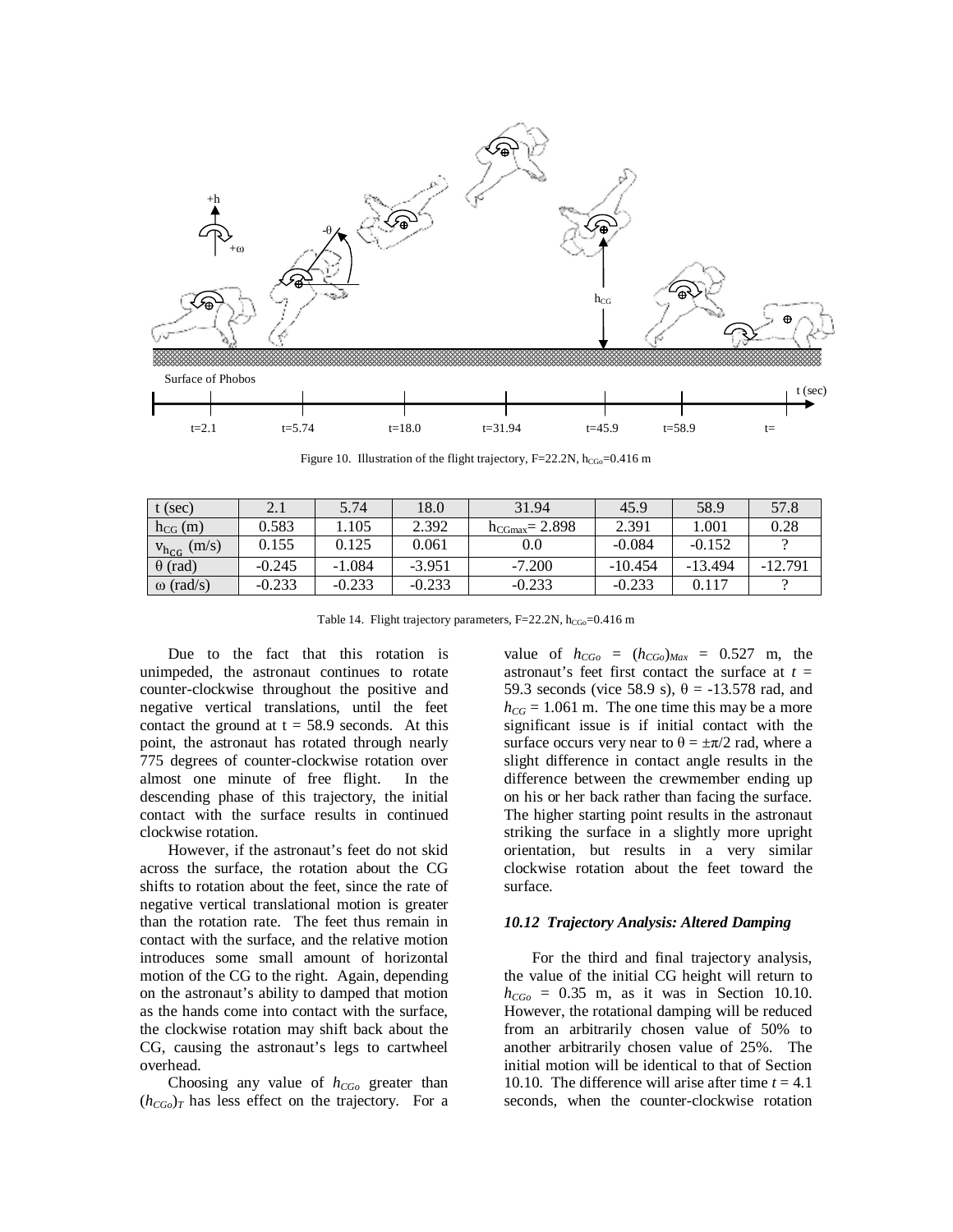alters to clockwise rotation resulting from the collision between the astronaut's feet and the surface. Rather than maintain one-half of its angular momentum, however, the altered value for rotational damping allows the rotation to maintain three-quarters of its momentum, significantly changing the astronaut's trajectory. Figure 11 below depicts the altered damping trajectory.



Figure 11. Illustration of the flight trajectory, F=22.2N, h<sub>CGo</sub>=0.35 m, 25% rotational damping

| t (sec)               | 2.1      | 4. I     | 18.0  | 31.94                         | 45.9     | 63.3  |
|-----------------------|----------|----------|-------|-------------------------------|----------|-------|
| $h_{CG}(m)$           | 0.513    | 0.809    | 2.326 | $= 2.832$<br>$(h_{CG})_{Max}$ | 2.329    | 0.279 |
| (m/s)<br>$V_{h_{CG}}$ | 0.155    | 0.134    | 0.061 | 0.0                           | $-0.084$ |       |
| $\theta$ (rad)        | $-0.245$ | $-0.703$ | 1.736 | 4.173                         | 6.605    | 9.649 |
| $\omega$ (rad/s)      | $-0.233$ | 0.175    | 0.175 | 0.175                         | 0.117    |       |

Table 15. Flight trajectory parameters, F=22.2N, h<sub>CGo</sub>=0.35 m, 25% rotational damping

With less rotational damping, the astronaut now rotates through over 550 degrees in the clockwise direction, nearly 200 degrees more rotation than with the rotational damping at 50%. In this third case, when the astronaut makes contact with the surface during the negative vertical translation, the astronaut is on his or her back, and when the astronaut's heels strike the surface, it initiates another counter-clockwise rotation, placing the astronaut farther onto his or her back. With no way to damp the vertical motion, one would expect the astronaut to strike the surface and oscillate upward.

Additionally, there is no way to predict whether the astronaut's heels will skid across the surface, and thus without knowing the variables that effect damping, it is pointless to speculate on the values of  $v_{h_{CG}}$  and  $\omega$  after the heels have made contact. From the illustration, the only necessary information can be easily deduced; an astronaut landing on his or her back in an

environment with rough-hewn features faces a great safety risk.

#### *10.13 Trajectory Analysis: Conclusions*

More than either of the other illustrations, this third case shows the dangers of not maintaining attitude control. Altering the input force, its duration, or its angle relative to the surface changes the trajectory. Recall, as well, that Phobos was modeled as a sphere with constant bulk density, but that will not be the reality for any low-gravity body. Odd shapes, voids throughout the substructure, and varying bulk densities due to composition will create inconsistent gravitational fields. Additionally, changing latitude away from the equator reduces centripetal acceleration, thus increasing the gravitation sensed by the astronaut.

Move away from Phobos, to a smaller body, and the motion becomes more problematic. All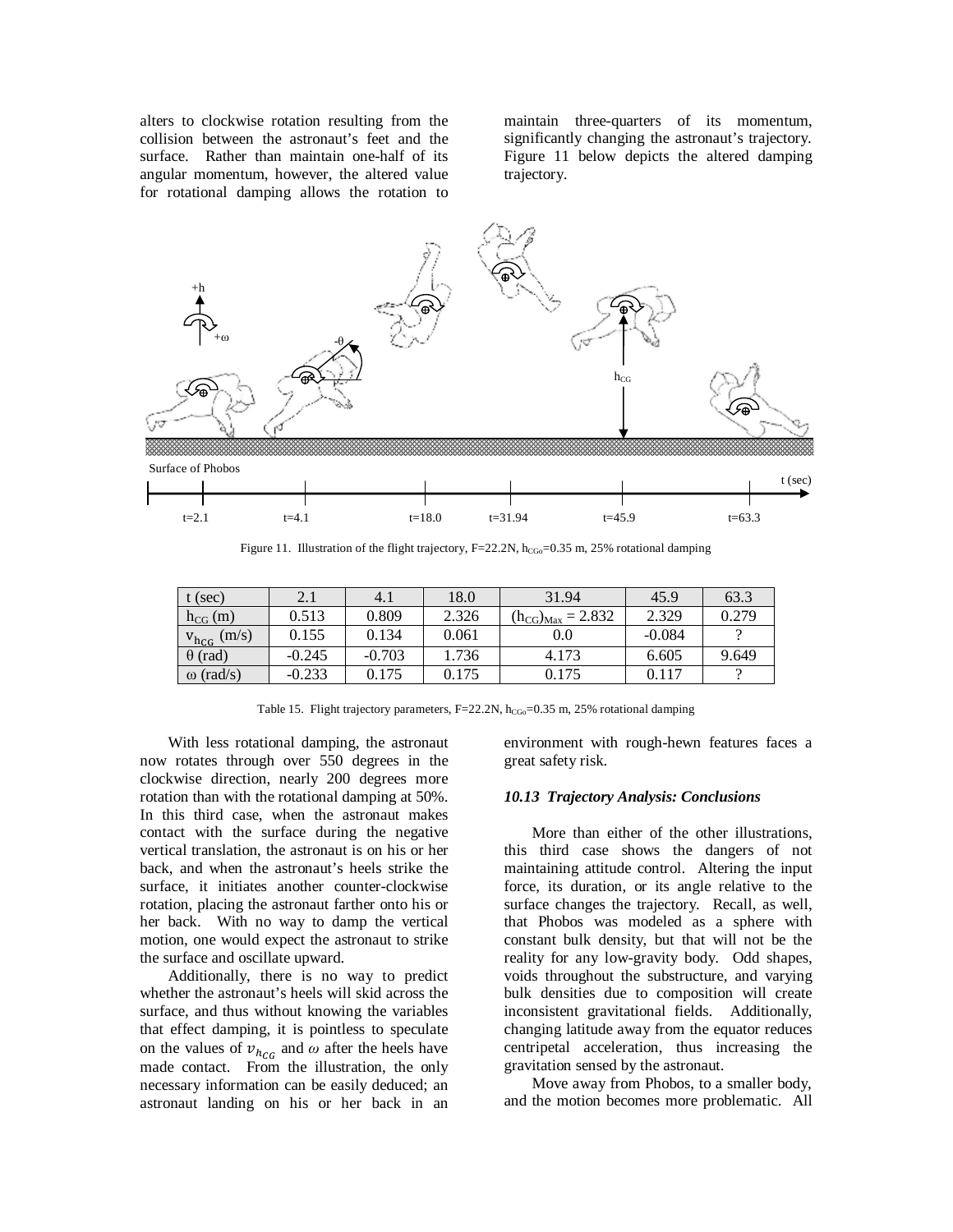other parameters equal, if a potential target had a mean radius just one-quarter of that of Phobos (i.e.,  $r = 2.275$  km; still large by NEO standards), the total gravitation sensed by the astronaut would reduce to  $g_{TOT} = 6.16 \times 10^{-4} \text{ m/s}^2$ . Using the calculation method previously described, and taking  $F = 22.2$  N,  $(h_{CG})_{Max}$  would change from a height of about 2.8 meters to more than 20 meters high, taking over 250 seconds to reach that height. This means that an astronaut applying that moderate force would be in *freeflight* for over eight minutes.

To further demonstrate the vast differences caused from the numerous variable parameters, double the period of rotation of this new body. The altered period of rotation changes the centripetal acceleration at the surface. The period of rotation now becomes 15.31 hours, the value for the sensed gravitation increases to *gTOT*  $= 1.163$  x  $10^{-3}$  m/s<sup>2</sup>,  $(h_{CG})_{Max} = 10.89$  meters, and the time to the maximum height is 135 seconds.

While this is not much of an improvement for the astronaut's working conditions, it does demonstrate the effect that so many variable parameters have on surface mobility. The challenge, then, for a very low-gravity exploration architecture, is to develop hardware and operational concepts that allow widely varying potential targets to remain within the program's capabilities.

## **11. ISS Utilization for Surface Mobility Research**

Hardware and operational-concept development for a low-gravity exploration program would be well served to employ a progressive approach, utilizing all available resources to test out the devices and techniques that will be needed to both keep astronauts safe and allow them to be productive. Sometimes those two objectives  $-$  safety and productivity  $$ run counter to each other. In an effort to make astronauts safer, for example, alterations to a spacesuit design may reduce dexterity, visibility, even operability, leading to not only a less efficient working environment, but sometimes even inducing additional risk. Due to the nature of the exploration destinations, and even with robotic precursor missions paving the way to a particular target, unknowns are inevitable. The only way to overcome those *unknown* unknowns is by developing and vetting an array of both hardware and concepts, thus providing the astronauts on location the opportunity to choose the tools and techniques best suited to the local environment and the exploration objectives.

NASA has a number of assets for development and testing, including the Neutral Buoyancy Laboratory and the Virtual-Reality Laboratory, both of which are housed at NASA's Johnson Space Center. Each facility, however, will have benefits and deficiencies with respect to very low-gravity exploration development. The zero-gravity aircraft that NASA utilizes to test and validate concepts and hardware, for example, are capable of flying parabolic flight paths that can imitate roughly any gravitational force, from microgravity to lunar gravitation and beyond. The parabolas, however, only yield continuous test-time on the order of 30 seconds. Additionally, since the inside of an aircraft is a confined environment, it is not an ideal setting to test large scale, long-duration motion response hardware.

NASA understood these limitations when it addressed the design and validation of the SAFER. Built as a self-rescue device for an astronaut that becomes inadvertently separated from the spacecraft during an EVA, SAFER uses cold-gas nitrogen thrusters to provide attitude control and propulsion. Instead of attempting to validate its design in a simulated environment, NASA chose to test it in low-Earth orbit as part of a Designated Test Objective (DTO). Flying on STS-64 in 1994, STS-88 in 1998 and STS-92 in 2000 [8], the SAFER was used during an EVA on each flight, to improve the design and validate it as a redundant safety system. In a similar manner, very low-gravity EVA hardware and operational concepts can and should be tested through a series of EVAs conducted onboard the International Space Station.

## *11.1 Questions Requiring Resolution*

The theoretical analysis of motion presented in this paper is just that – theoretical. As such, a number of assumptions were necessarily made to complete the analysis. However, it is important to determine actual motions, to identify the perceived hardware and operational-concept needs from actual needs. Time and again, the men and women of NASA's astronaut corps have demonstrated an acute adaptability to working in the EVA environment; some of the perceived challenges regarding very low-gravity EVA may be less significant if astronauts can minimize the severity of those challenges simply through adaptation.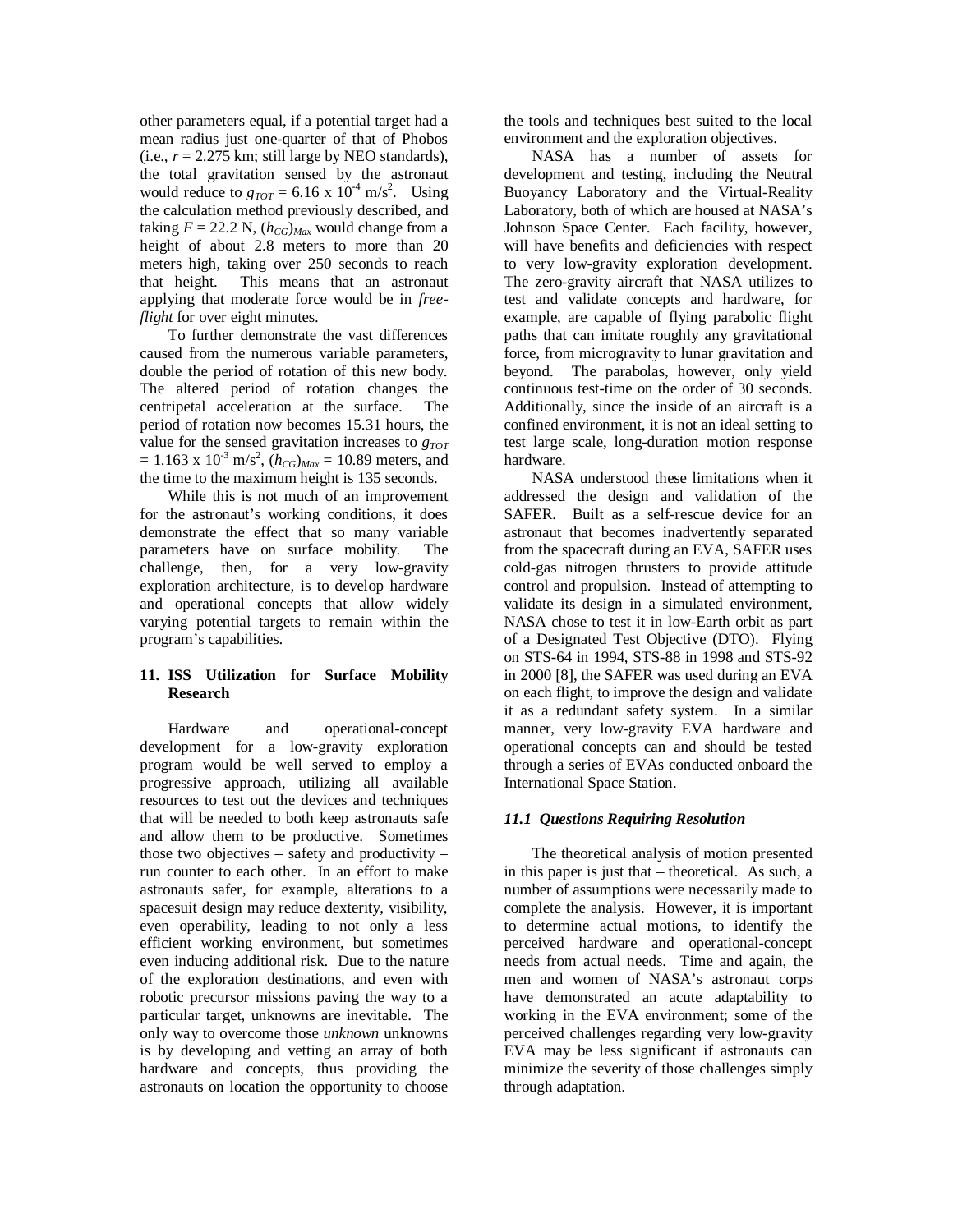A series of tests performed through the use of ISS-based EVAs could provide information regarding the capabilities of the human-in-theloop, along with valuable feedback that focuses development of hardware and concepts to meet the actual low-gravity EVA needs, rather than theoretically-perceived needs. The testing should be progressive, as well, and the program be given sufficient time to use the information learned from each test to develop and design the objectives and hardware for subsequent testing. In this way, the ISS becomes a test-bed for very low-gravity EVA research.

First, however, some of the basic questions need to be answered, to help define such a low-Earth orbit research program. This paper has focused primarily on surface mobility, because it is the quintessential core competency for very low-gravity body exploration. If an astronaut cannot safely and efficiently move about on the surface of a very low-gravity body, a program built on the exploration of such bodies is futile. Geological exploration is most important when the samples are collected within the geological context of the body. This means that, ideally, samples are taken from various, distinct locations about the body. Therefore an operational concept that restricts astronauts to one small area – working from a platform attached to a spacecraft that has *landed* on the surface, for example  $-$  is less than ideal. Every effort should be made to provide the astronauts the greatest degree of freedom possible. The answer to each question will likely raise more questions, but by giving this program sufficient time to mature, the evolution will be natural, and the likelihood of success for the first very lowgravity EVA will increase exponentially.

The following are but some of the questions regarding surface mobility that may be answered through an ISS-based EVA research program. The list is in no way comprehensive, but it does attempt to capture the concerns addressed in the previous pages of this paper regarding the risks to the astronaut as he or she attempts to navigate one's way over the surface of a very low-gravity body.

- 1) What is the minimum level of gravitation that an astronaut can safely and effectively operate in without any sort of restraint system (no tethers, no handholds, no anchors of any kind)?
- 2) How well and how quickly can an astronaut adapt to using only the minimum amount of

force needed to maneuver about on a lowgravity body?

- 3) How well and how quickly can an astronaut learn to direct the applied forces to limit vertical linear motion without the aid of an attitude control system (i.e., moving horizontally over the surface rather than up and down)?
- 4) Using one's hands to propel the spacesuit across the surface places the gloves at risk of a cut or tear that could lead to the termination of an EVA. What design alterations would negate this risk without significantly degrading the dexterity needed to meet exploration objectives (e.g., removable gauntlets, reinforced glove substructure, etc.)?
- 5) How well can an astronaut absorb and dissipate the energy encountered during the negative vertical translational motion, to avoid bouncing off the surface?
- 6) What is the optimal way to design a spacesuit and the ancillary hardware that allows an astronaut to remain in the prone position without the majority of spacesuit touching the surface (e.g., bi-pods on the feet, braces extending from the spacesuit chest, etc.)?
- 7) How does a damper system integrate with the rest of the spacesuit? While an astronaut may be able to control negative vertical translational motion with one's arms, is it wise to have pressurized gloves in contact with the surface as the entire weight of the spacesuit is descending toward the surface?
- 8) How effectively can an astronaut use one's legs to create a rotational moment that opposes the rotational moment caused by the arms during *push-off*?
- 9) Can a redesign of the spacesuit boots assist further in controlling rotation and protect the pressurized volume from cuts and tears (e.g., flexible tips that act as springs, etc.)?
- 10) If an astronaut can use one's legs to help control rotation, is there an optimal  $\theta$ <sup>*o*</sup> (angle of the suit relative to the surface; for the previous analyses,  $\theta_o = 0$  radians) that best allows the astronaut to control rotation?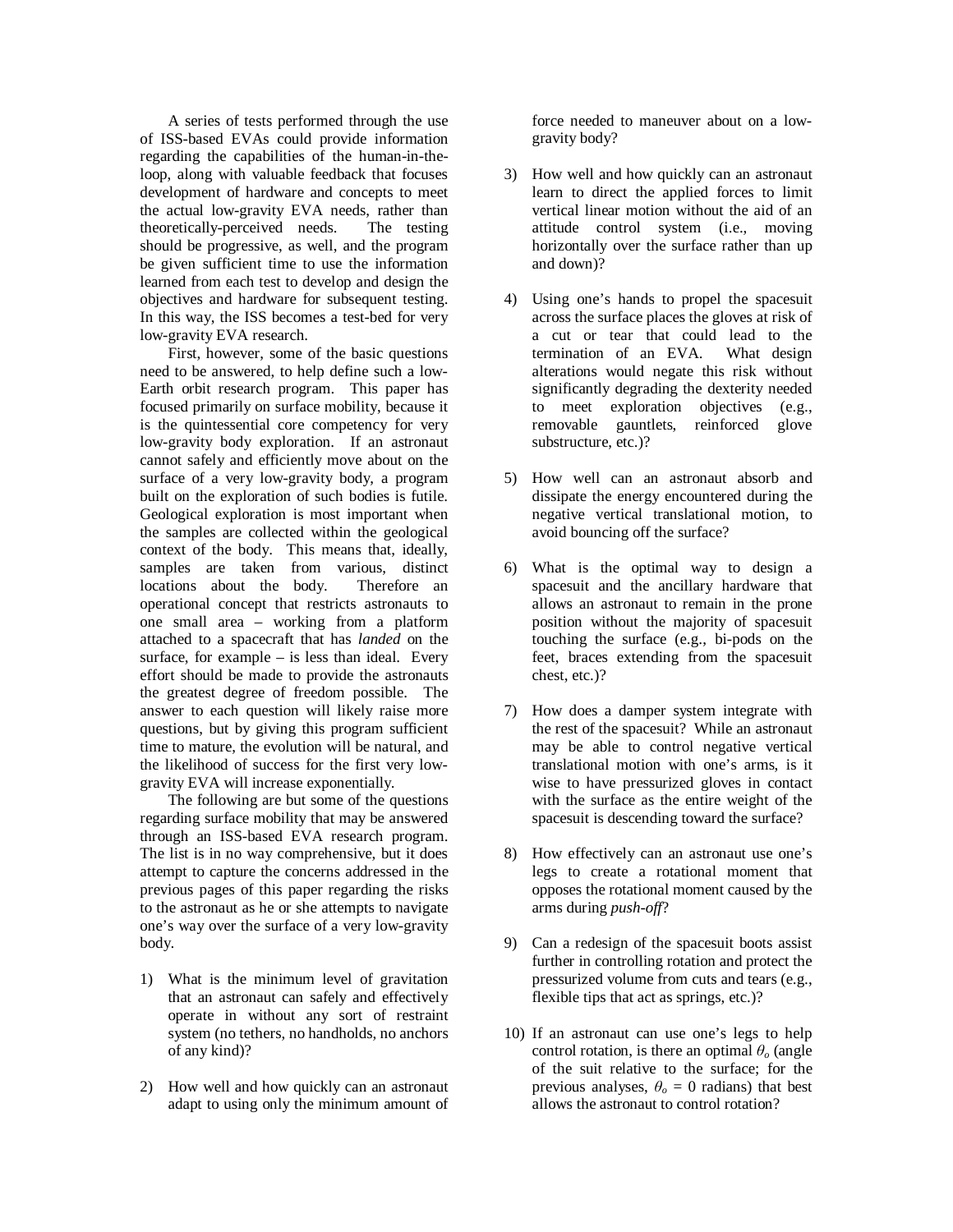- 11) An attitude control system of some kind will be necessary for any operational concept that gives the astronaut six-degree freedom of movement. What are the minimum required capabilities of such a system (e.g., does it control only rotation, does it only control pitch and roll but not yaw, does it use cold gas jets which may plume dustcovered surfaces, etc.)?
- 12) In the prone position, the visor may come within very close proximity of the surface. What helmet/visor design alterations are necessary to improve safety and at the same time limit the loss of visibility?
- 13) In the prone position, it will be difficult for the astronaut to see forward or to the sides. What sort of onboard visualization system will aid in mobility, spatial awareness and photo documentation (e.g., camera views integrated into a heads-up display visible on the inside of the visor, a helmet with 360 degrees of visibility, etc.)?

These are the types of questions that will need to be addressed before a spacesuit that is optimally designed for very low-gravity exploration can be built. From the previous analyses, the motion of an astronaut on the surface of Phobos has the potential to be hazardous. Only by examining the capabilities of the human in the loop with respect to force inputs, and the level of ability to control the motion, can spacesuit design parameters be defined. Without first obtaining this experimental and empirical data, the spacesuit design will force the operational concepts to find ways to work around the deficiencies of the spacesuit.

The following is one very simplistic way to at least begin to determine the answers to some of the questions above. It may not be the ideal experimental setup, but it is presented here to show one way of using ISS as an EVA research facility.

### *11.2 A Simplistic EVA Evaluation Aboard ISS*

The zenith side of the U.S. Destiny Laboratory (Lab) may be a feasible location to perform a series of Designated Test Objectives. The Lab itself is about 8.5 meters long, with a diameter of about 4.4 meters [8]. Figure 12 shows the Lab as it was being installed during

STS-98, in 2001 [21]. Figure 13 shows a flyaround photo taken during STS-127, in 2009 [18]. In the region on the Lab noted as the *primary area of interest* in Figure 11, two rows of handrails run aft from the forward end-cone.



Figure 12. ISS Destiny Laboratory during install, STS-98<sup>[21</sup>]



Figure 13. ISS Destiny Laboratory, STS-127 fly-around<sup>[1</sup>

Knowing the basic dimensions of the module, it can be estimated from Figures 12 and 13 that the handrail rows are about 1.3 meters apart. Additionally, the distance from the forward end-cone to the point where the S0 truss segment attaches to the Lab is about 4.85 meters. In this region between the handrail rows, an astronaut could use a system of slide wires and cables to evaluate many of the topics discussed in Section 11.1.

To begin, an astronaut would install a slide wire stanchion onto the end of each handrail row, running forward and aft. This would allow two separate, parallel slide wires to run from the forward end cone to a handrail stanchion near the location where the S0 truss segment attaches to the Lab, an overall length of approximately 4.85 meters. Then, an astronaut would employ a modified work station that attaches to the front of the EMU. This work station has two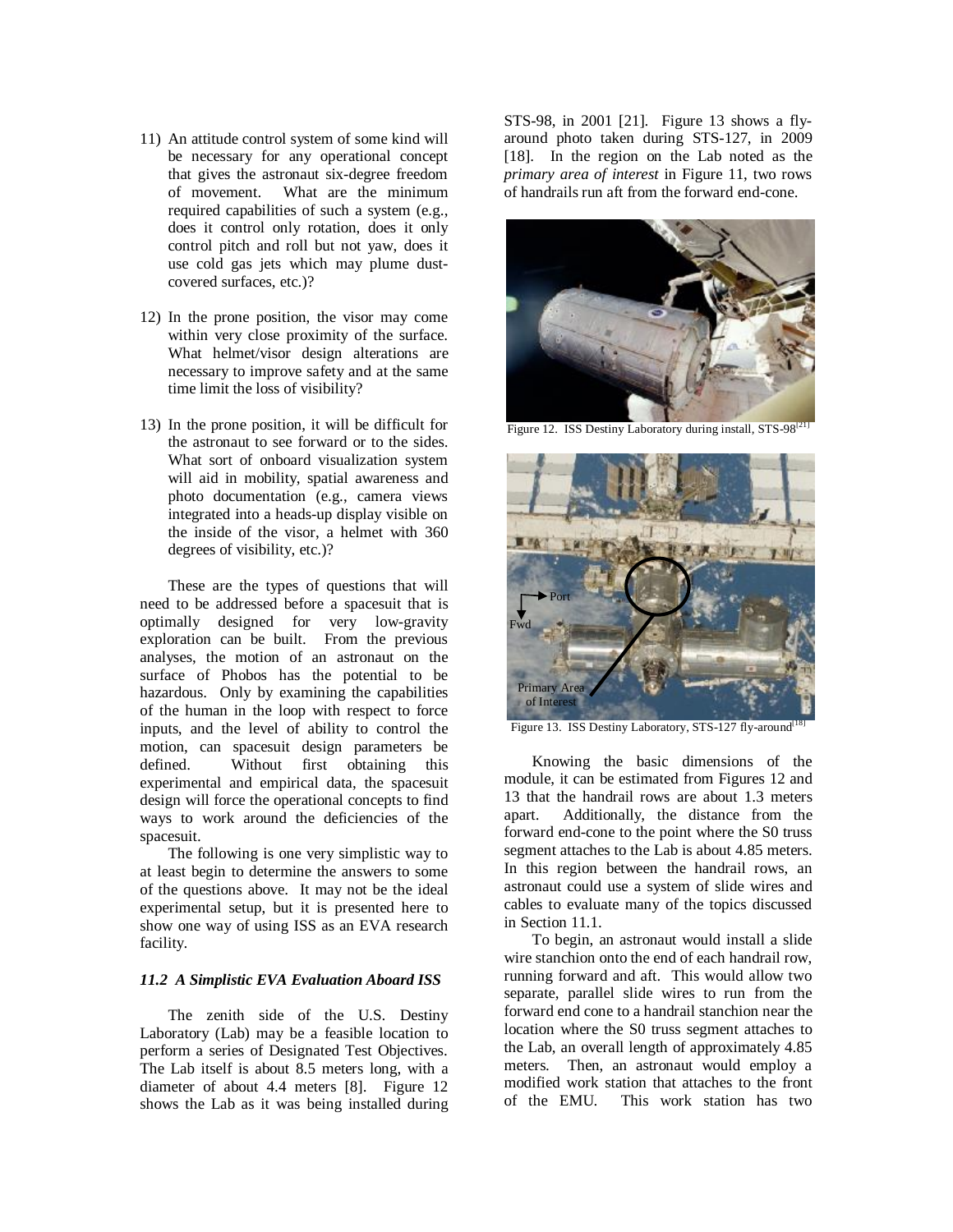armatures, each with a reel housing at the end of it. The reel housings are in line with the CG with respect to the z-axis of the EMU. Within each reel housing is an inelastic cable connected to a constant-force spring. The astronaut positions him or herself between the slide wires, and attaches each inelastic cable to the respective slide wire by a small hook at the end of the inelastic cable. Figure 14 shows the astronaut between the slide wires, with the inelastic cables attached. The astronaut's hands are resting on the top of the Lab as he waits for the system to equilibrate.



Figure 14. Astronaut positioned on Lab zenith

By knowing the relative geometry, it is possible to equip each reel with the appropriate constant-force spring to mimic any desired gravitation. The geometric dimensions in Figure 15 are rough estimations made only for illustration purposes. As is evident, if any such DTO were to be performed on the ISS, a great deal more thought and consideration would go into every aspect of the experiment. This simple example, for instance, does not account for the variations in slide wire tension, and assumes cables and slide wires that are perfectly inelastic.





The required value of  $F_\nu$  is one-half the force of gravity on, for this example, Phobos.

$$
F_v = \frac{1}{2} m g_{TOT} = 0.781 N \tag{18}
$$

This is the amount of force required of each constant-force spring to mimic the gravitation that an astronaut would experience on Phobos. As the astronaut pushes off from the Lab, the reel housings are mounted on swivels, so that his or her rotation is not impeded by the cabling holding the modified work station to the slide wire. By employing the slide wire, an astronaut can translate both vertically and horizontally over the entire slide wire length. In this way, an astronaut can evaluate and offer feedback regarding many of the questions listed above. To further improve results, instrumentation to measure linear and rotational rates, and the input forces that generate those rates would be needed.

Figure 16 shows an astronaut after he has pushed off from the Lab. It is quickly apparent that even an evaluation like this has limitations. As the astronaut rotates, the location of the reel housings mounted to the modified work station moves farther out of alignment with the CG. Designing a modified work station that places the heel housings as close to the CG as possible along the z-axis will help alleviate this problem. Yet even in the simple configuration presented in Figure 16, an astronaut will be able to provide valuable commentary regarding his or her ability to use one's legs to dampen rotational motion, the ability to limit input forces, and whether the astronaut can direct those forces at will.



U.S. Laboratory

Figure 16. Free-floating astronaut under simulated Phobos gravitation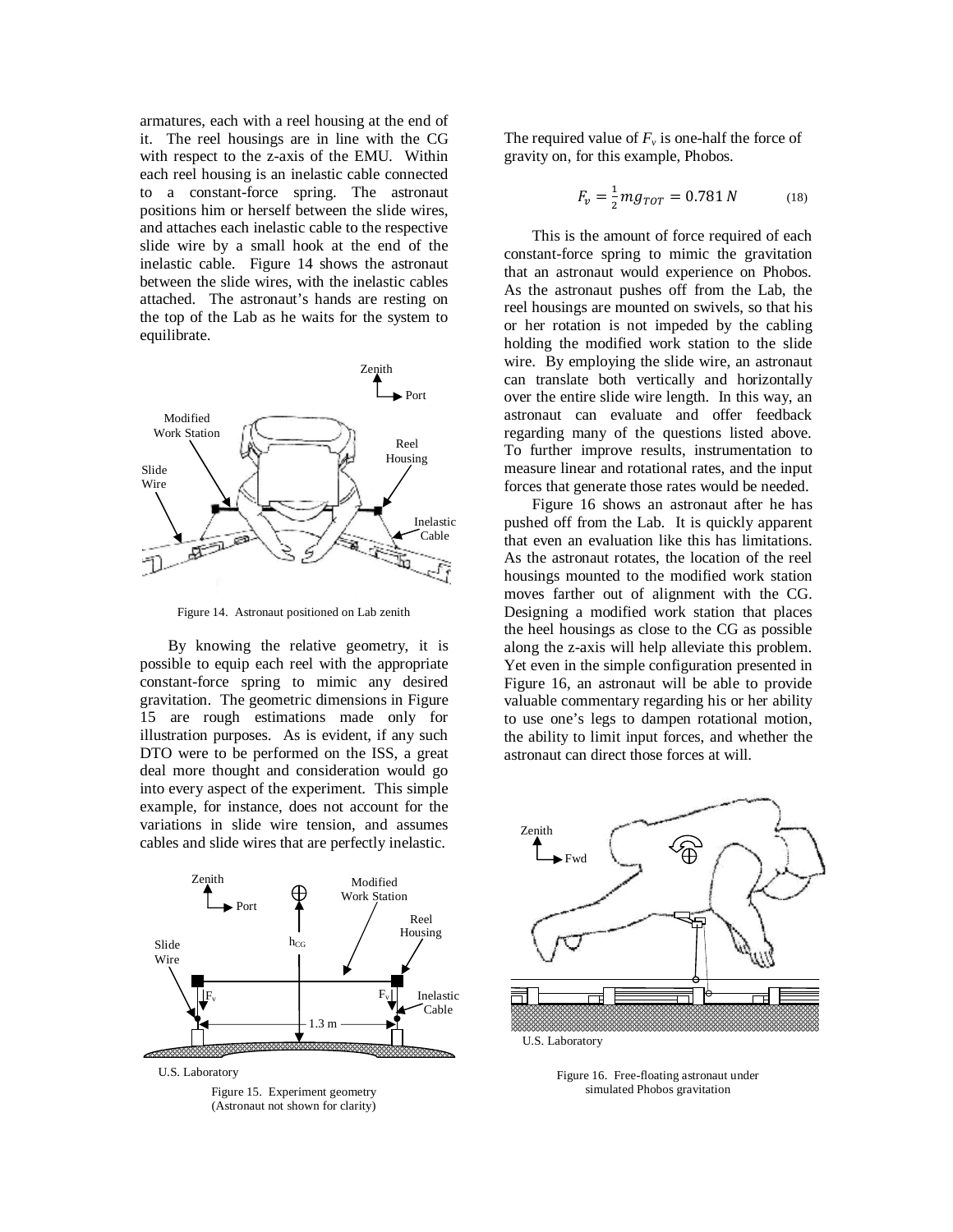Additionally, altering the force of the constant-force spring system will provide astronauts an opportunity to weigh in, through crew consensus, on what is the minimum acceptable gravitational force that would not require a restraint system. This alone will be a significantly valuable piece of information, as it may rule out a large number of potential targets.

The feedback provided by the astronauts will help bound some of the challenges. Understanding the adaptability of an astronaut in such an environment – even when simulated – and quantifying the level of control said astronaut can attain will have significant impacts on system requirements. By understanding the level of control, designers do not need to assumptions when designing accompanying hardware such as motion damping systems and attitude control systems. The greater the astronaut's capabilities to maintain body control, and the greater the understanding of those abilities, the more precisely designed those accompanying automated systems can be. And any time a system can be designed to actual needs, rather than assumptions, results in a more efficient system.

As testing progresses, this apparatus can be used to test various damping systems, attitude control systems, and eventually spacesuits designed for very low-gravity EVA. It is also very likely that creative engineers and scientists can devise other ways to configure worksites aboard ISS to cater to this type of testing. It should be noted that EVA time is valuable aboard ISS, and these evaluations, at least in the beginning, are likely to be added to an EVA timeline that is primarily focused on repairing ISS hardware. As such, it is imperative that the configuration, setup and execution of these Designated Test Objectives is simple and can be accomplished as quickly as possible. An idyllic configuration would be one that utilizes an area of ISS seldom traveled, where the experimental apparatus can remain deployed between EVAs. This gives the astronauts the opportunity to meet more research objectives as time allows during EVAs primarily focused on other, unrelated tasks. In this way, ISS can be that unparalleled research facility that paves the way for the future exploration of the solar system.

#### **12. Spacesuit Orientation Methodology**

As was mentioned earlier, there is still the open question of how to secure the spacesuit in a stable prone position, thus permitting the above described operational concept for surface mobility. The surface of a NEO presents a plethora of dangers to a spacewalking astronaut, not the least of which is sharp, jagged rocks. Contact with the surface must therefore be minimized. This paper will present one possible way to overcome this significant issue.

Figures 17 and 18 represent two views of the same crewmember. In these figures, the spacesuit is equipped with a system the author has termed the *Cricket System*. Four legs extend from the primary life support system (i.e., the backpack), designed to a prescribed length based on both the results of ISS evaluations regarding adaptability, and crewmember stature. These legs act, in essence, like the legs of a table, supporting the spacesuit in an orientation that optimizes both surface translation and geological exploration. Even at very low-gravity, the crewmember will descend to the surface over time. The *Cricket System* eliminates that falling motion, stabilizing the spacesuit in a relaxed orientation, allowing the astronaut to focus less on body control and more on geological exploration.



Figure 17. Cricket System: side view

The *Cricket System* also possesses a number of other desirable attributes. The biggest danger of this system is that a crewmember propels himself or herself across the surface of a very low-gravity body, and in the process, rotates to a point where he or she ends up on one's back, like a tortoise. The feet of this system, however, could be geometrically designed to increase stability and impart a righting moment, should the crewmember land askew.

The legs of the *Cricket System* also become an excellent platform, if designed for operability, for the tools necessary for geological exploration. Deployed sample collection bags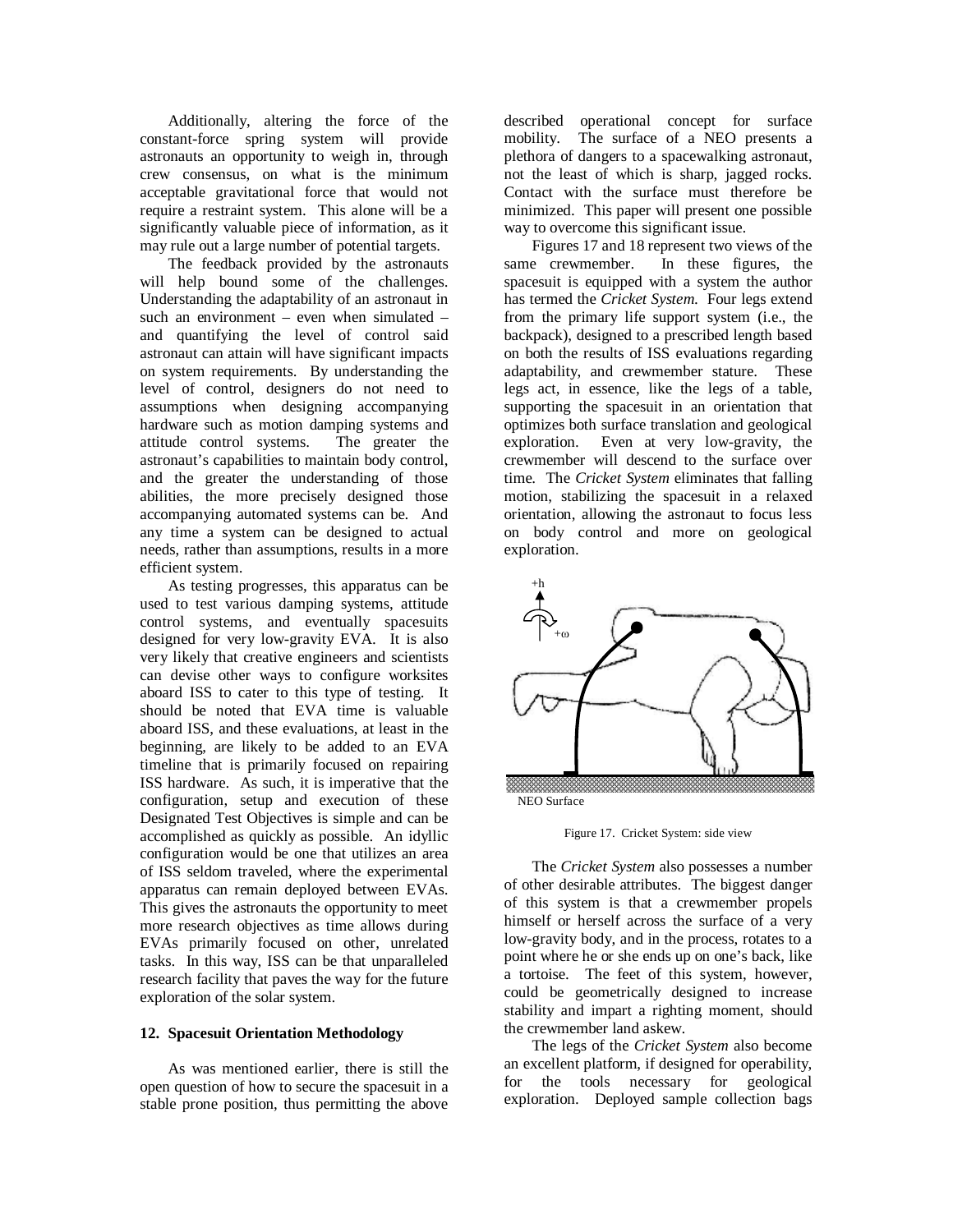would ease that process for an astronaut, as would tool stowage, thus keeping the most essential tools within easy reach of a prospecting crewmember.



Figure 17. Cricket System: top view (crewmember facing down toward the surface)

As a passive system, it has desirable attributes. However, if testing showed that a crewmember would need assistance in damping vertical motion, the *Cricket System* possesses the potential to support such a system. By incorporating a damping system into the feet, the *Cricket System* could absorb much of the negative vertical motion of a translating crewmember, thus reducing the amount of force the crewmember would need to absorb with his or her hands. In this way, the crewmember would, in theory, only be touching the surface to collect geological samples, and to begin a translation.

Regarding rotations during translation, designers may be able to incorporate the damping system into an overall, active attitude control system, using some of the stored energy from each "landing" to impart a force opposite the sensed rotation caused by a crewmember's arms at the beginning of the next translation. In this way, the spacesuit itself may require little or no other attitude control.

Another option for rotational control, in conjunction with the *Cricket System*, would be to find a way to incorporate the capabilities of the astronaut in further influencing rotational motion. Figure 18 depicts a crewmember

wearing a modified boot. The tip of the boot would be flexible, much like the fins worn by a scuba diver.



NEO Surface

Figure 18. Cricket System: boot tip modification

The concept would be to utilize the spring force of the boot tips, to counteract the rotational motion induced by a crewmember pushing off the surface of a very low-gravity body with his or her hands. The astronaut would employ his or her legs to generate a small force that would, in theory, create and equal and opposite torque upon the spacesuit; the negative torque generated by the arms during push off would be nullified by the positive torque generated by the legs. In this way, a crewmember would need no active attitude control system; he or she would simply bound, face down, across the surface of a NEO.

This is obviously a design that would need to be tested in either a simulated zero-g environment – such as aboard a zero-g aircraft – or tested as part of a DTO aboard the ISS. The necessity for a DTO would be not only to determine the optimal flexibility of the boot tips, but to determine the adaptability of the astronauts to utilize this system in a controlled manner.

One immediate and obvious challenge to the *Cricket System*, however, would be its method of deployment, and the associated complexity. In the configuration shown in the figures, a crewmember could not fit through a nominally designed airlock hatch. Thus the *Cricket System* would need to have the ability to move from a *stowed* position to a *deployed* position, thus allowing an astronaut to move through the airlock hatch without worrying about damaging hatch seals. It may be as simple as designing each leg to rotate about its connection point, to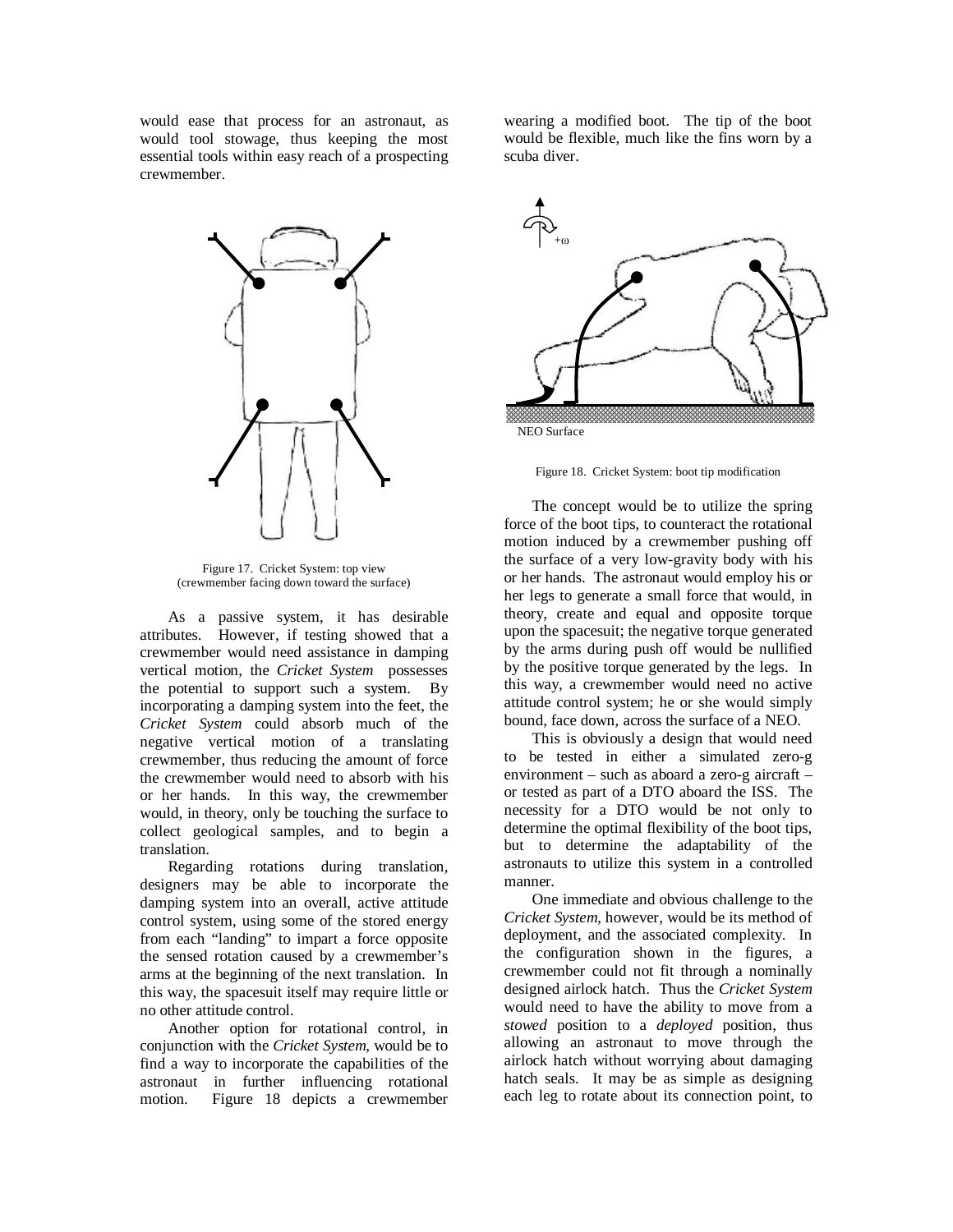streamline the system with the crewmember, or it may be as complicated as some sort of telescopic system. This is obviously open work, and a large number of questions would need to be answered to decide on the best methodology, but nonetheless it is not insurmountable by any means.

There is certainly a vast amount of open work to solve the issues associated with surface mobility. How it should be done, and even whether it actually can be done, loom large for any exploration architecture that counts very low-gravity bodies as possible destinations. By synergizing the creative engineering talents in the aerospace industry with the operational experience gained through Apollo, the space shuttle and the ISS programs, however, there is no doubt that methods can be devised that will at least allow humanity to attempt the exploration of NEOs and other small celestial bodies. The question then becomes "what sorts of activities are the explorers of these bodies going to conduct?" The starting point for that answer again comes back to the Apollo program.

### **13. Apollo Scientific Experimentation Setup**

The first EVA of every Apollo lunar surface mission had the highest priority tasks assigned to it, in case the crew was forced from the surface before the nominal end of the mission. Some of these tasks – such as Lunar Flag Placement and TV camera setup – were not scientific in nature, but human in nature. Others, however, were purely scientific. One such activity was the *Contingency Sample Collection*.

Beginning right away with Apollo 11, and conducted on every mission through Apollo 15, the crew, upon reaching the surface, would collect surface rock and soil samples. Only a few minutes would be spent on this task, but the notion was that, should the crew need to abort the EVA and leave the surface of the Moon, there would be some geological samples aboard the LM for return to Earth. Apollo 16 and 17 did not perform this task; the author conjectures that the engineering team was confident that the crew would not be forced to leave the surface on such short notice, and thus chose to use the valuable EVA time for other tasks.

One of these other such tasks that was conducted on every Apollo mission, was the setup of the surface experimentation package. Apollo 11 deployed the Early Apollo Scientific Experiments Package (EASEP), consisting of a laser ranging retroflector, passive seismic

experiment and a lunar dust detector. The experiments were easy to deploy but the crew found it difficult to find a level spot near the LM for deployment. Apollo 12 through 17 each deployed an Apollo Lunar Surface Experimentation Package (ALSEP). The exact experiments that comprised the package evolved from flight to flight; some experiments were often repeated, while others were unique to a specific mission. Apollo 12 had six experiments, including a solar wind spectrometer and a lunar surface magnetometer. Apollo 15 had eight experiments, including the solar wind spectrometer, as well as a cold cathode gauge and a superthermal ion detector. Apollo 17 also had only six experiments, but its package consisted of such experiments as a lunar surface gravimeter and a lunar ejecta and meteorites experiment.

Difficulties in deploying the ALSEP were often encountered, and the crew was forced to spend valuable EVA time troubleshooting the contingencies. Apollo 14 had similar difficulties to Apollo 11 regarding finding a level spot for deployment, while on Apollo 15, the crew had difficulty drilling holes into the lunar surface for a heat flow experiment.

For NEO exploration, the number of experiments that will require deployment by spacewalking astronauts is dependent on the capabilities of the robotic precursor missions. Should a robotic mission be capable of performing spectroscopy, or measuring gravitational fields, experiments of this nature may be redundant, making space available for unique research on another aspect of the NEO. For example, Abell et. al. suggests that the "active detonation of a kinetic energy experiment after deployment of a seismic network would…serve to measure the interior of the NEO while gaining insights into the effects of crater excavation" [2]. The deployment of such a network, for example, may require the real-time assessment that can only come from the feedback the geological team on Earth gets from the astronauts in situ.

In this way, it is difficult to predict the types of experiments that the science teams will want to conduct, but it is easy to imagine that some portion of the EVA time that the astronauts spend on the surface of a NEO will be dedicated to the deployment of scientific experiments. Due to the challenges associated with working in an environment much less stable than the surface of the Moon, however, experiment designers should pay particular attention to ensuring simple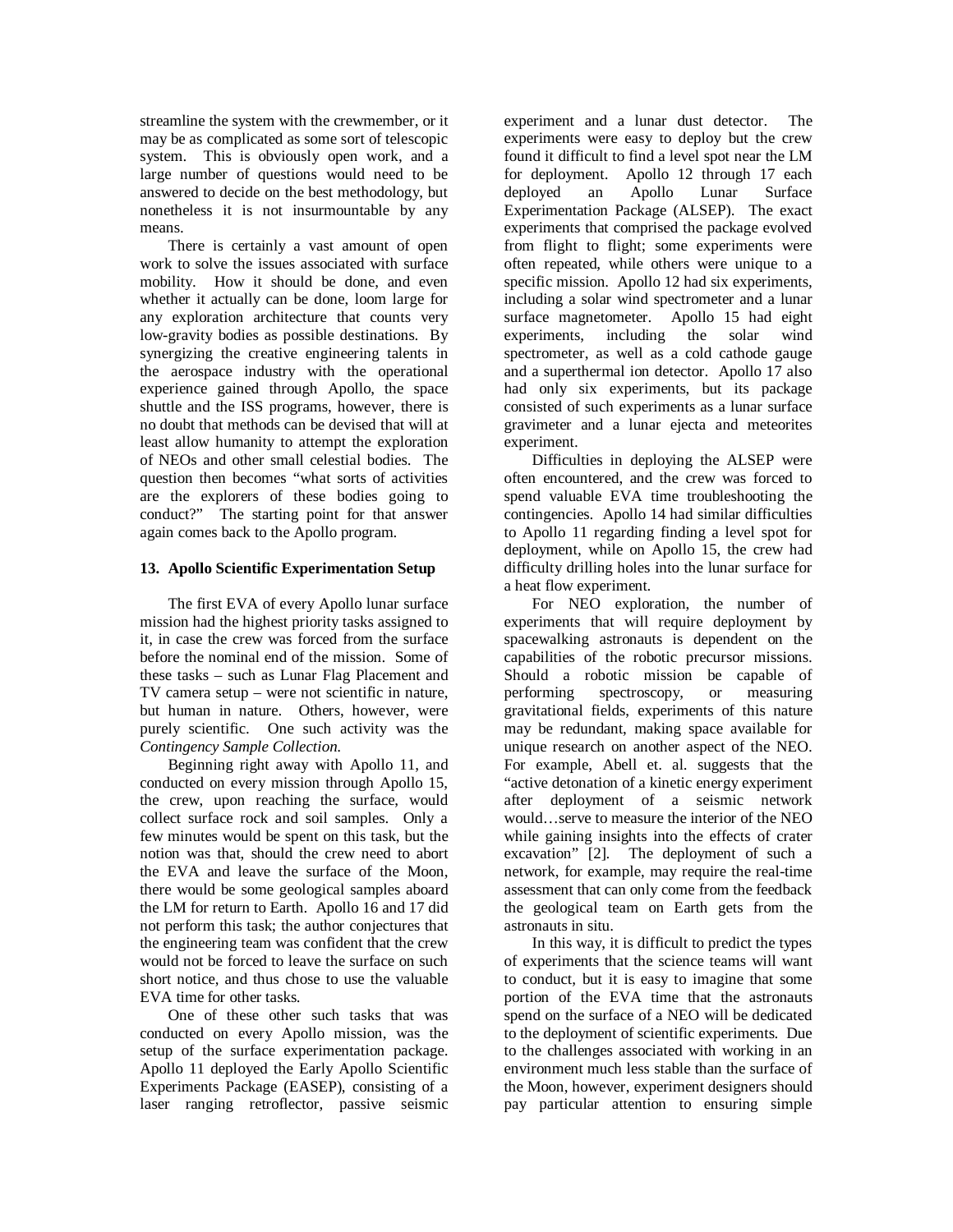deployment, to minimize both crew time that would be lost to troubleshooting a contingency, and the possibility that the contingency cannot be overcome and the deployment of the experiment is aborted.

## **14. Field Geology**

The mantra of EVA aboard the ISS is that *slow is fast*. In the micro-gravity environment of low-Earth orbit, a spacewalking crewmember finds it easy to start his or her motion, and difficult to stop that motion. Utilizing handrails to traverse about the exterior of the ISS, crewmembers rely on upper body strength and leverage to arrest their motion. Stopping when both hands are very close together is much harder than when the hands are separated. Stopping becomes even easier when the hands are also out of plane, providing leverage. And as is obvious, any input rate to begin a motion must be nullified to stop a motion. Therefore, the mantra that *slow is fast*.

By beginning every motion slowly, the rate is low. A slow rate of motion is easier to stop, requiring less muscle input. This may seems insignificant at first glance, as the environment is weightless and an astronaut must simply maintain control of the overall mass of him or herself plus the spacesuit. However, over six hours, fatigue plays a major role in the level of success attained by the spacewalk. Tired hands struggle to actuate tools, and fatigue in general often leads to a loss of focus. A six and a half hour EVA that has been conducted flawlessly for first 95% of the spacewalk can turn in an instant, when fatigue results in carelessness and a critical piece of hardware is accidentally set adrift. Not only is the item lost overboard, but it becomes a recontact danger for the ISS itself, sometimes requiring the station to perform a costly (and unplanned) avoidance maneuver. These induced risks to crew and vehicle are minimized through extensive training, and by instilling the belief in all spacewalking crewmembers that conserving energy is essential to success, and that the most effective way to conserve energy is by remembering that *slow is fast*.

This same philosophy will be invaluable on the surface of a very low-gravity body. Whether moving across the surface or seeking the perfect position to photograph a geological find, moving slowly conserves energy and allows an astronaut to maintain a higher level of body control. For an astronaut exploring the surface of a NEO, however, this mantra will likely be most

significant with respect to field geology. Every movement across the surface will be, in essence, to reposition oneself to continue the geological survey and sample collection. This paper will attempt to identify the major types of scientific activities conducted on the lunar surface by the Apollo astronauts, which represent an excellent starting point for NEO surface-exploration operational concepts. However, whether a crewmember is collecting surface samples, attempting to dig a small trench, or taking core samples, the success of field geology will depend entirely on a crewmember's ability to maintain good body control. Moving slowly will allow an astronaut to work efficiently and effectively, thus likely resulting in a high quantity of quality field research.

# *14.1 Surface Sample Collection*

This field geology activity was the simplest for the Apollo astronauts, and will be the simplest for the astronauts exploring the surface of a NEO. Every Apollo mission performed this task, which can be broken into two categories: rock samples and soil samples.

Using the training received in geology prior to flight, the Apollo astronauts attempted to collect unique rock samples from the various locations visited. Using such tools as the tongs, the rake and the scoop, as well as their hands, rocks were collected from nearly every location visited; and when time permitted, the crews often worked diligently to document the sample collection from each site through words and photography, to help maintain the geological context. To understand the quantity of samples collected, consider EVA2 from Apollo 15. During a geological traverse, the crew stopped at five separate stations. At the third station alone, the crew collected 93 samples, including the famous *Genesis Rock*.

Similarly, the crews used sample collection bags to stow soil samples, most often scraped up from the surface using the scoop. The length of the tools, in conjunction with the limited flexibility of the Apollo spacesuit, sometimes produced inefficient results. At times the crews struggled pouring contents into sample return bags, leading to more exertion (and frustration) than necessary. On Apollo 16, the crew reported that the straps holding the sample bags to the spacesuit PLSS would not stay tight, and considerable time throughout the day was spent cinching these straps back in place. Additionally, this same crew reported during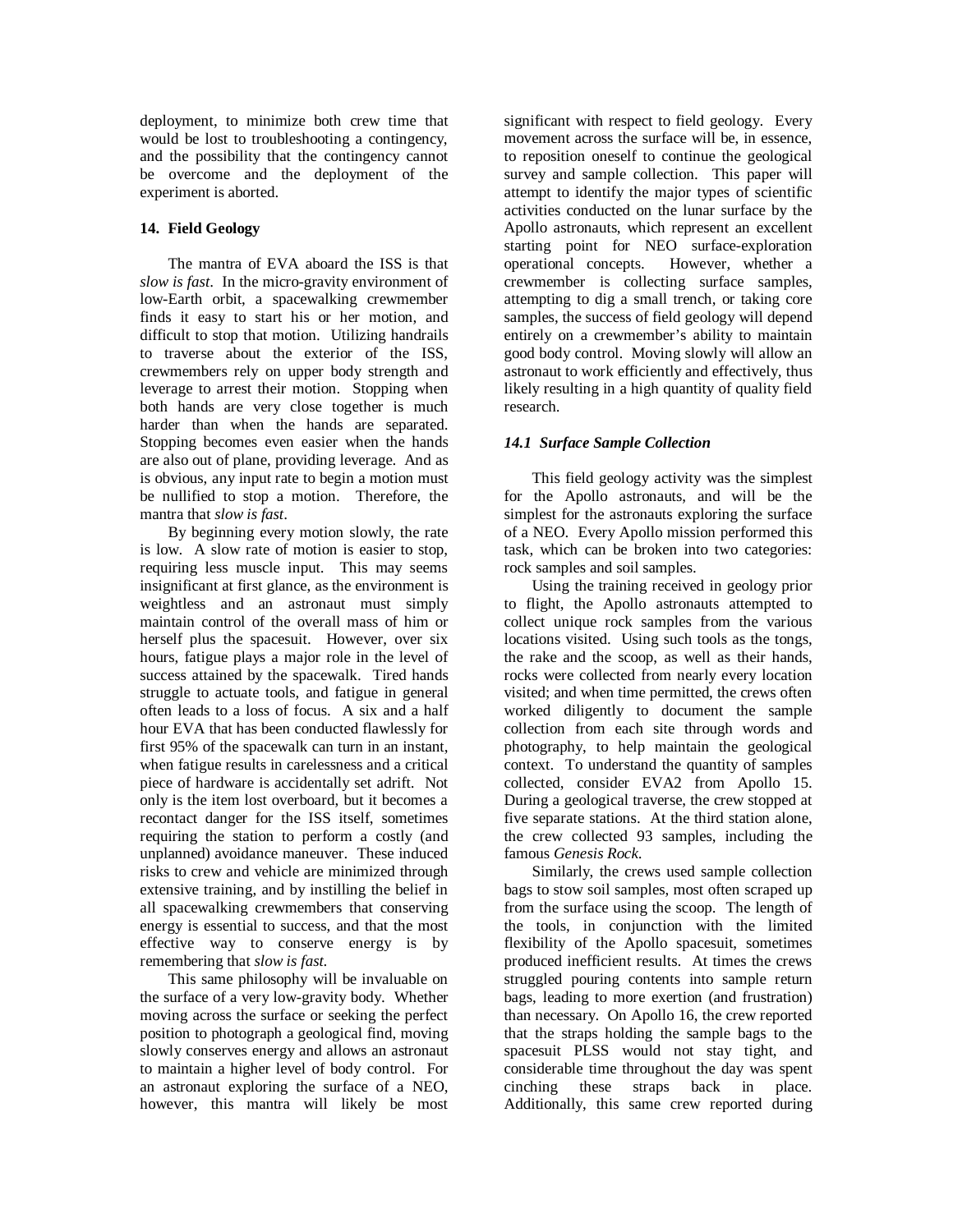EVA3 that the sample bags were top-heavy and when they were loaded, had a tendency to tip over, thus spilling some of the sample back to the surface.

Many of these challenges were the direct result of the inflexibility of the spacesuit, and therefore the need to use digging-type and grabbing-type tools. This further signifies the importance of developing some method of positioning the crewmembers nearer to the surface, where they can use their hands in concert with short-handled (and thus dexterous) tools. By designing tool stowage and sample collection stowage into the legs of the *Cricket System*, for example, an astronaut would be able to expend his or her energy on the most important tasks at hand, namely the efficient collection and documentation of surface samples, rather than searching for operational workarounds to hardware limitations.

## *14.2 Trench Sample Collection*

To better understand the lunar composition, scientists determined the need to take soil samples from areas below the surface of the Moon. Beginning on EVA2 of Apollo 12, astronauts began taking soil samples from the bottom of shallow trenches, which they dug using the long-handled scoop. The method for sample collection mirrored that for the surface soil samples, except for the fact that the astronaut first had to dig a shallow trench, and then take the soil sample from the bottom of that trench.

During that first attempt to dig a trench, on Apollo 12, the crew reported that they were able to dig down 20 centimeters, and that depth was only limited by the tool's handle length; had they longer tools, the crew reported that they could have dug deeper. Conversely, during Apollo 15, Irwin reported that he had only been able to dig a trench to a depth of about one foot; after that point, he stated that it felt as though he was scraping bedrock.

For a NEO astronaut, this task would not be so simple. If the surface density was low, and the astronaut moved slowly, it may be possible to dig a trench, thus allowing soil samples to be taken below the surface. However, without some sort of restraint system in place, any force the astronaut imparts while pushing a trenching tool against the surface will likely cause him or her to move. As an astronaut traverses about on a NEO, this could result in inconsistent sample collection, as varying surface compositions may

make trenching impossible for an unrestrained crewmember.

During the development phase, testing could be conducted to bound the abilities of an astronaut to trench the soil as a function of the effective gravitational force. Such testing would provide hardware designers with the necessary feedback to determine optimal tool configurations, as well as whether trenching needs to be an action decoupled from the astronaut.

If an astronaut in a very low-gravity environment cannot dig down into the soil without pushing himself or herself away from the worksite, it may be necessary to develop tools that can be placed on the surface and dig a trench autonomously. This introduces another level of complexity into the hardware design, however. With all the various types of NEOs – some with a rocky composition, some merely rubble piles [11], some comprised primarily of metals – how would such an autonomous tool attach itself to the surface in a manner sufficient to react the loads encountered while trenching the soil.

This question is much larger than just trenching tools, however. Taking core samples, for instance, and drilling – discussed in the following sections – likely need to be decoupled from the astronaut, and thus also need attachment methods to the various types of NEOs. Even more significantly, though, is whether an attachment system can be devised that allows the visiting vehicle to maintain contact with the surface, rather than flying in some station-keeping position. This is a question that will likely generate a considerable amount of research in the coming years.

# *14.3 Core Sample Collection*

Of the often-performed geological tasks from the Apollo program, this is likely the most difficult to transpose directly to a NEO. Every Apollo mission extracted core samples, starting with Apollo 11. And to the credit of the hardware designers, only Apollo 11 had significant issues with core sample collection.

The Apollo method for core sample collection was simple: place a core sample tube upside down on the surface – so the tube's opening was pressed into the soil – and drive the tube into the surface using a hammer. For Apollo 11, the issue was simply the design of the core sample tubes. The tubes were designed with a bevel to compact the soil and keep it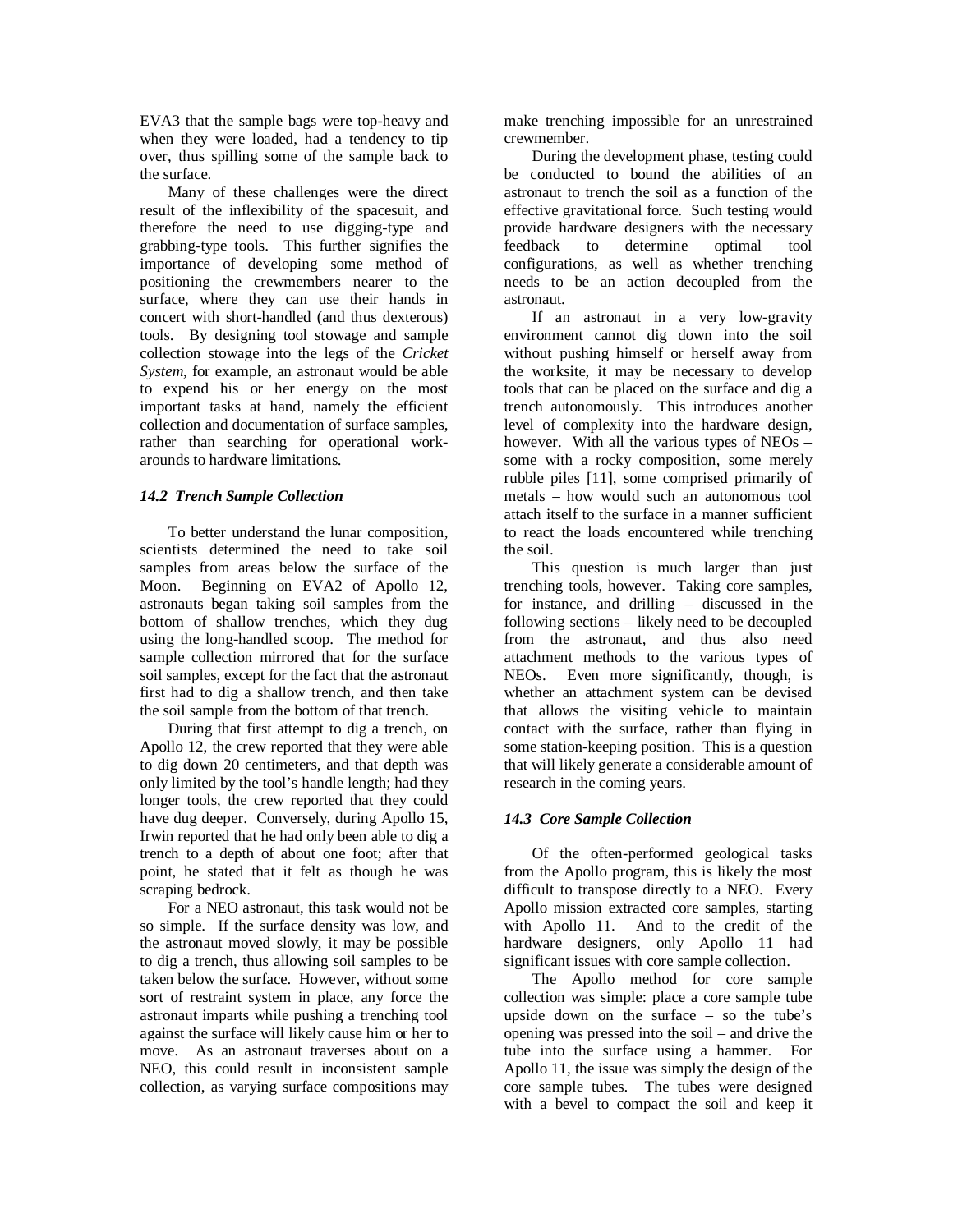inside the tube. The lunar soil just below the surface was already quite compact, and when Aldrin repeatedly struck the 35 centimeter long tube with the hammer, he reported that it would go no further than eight or nine inches down. Striking with increasing force, Aldrin actually bent one of the extension handles before aborting the task with a less-than-optimal sample. For Apollo 12, the tubes were redesigned, and no further issues were encountered for the remainder of the program.

This highlights the challenge of core sample collection on a very low-gravity body, however. To illustrate, examine an astronaut attempting to drive a core sample tube with a hammer on the surface of Phobos. Recall that, for Phobos,  $g_{TOT} = 5.207 \times 10^{-3} \text{ m/s}^2$ , and the assumed mass of an astronaut in a spacesuit was 300 kg. This means that the astronaut is held to the surface by a force of just 1.56 Newtons. If a hammer with a

mass of 3 kg could was accelerated from rest to a velocity of 10 m/s in one second, it would strike

a core sample tube with 30 Newtons of force. While the tube will dissipate some of that energy by sinking into the soil, the astronaut will need to dissipate the remainder. It is not difficult to envision that, by striking a core sample tube, an astronaut will propel himself or herself into the air, in a manner similar to that which was analyzed in the *Surface Mobility* section. Therefore, it is likely that if core samples are desired, hardware whose operation can be decoupled from the astronaut will be necessary.

Again, due to the multitude of NEO compositions, and the specific nature of each individual celestial body, the development of a suite of tools to address this single problem will be required. This paper will present one theoretical piece of hardware that, under specific conditions, may suffice.

Figure 19 represents a tool designed to drive a core sample tube into the surface of a NEO. Its method of attachment to the surface is through a chemical bond, so it would not be as effective if used in a dusty environment, where it cannot chemically adhere to the surface and provide a reactionary force to the piston housed in the upper chamber. The core sample tube would be installed and held in place by a set of guide arms, which would ensure proper alignment. The astronaut would then press the tool to the surface, where the pads would adhere. When ready, the astronaut could them press a button and the tool would begin driving the core sample tube into the soil using the piston, which could be powered by small, replaceable, high-pressure

gas cartridges. Upon the successful insertion of the core sample tube, the astronaut would pull the bottom tab from each pad, leaving a layer of the chemical adhesive behind; the newly exposed layer of pad would now be ready for use.





This tool, however, would not necessarily need to be used just with core sample tubes. If a restraint system on the surface of a NEO was desirable, this tool could be designed to also drive pitons into the surface; the astronaut could then route a tether through the piton, providing some physical restraint.

As previously stated, Figure 19 is simply a theoretical example of a tool that may aid an astronaut in a number of different ways. As has been learned through years of exceedingly complex orbital EVAs, however, any tool or hardware design meant to aid or simplify a task for a spacewalking crewmember must remain true to that purpose; tools and hardware that are inherently complex often lack robustness, resulting in crew time spent troubleshooting a problem rather than accomplishing primary objectives, but beyond that, complex hardware often lack operability, leading to fatigue and frustration over the tool's use. In an environment as challenging as a NEO, tools and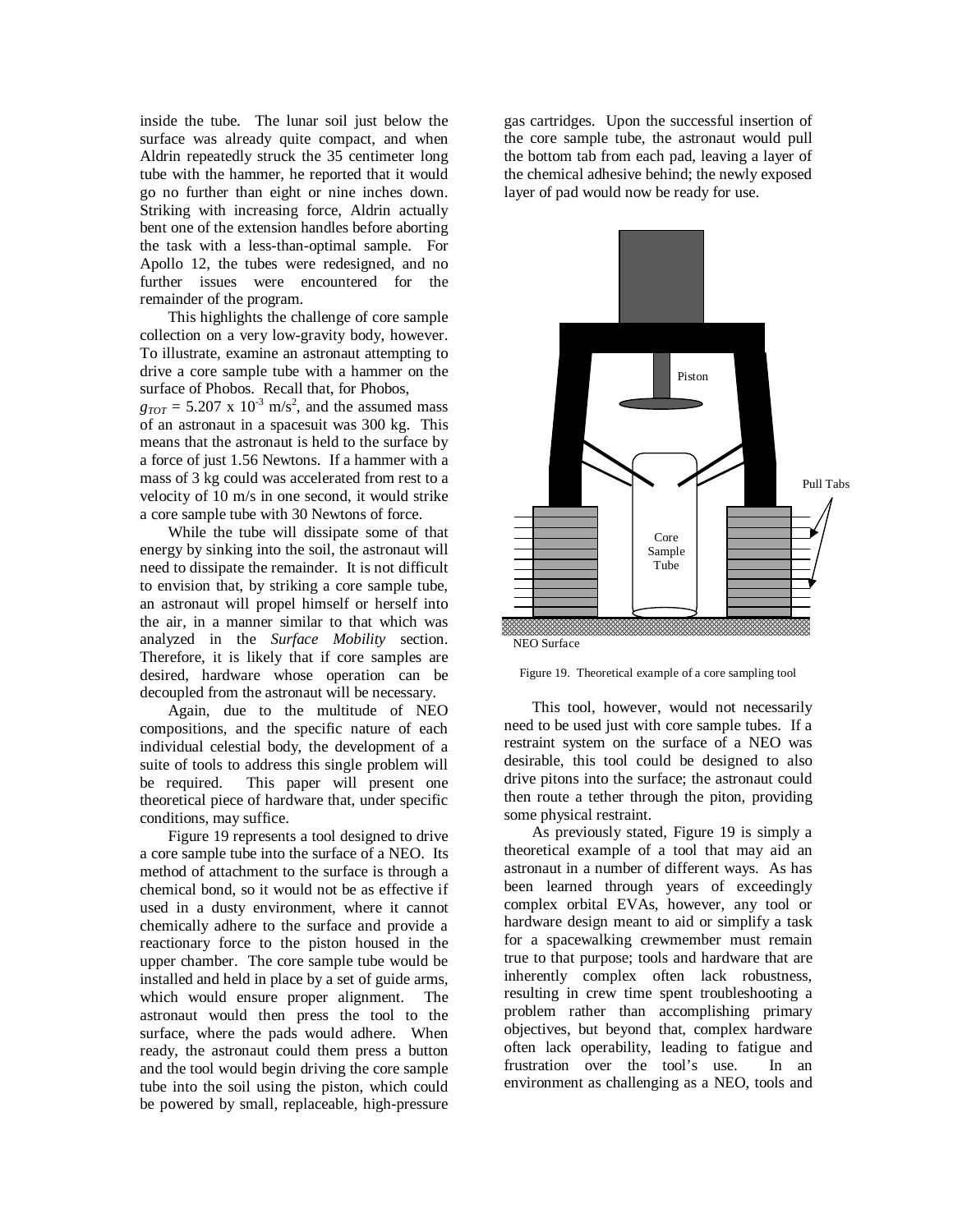hardware need to be designed, first and foremost, for ease of operability.

## *14.4 Deep Core Sample Collection*

Beginning with Apollo 15, the last three Apollo missions brought with them a tool called the Apollo Lunar Surface Drill (ALSD). The drill was designed for two separate tasks. First, it was designed to drill holes into the surface for the Heat Flow Experiment. Additionally, it was to take a deep core sample by driving the long, segmented tube into the surface to a depth of 2.5 meters. The crew of Apollo 15 experienced the difficulty in designing hardware for an environment where prototype testing is not feasible.

During EVA1, Scott reported encountering some difficulty with the drill at a depth of just 30 centimeters while drilling the first of three holes for the Heat Flow Experiment. Spending on the order of 20 minutes troubleshooting this problem, he was only able to get the drill to drive to a reported depth of 170 centimeters. He then proceeded to drill the second hole and encountered the same problem. Due to his high O2 usage, Mission Control called him off drilling the third hole, leaving that task for EVA2.

Upon returning to drilling tasks on EVA2, Scott attempted to drill a core sample. A better flute design allowed the sample tube to auger to the full depth, but the hole became compacted and Scott could not remove the core sample stem. Again, high O2 usage forced him to abandon the task to the next EVA. As a result of the drilling problems, EVA2 fell about one hour, forty minutes behind the nominal timeline.

During EVA3, Scott was assisted by Irwin in attempting to remove the drill from the compacted hole. After 10 minutes of very hard work, they were able to extract it; in the process, Scott sprained his shoulder. Scott reported that drilling was the hardest EVA task he performed.

A new, improved drill design was flown on Apollo 16, which allowed Charlie Duke to drill his first Heat Flow Experiment hole the full depth of 2.5 meters in just one minute. Additionally, a jack-and-treadle system was developed to aid in lifting the drill from each hole.

Two items are immediately apparent when considering the challenges encountered by Apollo 15. First, any long-duration mission like that to a NEO should carry with it enough experiments to allow the crew to abort an

individual experiment if it is obvious that the hardware design will significantly impact the nominal EVA timeline. The number of days available for proximity operations will vary depending on the orbital dynamics of the target, and as such, any time wasted troubleshooting design flaws is just that, wasted.

Second, in a very low-gravity environment, an astronaut will not be able to manipulate a drill without a restraint system. If the spacecraft is able to "land" and remain on the surface, an astronaut may be able to operate a drill from a foot restraint attached to the spacecraft, but barring something this stable, it is not a task worth considering.

There have been a number of papers written that propose ways of mining asteroids [9,29]. If the need for deep core samples is great, much research will need to be done to determine the best ways to operate drills on the surface of a NEO independently from the astronauts. Even the setup of something so massive will be a daunting task for an unrestrained crewmember, and thus it will be imperative to find ways to conduct this sort of research with little to no aid from the astronauts.

# **15. Geological Traverse**

The first three missions to the surface of the Moon relied on the astronauts on locomotion to explore the region around the landing zone. Apollo 11 remained within close proximity to the LM for the duration of their single EVA. On Apollo 12, the crew hiked approximately 4,300 feet during their second EVA to retrieve parts of the robotic *Surveyor III* spacecraft, and on Apollo 14's second EVA, the crew covered about three km on a roundtrip excursion to Cone Crater.

Exploring by foot became a thing of the past starting with Apollos 15. For that mission and the subsequent missions, the astronauts were able to explore the surface using the Lunar Rover Vehicle (LRV). Apollo 15 used it for all three EVAs, traveling as far as six km from the LM during EVA3. Apollo 16 traveled as much as 11.4 km from the LM during their final EVA, and Apollo 17 covered a roundtrip distance of 20.4 km during their second EVA.

For astronauts exploring a NEO, the opportunity to traverse great distances using a vehicle such as the LRV is not feasible, due to the very low-gravity. One could envision intrepid engineers devising ways of using propulsive units, or designing vehicles to operate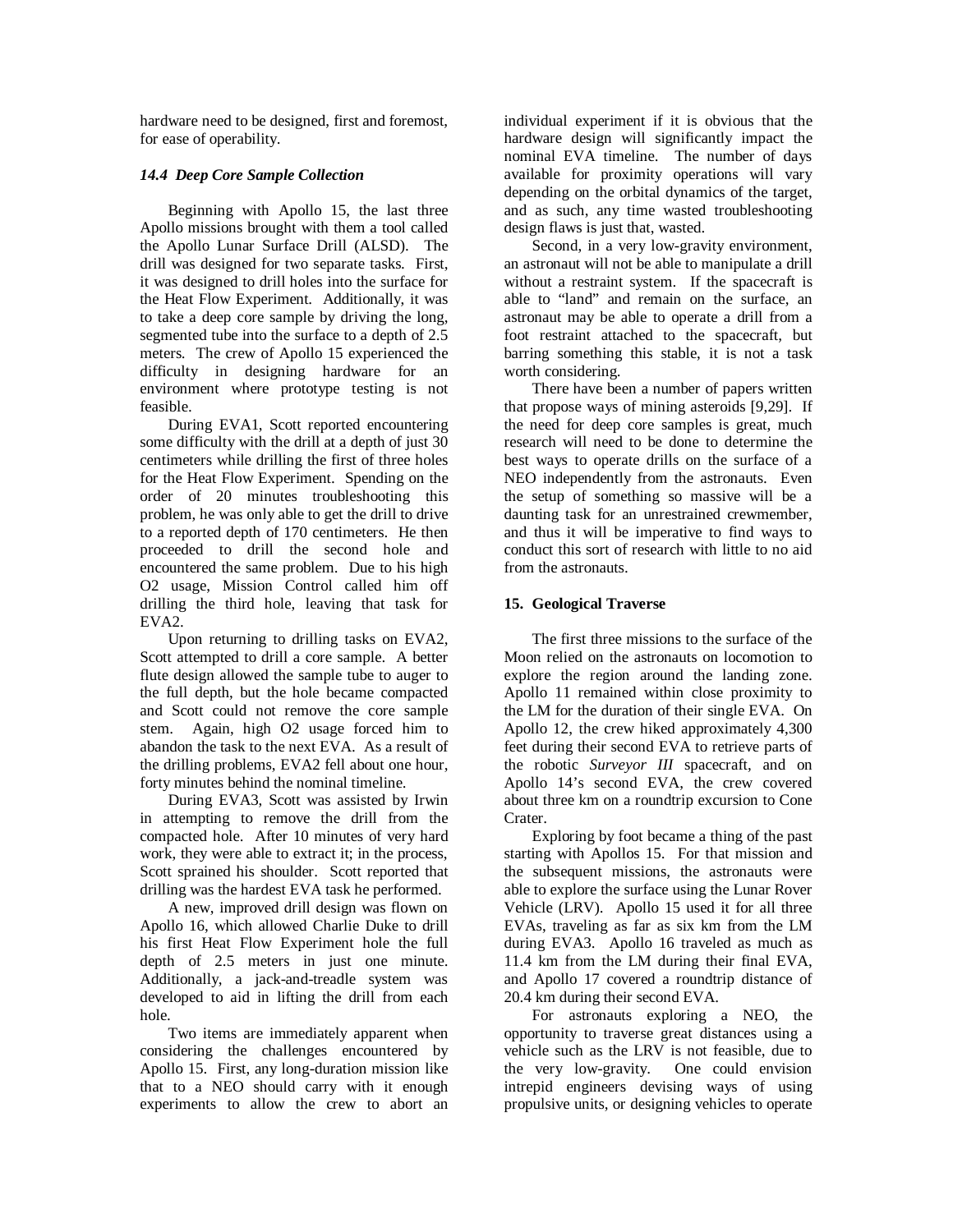effectively in such a low-gravity environment, but the complexity added by such simple tasks as egressing and ingressing the vehicle every time an astronaut wants to collect a sample may well render this concept superfluous.

Additionally, although NEOs do have a considerable size range, it is likely more practical to spend an EVA in a specific area of the NEO, and then have the spacecraft place the astronauts on the following EVA in a different area of interest. The advantage of this approach, especially when one considers that the vast majority of NEOs will be rotating, is that the crew aboard the spacecraft can, through observations and discussions with the scientific teams on the ground, pick and choose the most ideal location for each and every EVA.

However, the use of the LRV during the Apollo program brings forth a question regarding the maximum distance the astronauts should be from the spacecraft; should an emergency arise, the crew would need to be able to respond to the emergency within a specific period of time to minimize the risks to the spacewalking crewmembers.

For the Constellation program, the ESAS report was very clear on the limiting distance [33].

*If the tasks are located farther than the emergency return walking distance (approximately 30 minutes), way stations to provide suit consumable resupply should be provided.* 

Thus, the astronauts should be no more than 30 minutes from the airlock, traveling at a nominal speed on foot. This 30-minute constraint is a wise one, especially in a NEO environment, where the surface composition may well put the crewmembers at a heightened risk to a spacesuit emergency.

Yet how does one quantify the translation rates of the spacewalking astronauts when every target will have a different gravitational force? For the Moon, the experience of Apollo gave a good indication for the speed with which an astronaut could move without exerting excessive energy. For NEO missions, it will be very difficult to judge translation rates, especially during the first few EVAs, and that lack of knowledge will likely require that the astronauts not venture as far as may be desirable.

### **16. Photographic Documentation**

Photography has always been a part of the space program. The images of boot prints imprinted in the dust of the lunar surface, of astronauts saluting the flag, of the entire sphere of the Earth within the boundaries of a single frame are iconic. Photography (for this paper, photography really represents both still images and video) has been the most effective publicrelations tool, connecting the vast majority back on Earth to the few adventurers soaring the heavens.

Photography is more than just inspirational images, however. The astronauts of the Apollo program used photographic documentation to survey the various sites where samples were to be collected, to provide the geological teams back on the ground with context. By examining not only the rocks themselves, when they were brought back home, but also the context in which they were discovered and collected, the scientific teams could better interpret the history of the Moon.

Aboard the ISS, the use of photography plays a critical role in construction. After completing a specific task – the change-out of an orbital replacement unit, for example – the astronauts are often directed to provide close-out imagery of the worksite. This imagery provides the ground teams with a complete understanding of the configuration of thermal blankets and access panels, allowing more accurate thermal analyses.

And photography has become instrumental in the space shuttle program since the Columbia accident. Recall that Columbia broke apart during entry in February, 2003, due to a hole in the leading edge of the left wing, caused during ascent two weeks earlier by a piece of foam from the External Tank. That damage went undetected, and as Columbia passed through entry-interface, plasma flowed into the cavity, ultimately leading to catastrophic failure and the loss of the vehicle and crew.

To ensure such damage did not go undetected again, NASA developed a procedure during space shuttle rendezvous called the Rendezvous Pitch Maneuver (RPM). Positioned directly under the ISS (and thus directly under the windows in the US Laboratory Module and the Russian Service Module, the space shuttle would perform a 360 degree backflip, while astronauts aboard the ISS would use digital still cameras outfitted with 400mm and 800mm lenses to take images of space shuttle. Those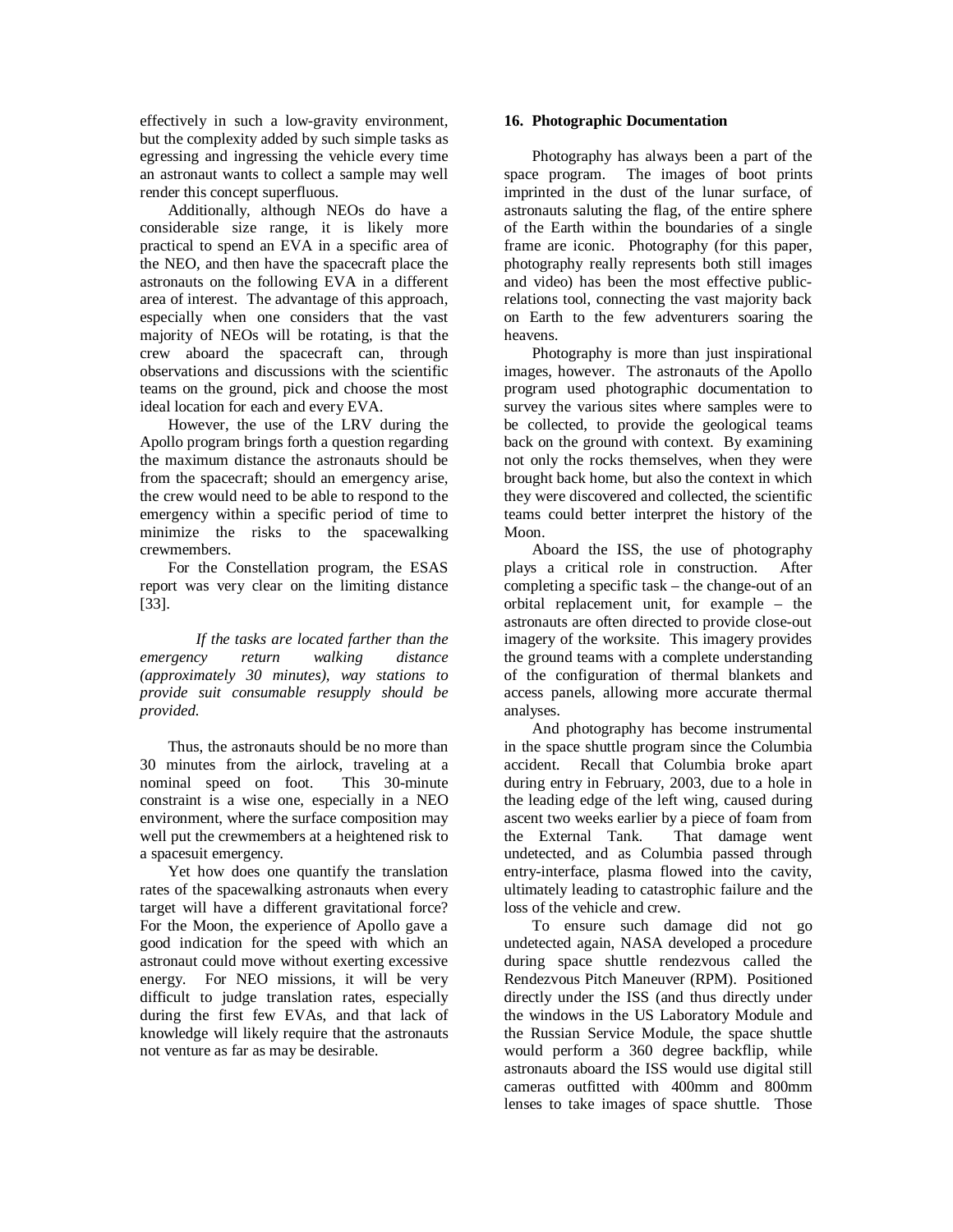photographs would be downlinked to an inspection team on the ground, and that team would analyze every image, searching for any damage or misconfiguration. If an anomaly was discovered, the appropriate action would be taken to resolve the issue – STS-114 had to remove a gap filler from the belly of the orbiter during one EVA, and on STS-117, the crew had to repair an OMS pod blanket using pins and a surgical stapler [8].

These are but a few examples of the effectiveness of photography to accomplish not only public relations, but also critical science and critical engineering tasks. For the astronauts of a NEO mission, photography will also play a critical role. The biggest difference between prior missions and NEO missions will be the astronauts' capabilities to take high quality images.

The lack of restraints on the surface of a NEO will make photography a greater challenge. Therefore, it will be essential to develop new hardware, and new interfaces, to reduce the workload placed on the astronauts for imagery. One example that would be effective with the *Cricket System* would be to integrate still image and video capabilities into the spacesuit itself. Cameras mounted on the spacesuit could be controlled from an electronic pad worn on the wrist, which would allow the astronaut to toggle between cameras, zoom, pan and tilt. If the cameras were integrated into a heads-up display projected onto the visor of the helmet, an astronaut could view his or her surroundings through the various cameras, select the desired angle, frame the image and take exceptional pictures with little movement. This would reduce the physical exertion required of an astronaut, conserving energy, but it would also allow an astronaut to stay in a stable position while documenting the region in which he or she is working.

This is just one possible solution to the issue of properly outfitting the NEO astronauts with the capabilities to perform high-quality photographic documentation. What should not be overlooked is the amount of energy expended to conduct any operation during an EVA. Pressurized gloves lead to hand and forearm fatigue, and the impetus to complete all assigned tasks often leads to something akin to tunnel vision, where one loses track of time easily by focusing on all the work that needs to be completed.

The amount of energy required to retrieve a camera, find a stable body position that allows

an image to be framed properly, take a requisite number of photos, stow the camera and return to the task at hand should not be overlooked. If the required energy is too great, there is a high likelihood that, as the EVA progresses and the astronaut tire, these sorts of tasks will be dismissed out of hand as not worth the effort.

This is not unique to photography, however. This is a lesson that has been learned through hundreds of spacewalks, and it proves the point time and again that operational considerations must be incorporated from the very beginning into EVA hardware design; the success of astronauts working on a NEO, the moons of Mars or any other very low-gravity body will require innovations in hardware and operational concepts. By incorporating the EVA lessons learned from the past 45 years, hardware designers can create tools and spacesuits that function in harmony with the spacewalking astronauts; if they are not, much of the astronauts' preflight training, and much of their energy during the spacewalks, will be spent finding ways to work around the limitations of the hardware.

# **17. Conclusions**

The challenges over the next two decades for human space exploration may revolve around our ability, or lack thereof, to work in environments that take the most difficult aspects of lunar exploration and combine them with those difficult aspects of microgravity EVAs in low-Earth orbit. It will not be an easy task. This paper has addressed just a small portion of the challenges, by identifying some of the main points of an exploration architecture, including crew complement, surface mobility and field geology. There is a seemingly endless amount of open work.

The Apollo program, however, represents an exceptional starting point, from which scientists can develop experiments and mission designers can develop operational concepts that allow the goals of the science community to be met by the men and women traversing these challenging environments.

Additionally, as the author hopes he showed in this paper, the experience gained through the space shuttle and ISS programs cannot be overlooked. These programs provide invaluable information in identifying the most effective ways in which astronauts work in the EVA environment; designing hardware and operational concepts that take advantage of the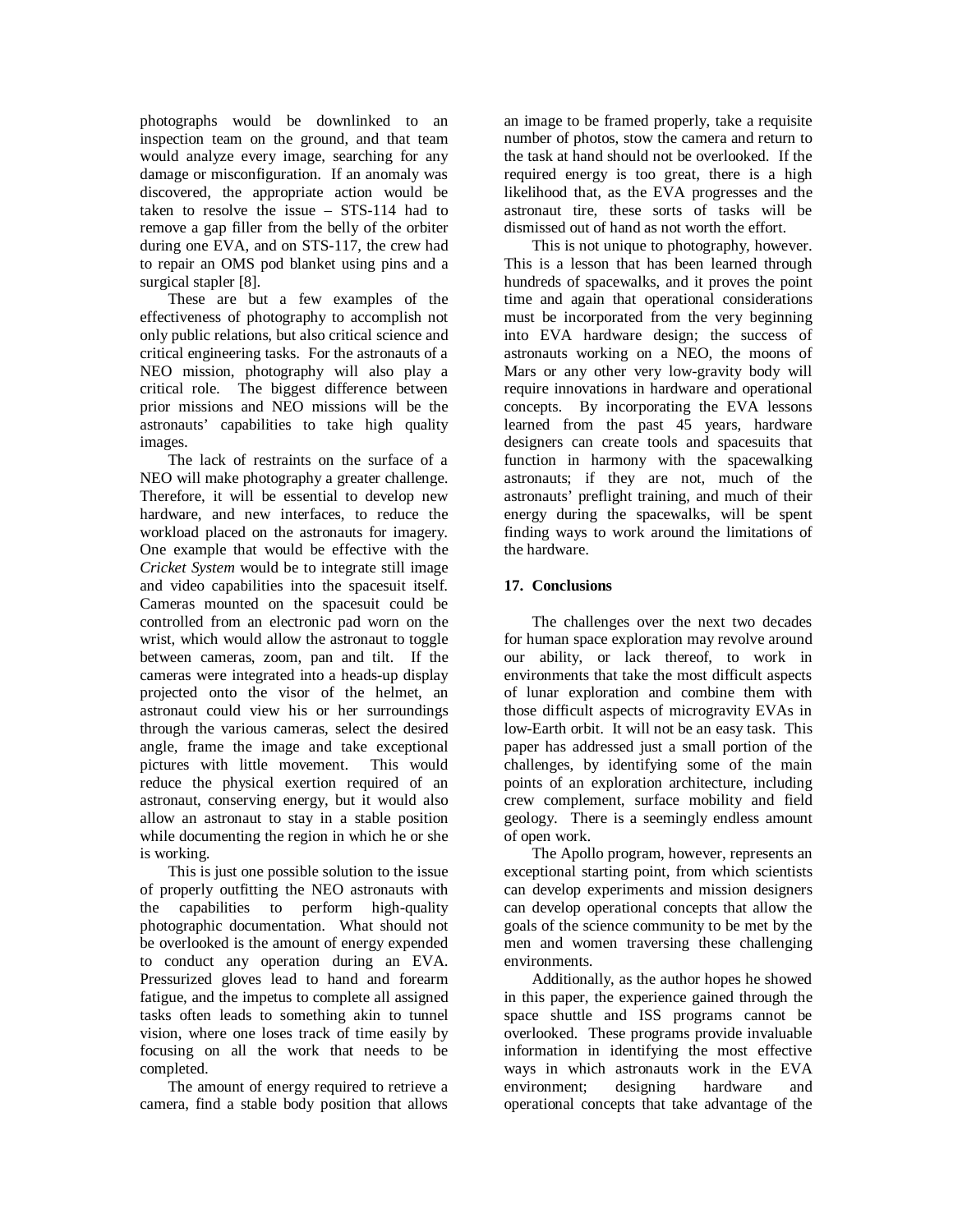efficient modes of operation will provide the greatest chance of success.

It is likely that many of these issues may not be resolved by the time astronauts head off to visit the first near-Earth object, but these issues, along with a host of *unknown* unknowns that will present themselves along the way, will require resolution before we can begin to extend the human presence farther out into the solar system.

Even in light of the broad challenges facing it, a very low-gravity body exploration program will provide great scientific benefit – many of these low-gravity bodies are relics from the formation of the solar system. Beyond that obvious reason, however, two other reasons exist for encouraging low-gravity exploration.

First, these potential targets may provide an opportunity to develop in-situ resource utilization techniques, allowing humans to more easily explore farther out into the solar system. If near-Earth objects, the moons of Mars, and even main-belt asteroids could serve as refueling depots, it would radically change the way vehicles and mission profiles are designed.

Second, as mentioned earlier, a portion of near-Earth objects cross Earth's orbit. The ones with a better probability of striking the Earth are termed Potentially-Hazardous Objects (PHO) [35]. Developing the ability to explore very lowgravity bodies leads to the ability to neutralize the threat a PHO may present to the Earth. In this way, a robust space exploration program built around low-gravity body exploration subsequently yields a robust planetary defense program.

Mars is a lofty and worthwhile goal when it is regarded within the context of solar system exploration. To have ready access to potentially hundreds of thousands of destinations, each unique, each challenging, each valuable, however, should be an ambition to great to pass over.

## **Authors' Note**

This paper references a significant amount of data from the Apollo program. As such, it is impossible to annotate every such reference. The authors would like to be sure it is clear that all information in this paper from the Apollo program came from two references.

One source was the *Apollo Lunar Surface Journal*. It is edited by Mr. Eric M. Jones and Mr. Ken Glover. The *Journal* is an incredible, living document that is dedicated to accurately capturing the vast amounts of data from the Apollo program. It is available at [www.hq.nasa.gov/alsj/frame.html.](http://www.hq.nasa.gov/alsj/frame.html) Note that this source is in the reference list, but the only place in the paper that it is referenced is the direct quote from Mr. Armstrong during the EVA technical debrief regarding surface operations [15].

The second source, which provided concise overview information for every Apollo EVA comes from the Lunar and Planetary Institute. This source is also listed in the references [23], but again due to the vast amount of information used from this website throughout the paper, no other specific references are made.

The authors would like to thank the editors and curators of these websites. Making the technical information from the Apollo program available to the public ensures that the lessons learned from an historic program will not be lost to posterity.

## **Acknowledgements**

Matthew Gast would like to thank Georgia Institute of Technology professor David Spencer for the support, both moral and technical, throughout the development of this paper. He would also like to thank those members of United Space Alliance and NASA who provided a diligent technical and editorial review. Any errors or oversight in content is the author's alone.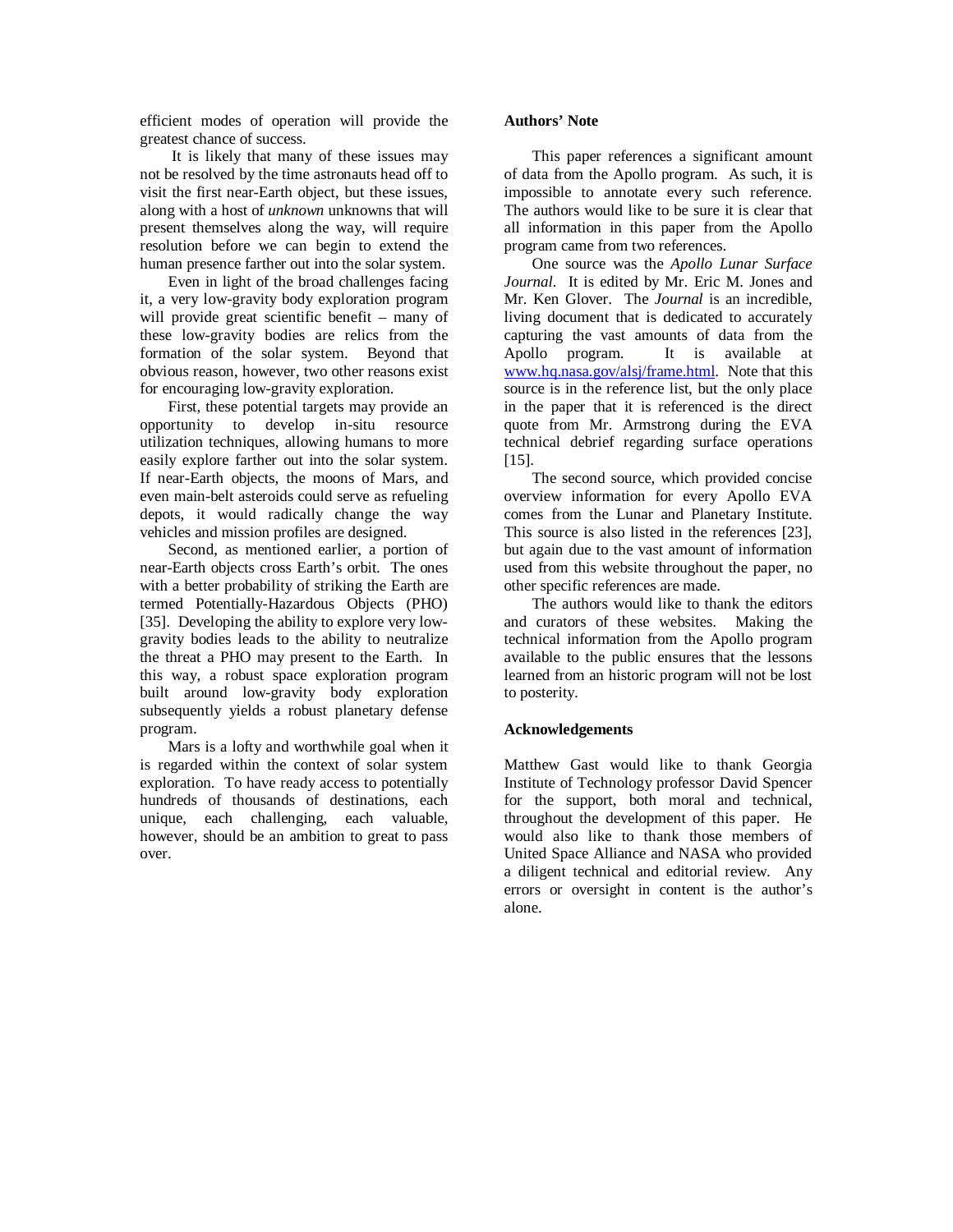#### **References**

[1] 109<sup>th</sup> Congress, Public Law 109-155, National Aeronautics and Space Administration Authorization Act of 2005, 42 USC 16601, Dec. 30 2005 (See <http://frwebgate.access.gpo.gov/cgi>bin/getdoc.cgi?dbname=109\_cong\_public\_laws&docid=f:publ155. 109.pdf).

[2] Abell, P.A., Korsmeyer, D.J., Landis, R.R., Jones, T.D., Adamo, D.R., Morrison, D.D., Lemke, L.G., Gonzalez, A.A., Gershman, R., Sweetser, T.H., Johnson, L.N., Lu, E., Scientific exploration of near-Earth objects via the orion crew exploration vehicle, Meteoritics & Planetary Science, Vol. 44, No. 12, pp. 1825-1836, 2009.

[3] Adamo, D.R., Giorgini, J.D., Abell, P.A., Landis, R.R., Asteroid destinations accessible for human exploration: A preliminary Survey in mid-2009, Journal of Spacecraft and Rockets, Vol. 47, No. 6, Nov-Dec 2010.

[4] Andert, T.P., Rosenblatt, P., Patzold, M., Hausler, B., Dehant, V., Tyler, G.L., Marty, J.C., Precise mass determination and the nature of Phobos, Geophysical Research Letters, Vol. 37, L09202, doi: 10. 1029/2009GL041829, pp. 4, 2010.

[5] Bus, S.J., Binzel, R.P., Phase II of the Small Main-Belt Asteroid Spectroscopic Survey: A Feature-Based Taxonomy, Icarus, Vol. 158, Issue 1, pp. 146-177, July 2002.

[6] Chambers, D., NASA Johnson Space Center Engineering Directorate, NASA/JSC, Houston, TX, 2010 (See [http://ea.jsc.nasa.gov/Ea\\_web/html/index.asp\)](http://ea.jsc.nasa.gov/Ea_web/html/index.asp).

[7] Davis D.R., Hartmann W.K., Friedlander A.L., Collins J., Neihoff J., and Jones T.D., The role of near-Earth asteroids in the space exploration initiative. SAIC-90/1464, Study No. 1-120-232- S28, 1990.

[8] Dunbar, Brian, Space Shuttle Missions, NASA, 26 May 2010, (See

[http://www.nasa.gov/mission\\_pages/shuttle/shuttlemissions/list\\_m](http://www.nasa.gov/mission_pages/shuttle/shuttlemissions/list_m) ain.html)

[9] Erickson, K.R., Optimal architecture for an asteroid mining mission: Equipment details and integration, In *Space 2006*, AIAA paper 2006-7504, San Jose, CA, Sep. 2006.

[10] Evans, J.B., Shelly, F.C., Stokes, G.H., Detection and discovery of near-Earth asteroids by the LINEAR program, Lincoln Laboratory Journal, Vol. 14, No. 2, pp. 199-220, 2003.

[11] Fujiwara A., Kawaguchi J., Yeomans D.K., Abe M., Mukai T., Okada T., Saito J., Yano H., Yoshikawa M., Scheeres D.J., Barnouin-Jha O., Cheng A.F., Demura H., Gaskell R.W., Hirata N., Ikeda H., Kominato T., Miyamoto H., Nakamura A.M., Nakamura R., Sasaki S., and Uesugi K., The rubble-pile asteroid Itokawa as observed by the Hayabusa. *Science* 312:1330-1334, 2006.

[12] ISS Generic Groundrules and Constraints Part 2: Execute Planning, Rev. C, SSP 50261-02, NASA Johnson Space Center Mission Operations Directorate, Operations Division, Flight Planning Branch, NASA/JSC, Houston, TX, April 2010.

[13] Jedicke, R., Magnier, E.A., Kaiser, N., Chambers, K.C., The next decade of solar system discovery with Pan-STARRS. In *Near-Earth objects, our celestial neighbors: Opportunity and risk*, Proceedings of IAU Symposium 236, edited by Milani, A., Valsecchi, G.B., Vokrouhlicky, D., Cambridge, England: Cambridge University Press, pp. 341-352, 2007.

[14] Jeeverajan, A., Man-Systems Integration Standards, Extravehicular Activities, Vol. 1, Section 14, NASA-STD-3000, Rev. B, Houston, TX, 1995, (See<http://msis.jsc.nasa.gov/>)

[15] Jones, E.M., Glover, K., Apollo Lunar Surface Journal, Apollo 11, Technical Debriefing, Volume 1Section 10-Lunar Surface, pp. 35-36, 31 July 1969 (See <http://www.hq.nasa.gov/alsj/frame.html> ; [http://www.hq.nasa.gov/alsj/a11/A11TechCrewDebrfV1\\_3.pdf\)](http://www.hq.nasa.gov/alsj/a11/A11TechCrewDebrfV1_3.pdf).

[16] Jones T.D., Eppler D.B., Davis D.R., Friedlander A.L., McAdams J., and Krikalev S., Human exploration of Near-Earth asteroids. In *Hazards due to comets and asteroids*, edited by Gehrels T., Matthews M.S., and Schumann A. Tucson, Arizona: The University of Arizona Press. pp. 683-708, 1994.

[17] Jones T.D., Davis D.R., Durda D.D., Farquhar R., Gefert, L., Hack K., Hartmann W.K., Jedicke R., Lewis J.S., Love S., Sykes M.V., and Vilas F., The next giant leap: Human exploration and utilization of near-Earth objects. In *The future of solar system exploration (2003-2013)*, edited by Sykes M.V. San Francisco, California: Astronomical Society of the Pacific Conference Series, vol. 272. pp. 141-154, 2002.

[18] Kauderer, A., International Space Station Imagery, Image Number S127-E-011186, NASA Human Space Flight Web Gallery, 2009, (See <http://spaceflight1.nasa.gov/gallery/images/station/>)

[19] Landis R.R., Abell P.A., Korsmeyer D.J., Jones T.D., Adamo D.R., Piloted operations at a near-Earth object (NEO). *Acta Astronautica,* Vol. 65, pp. 1689-1697, 2009.

[20] Lavoie, S., Phobos, JPL/Mars Reconnaissance Orbiter, NASA Photo ID: PIA10368, NASA/JPL, Pasadena, CA, 2008, (See<http://photojournal.jpl.nasa.gov/catalog/PIA10368>)

[21] Linkenhous, S., Marshall Image Exchange, Reference Number MSFC-75-SA-4105-2C, MSFC Negative Number 0102497, NASA Marshall Space Flight Center, Huntsville, AL, 2001, (See [http://mix.msfc.nasa.gov/\)](http://mix.msfc.nasa.gov/).

[22] LSST Corporation, Large Synoptic Survey Telescope: Timeline, Tucson, AZ, 2010 (See [http://www.lsst.org/lsst/science/timeline\)](http://www.lsst.org/lsst/science/timeline).

[23] Lunar and Planetary Institute, Apollo Missions Database, LPI/Universities Space Research Association (USRA), Houston, TX, 2010 (See [http://www.lpi.usra.edu/lunar/missions/apollo/\)](http://www.lpi.usra.edu/lunar/missions/apollo/)

[24] Mazanek D., Angster S., Earle K., Garn M., Karlgaard C., Keyes J., Korte J., Lepsch R., Lucas V., Merrill G., Paschal K., and Qu M., The near-Earth object crewed mission concept status. NASA Langley Research Center (Internal Constellation/ESMD Study), 2005.

[25] Memi, E., International Space Station: Final ISS Configuration, Space Exploration Office of Boeing Defense, Space & Security, Houston, TX, August 2010 (See [http://www.boeing.com/defense-](http://www.boeing.com/defense)

space/space/spacestation/docs/ISS\_overview.pdf).